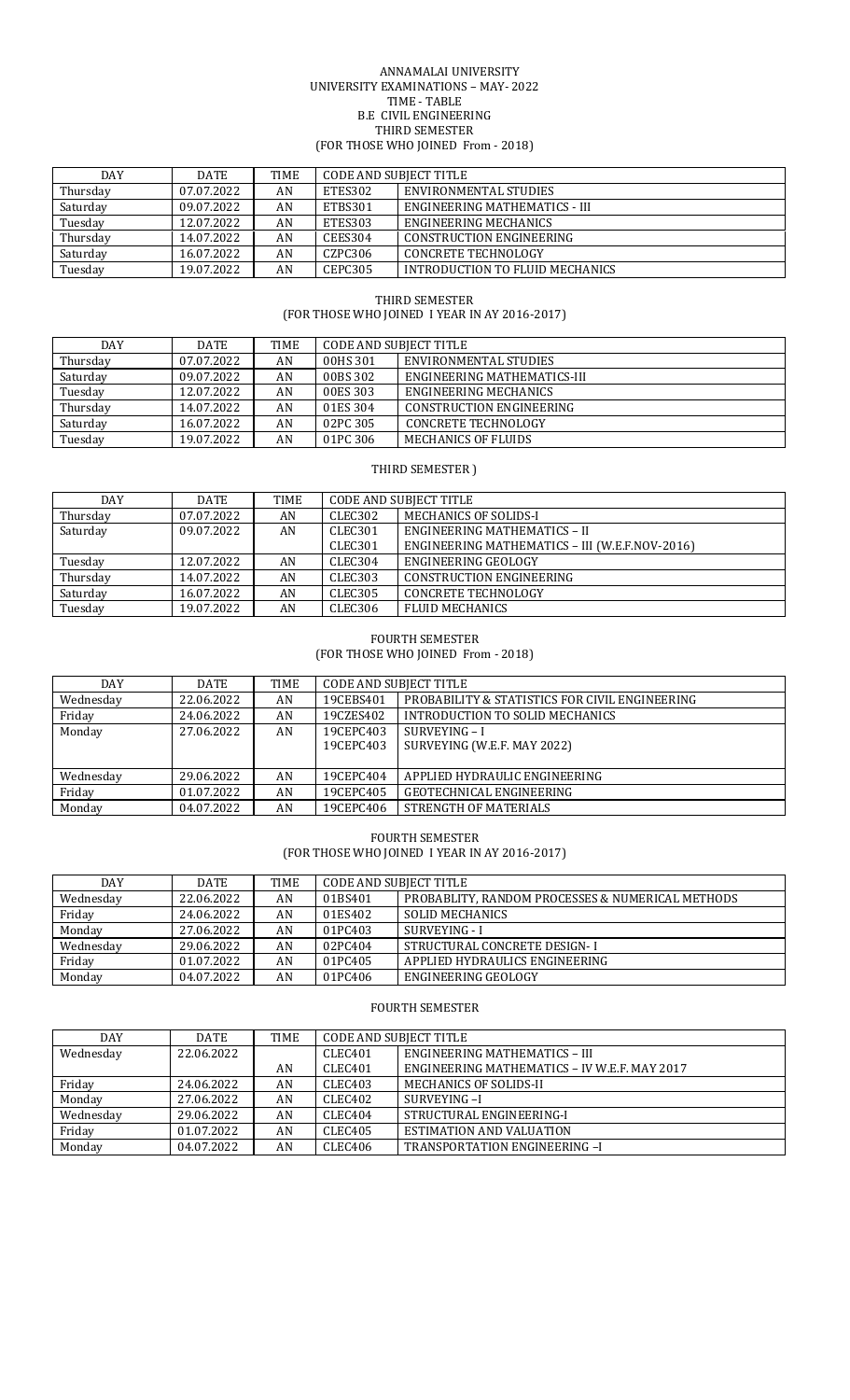## FIFTH SEMESTER (FOR THOSE WHO JOINED From - 2018)

| <b>DAY</b> | <b>DATE</b> | <b>TIME</b> | <b>CODE AND SUBJECT TITLE</b> |                                          |
|------------|-------------|-------------|-------------------------------|------------------------------------------|
| Friday     | 08.07.2022  | FN          | CEPC501                       | WATER & WASTEWATER ENGINEERING           |
| Monday     | 11.07.2022  | FN          | CEPC502                       | SURVEYING - II                           |
| Wednesday  | 13.07.2022  | FN          | CEPC503                       | STRUCTURAL ANALYSIS                      |
| Friday     | 15.07.2022  | FN          | CEPC504                       | STRUCTURAL CONCRETE DESIGN               |
| Monday     | 18.07.2022  | FN          | <b>CEPE505</b>                | TRANSPORTATION ENGINEERING [ PE - I ]    |
| Wednesday  | 20.07.2022  | FN          | <b>CEPE506</b>                | PRE FABRICATED STRUCTURES [ PE - II ]    |
|            |             |             | <b>CEPE506</b>                | IRRIGATION ENGINEERING (W.E.F. NOV-2021) |

# FIFTH SEMESTER (FOR THOSE WHO JOINED I YEAR IN AY 2016-2017)

| <b>DAY</b> | <b>DATE</b> | TIME      | <b>CODE AND SUBJECT TITLE</b> |                                                          |
|------------|-------------|-----------|-------------------------------|----------------------------------------------------------|
| Friday     | 08.07.2022  | FN        | 02PC501                       | STRUCTURAL MECHANICS - I                                 |
| Monday     | 11.07.2022  | <b>FN</b> | 01PC502                       | SURVEYING - II                                           |
| Wednesday  | 13.07.2022  | <b>FN</b> | 02PC503                       | SOIL MECHANICS                                           |
| Friday     | 15.07.2022  | FN        | 02PC504                       | STRUCTURAL CONCRETE DESIGN - II                          |
| Monday     | 18.07.2022  | FN        | 01PE505                       | <b>HYDROLOGY [ PROFESSIONAL ELECTIVE - I]</b>            |
| Wednesday  | 20.07.2022  | FN        | 01PE506                       | TRANSPORTATION ENGINEERING [PROFESSIONAL ELECTIVE - II ] |

# FIFTH SEMESTER

| <b>DAY</b> | <b>DATE</b> | <b>TIME</b> | <b>CODE AND SUBJECT TITLE</b> |                                 |
|------------|-------------|-------------|-------------------------------|---------------------------------|
| Friday     | 08.07.2022  | <b>FN</b>   | CLEC503                       | STRUCTURAL MECHANICS-I          |
| Monday     | 11.07.2022  | FN          | CLEC502                       | SURVEYING – II                  |
| Wednesdav  | 13.07.2022  | FN          | CLEC504                       | SOIL MECHANICS                  |
| Friday     | 15.07.2022  | FN          | CLEC505                       | STRUCTURAL ENGINEERING-II       |
| Monday     | 18.07.2022  | <b>FN</b>   | CLEC506                       | TRANSPORTATION ENGINEERING - II |
| Wednesdav  | 20.07.2022  | AN          | CLEC501                       | NUMERICAL METHODS               |

## SIXTH SEMESTER (FOR THOSE WHO JOINED -2018)

| DAY      | <b>DATE</b> | TIME                   | <b>CODE AND SUBJECT TITLE</b>    |                                                                                                                |
|----------|-------------|------------------------|----------------------------------|----------------------------------------------------------------------------------------------------------------|
| Thursday | 23.06.2022  | <b>FN</b>              | <b>CEPC601</b>                   | HIGHWAY ENGINEERING                                                                                            |
| Saturday | 25.06.2022  | <b>FN</b>              | CEPC602                          | STRUCTURAL STEEL DESIGN                                                                                        |
| Tuesday  | 28.06.2022  | <b>FN</b>              | CEPE603                          | REMOTE SENSING & GIS (Professional Elective-III)                                                               |
| Thursday | 30.06.2022  | <b>FN</b>              | <b>CEPE604</b>                   | URBAN PLANNING & DEVELOPMENT (Professional Elective-IV)                                                        |
| Saturday | 02.07.2022  | <b>FN</b><br><b>FN</b> | <b>CEPE605</b><br><b>CEPE605</b> | INTEGRATED WATER RESOURCES MANAGEMENT<br>(Professional Elective-V)<br>PREFABRICATED STRUCTURES (W.E.F.MAY2022) |
| Tuesday  | 05.07.2022  | <b>FN</b>              | <b>CHOE606</b>                   | RENEWABLE ENERGY TECHNOLOGY<br>(INTER DEPARTMENT -FEAT) (Open Elective-I)                                      |

# SIXTH SEMESTER (FOR THOSE WHO JOINED I YEAR IN AY 2016-2017)

| <b>DAY</b> | <b>DATE</b> | <b>TIME</b> | <b>CODE AND SUBJECT TITLE</b> |                                                 |
|------------|-------------|-------------|-------------------------------|-------------------------------------------------|
| Thursday   | 23.06.2022  | <b>FN</b>   | 02PC601                       | STRUCTURAL MECHANICS II                         |
| Saturday   | 25.06.2022  | FN          | 01PC602                       | <b>ESTIMATION &amp; VALUATION</b>               |
| Tuesday    | 28.06.2022  | FN          | 01PE603                       | WATER SUPPLY ENGINEERING (ELECTIVE - III)       |
| Thursday   | 30.06.2022  | FN          | 01PE604                       | <b>GROUND WATER ENGINEERING (ELECTIVE - IV)</b> |
| Saturday   | 02.07.2022  | FN          | 01PE605                       | <b>CONSTRUCTION MANAGEMENT (ELECTIVE - V)</b>   |
| Tuesday    | 05.07.2022  | FN          | 010E606                       | URBAN & RURAL PLANNING (OPEN ELECTIVE - I)      |

# SIXTH SEMESTER

| DAY      | <b>DATE</b> | TIME      | <b>CODE AND SUBJECT TITLE</b> |                                           |
|----------|-------------|-----------|-------------------------------|-------------------------------------------|
| Thursday | 23.06.2022  | <b>FN</b> | <b>CLEC603</b>                | STRUCTURAL MECHANICS-II                   |
| Saturday | 25.06.2022  | <b>FN</b> | CLEC604                       | SUB-STRUCTURE DESIGN (SUPPLI. CANDIDATE)  |
|          |             |           | CLEC604                       | FOUNDATION ENGINEERING (W.E.F.MAY -2013)  |
| Tuesday  | 28.06.2022  | <b>FN</b> | CLEC602                       | <b>HYDRAULICS AND HYDRAULIC MACHINERY</b> |
| Thursday | 30.06.2022  | FN        | CLEC601                       | <b>HYDROLOGY</b>                          |
| Saturday | 02.07.2022  | <b>FN</b> | CLEC606                       | CONSTRUCTION TECHNIQUES AND MANAGEMENT    |
| Tuesday  | 05.07.2022  | FN        | <b>CLEC605</b>                | ENVIRONMENTAL ENGINEERING-I               |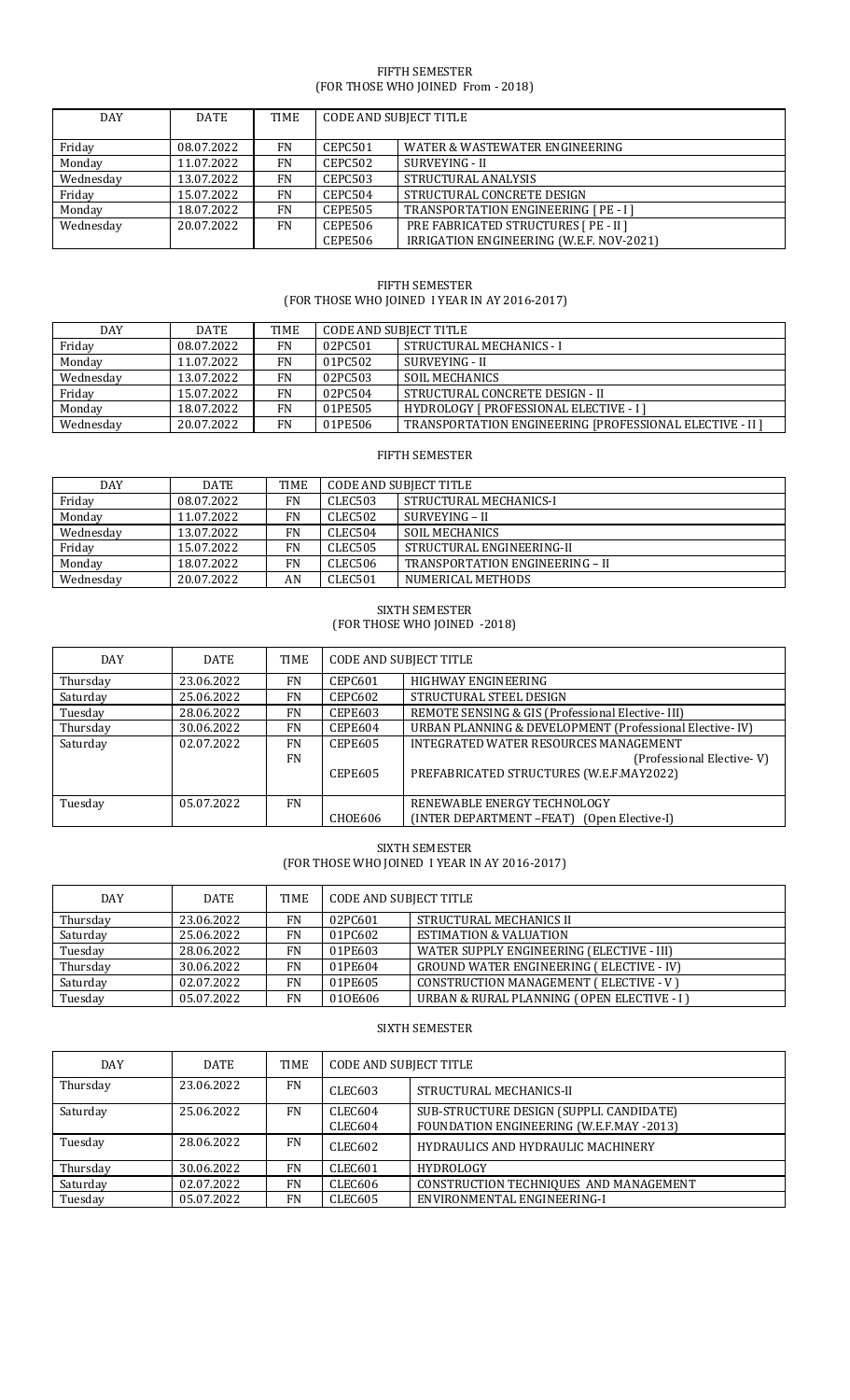## SEVENTH SEMESTER

## (FOR THOSE WHO JOINED I YEAR IN AY 2018)

| <b>DAY</b> | <b>DATE</b> | <b>TIME</b> | CODE AND SUBJECT TITLE |                                                      |
|------------|-------------|-------------|------------------------|------------------------------------------------------|
| Thursday   | 07.07.2022  | FN          | ETHS701                | PROFESSIONAL PRACTICES, LAW & ETHICS                 |
| Saturday   | 09.07.2022  | FN.         | CEPC702                | PLANNING & COST EVALUATION                           |
| Tuesday    | 12.07.2022  | FN          | CEPE703                | CONSTRUCTION PLANNING & MANAGEMENT (PE-VI)           |
| Thursday   | 14.07.2022  | FN          | CEPE704                | RAILWAYS, AIR PORTS AND HARBOUR ENGINEERING (PE-VII) |
| Saturday   | 16.07.2022  | FN          | CZOE705                | EARTHOUAKE ENGINEERING (OE-II)                       |

#### SEVENTH SEMESTER

(FOR THOSE WHO JOINED I YEAR IN AY 2016-2017)

| <b>DAY</b> | <b>DATE</b> | <b>TIME</b> | CODE AND SUBJECT TITLE |                                                      |
|------------|-------------|-------------|------------------------|------------------------------------------------------|
| Thursday   | 07.07.2022  | FN          | 00HS701                | ENGINEERING ETHICS                                   |
| Saturday   | 09.07.2022  | <b>FN</b>   | 02PC702                | STRUCTURAL STEEL DESIGN                              |
| Tuesday    | 12.07.2022  | FN          | 01PE703                | WASTE WATER ENGINEERING I ELECTIVE - VI I            |
| Thursday   | 14.07.2022  | FN          | 01PE704                | WATERSHED CONSERVATION AND MANAGEMENT [ELECTIVE-VII] |
| Saturday   | 16.07.2022  | FN          | 010E705                | REMOTE SENSING AND GEOGRAPHIC INFORMATION SYSTEMS    |
|            |             |             |                        | [ OPEN ELECTIVE - II ]                               |

#### SEVENTH SEMESTER

| <b>DAY</b> | DATE       | <b>TIME</b> | CODE AND SUBIECT TITLE |                                                 |
|------------|------------|-------------|------------------------|-------------------------------------------------|
| Thursday   | 07.07.2022 | <b>FN</b>   | CLEC703                | ENVIRONMENTAL ENGINEERING-II                    |
| Saturday   | 09.07.2022 | FN          | CLEC701                | <b>GROUND WATER ENGINEERING</b>                 |
| Tuesday    | 12.07.2022 | <b>FN</b>   | CLEC702                | <b>IRRIGATION &amp; WATER POWER ENGINEERING</b> |
| Thursday   | 14.07.2022 | <b>FN</b>   | CLEE706                | ELE-HWATERSHED CONSERVATION AND MANAGEMENT      |
| Saturday   | 16.07.2022 | <b>FN</b>   | CLEC704                | REMOTE SENSING AND GIS                          |
| Tuesday    | 19.07.2022 | FN          | CLEE705                | ELE-I URBAN AND RURAL PLANNING                  |

EIGHT SEMESTER (FOR THOSE WHO JOINED From - 2017)

| DAY       | DATE       | <b>TIME</b> | <b>CODE AND SUBJECT TITLE</b> |                                    |
|-----------|------------|-------------|-------------------------------|------------------------------------|
| Wednesday | 22.06.2022 | FN          | CLEC801                       | SOLID WASTE MANAGEMENT             |
| Friday    | 24.06.2022 | FN          | CLEC804                       | AIRPORT, HARBOUR, DOCK ENGINEERING |

#### EIGHTH SEMESTER

| <b>DAY</b> | <b>DATE</b> | <b>TIME</b> | <b>CODE AND SUBJECT TITLE</b> |                                                   |
|------------|-------------|-------------|-------------------------------|---------------------------------------------------|
|            |             |             |                               |                                                   |
| Wednesday  | 22.06.2022  | <b>FN</b>   | CLEC801                       | PRESTRESSED CONCRETE                              |
| Friday     | 24.06.2022  | <b>FN</b>   | CLEC804                       | ETHICS IN ENGINEERING                             |
| Monday     | 27.06.2022  | <b>FN</b>   | CLEC802                       | MAINTENANCE & REHABILITATION OF STRUCTURES        |
| Wednesday  | 29.06.2022  | <b>FN</b>   | CLEC803                       | INTERIOR DECORATION AND PLANNING                  |
| Friday     | 01.07.2022  | <b>FN</b>   | CLEE805                       | ELE-III- SOLID WASTE AND HAZARDOUS                |
|            |             |             |                               | WASTE MANAGEMENT (W.E.F.MAY 2014)                 |
| Monday     | 04.07.2022  | <b>FN</b>   | CLEE806                       | HYDROPOWER ENGINEERING(SUPPL.)                    |
|            |             |             | <b>CLEE 806</b>               | ELE-IV-DRAINAGE AND FLOOD CONTROL ENGG., (SUPPL.) |

#### (FOR THOSE WHO JOINED I YEAR IN AY 2018)

#### EIGHTH SEMESTER

| DAY       | DATE       | <b>TIME</b> | <b>CODE AND SUBJECT TITLE</b> |                                             |
|-----------|------------|-------------|-------------------------------|---------------------------------------------|
| Wednesday | 22.06.2022 | FN          | CEOE801                       | MUNICIPAL SOLID WASTE MANAGEMENT (OE - III) |
| Friday    | 24.06.2022 | FN          | CEOE802                       | TOTAL QUALITY MANAGEMENT (OE - IV)          |

Annamalainagar Dr.M.Prakash Date : 10.06.2022 Controller of Examinations

#### VENUE: FEAT

## Timing: FN - 9.30 a.m. to 12.30 p.m.

AN - 2.00 p.m. to 5.00 p.m.

NOTE:

- 1. All the students (including private candidates) are directed to bring their IDENTITY CARD with photo duly signed by the Dean / Head of the Department. Without identity card they will not be permitted to write the examinations.
	- 2. Candidates will be provided a Blank Answer Booklet containing 40 pages. They are advised to restrict their answers within that. No additional sheets will be provided.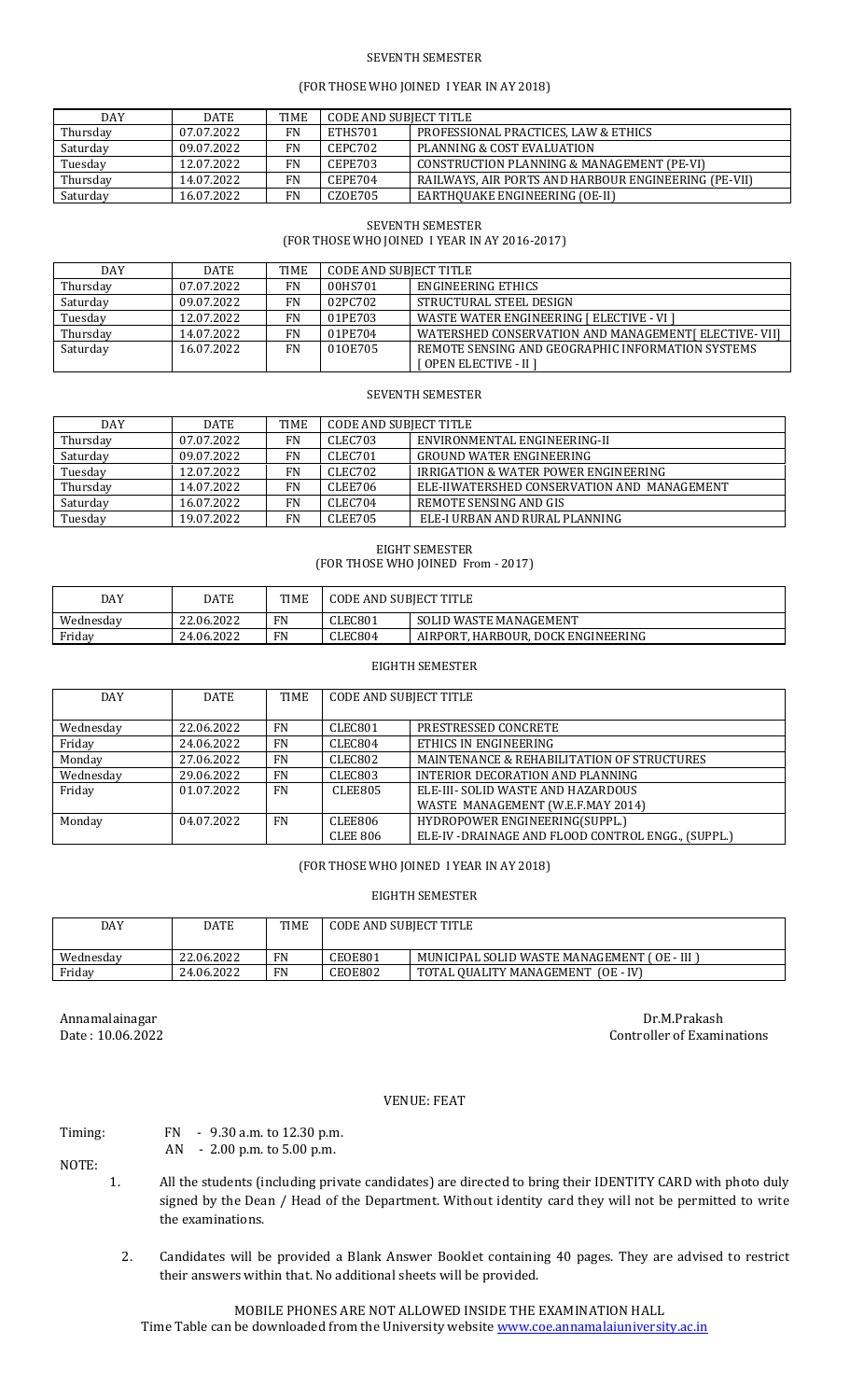#### ANNAMALAI UNIVERSITY UNIVERSITY EXAMINATIONS – MAY- 2022 TIME - TABLE

#### B.E - CIVIL AND STRUCTURAL ENGINEERING (CHOICE BASED CREDIT SYSTEM)

## THIRD SEMESTER (FOR THOSE WHO JOINED From - 2018)

| <b>DAY</b> | <b>DATE</b> | <b>TIME</b> | CODE AND SUBIECT TITLE |                                 |
|------------|-------------|-------------|------------------------|---------------------------------|
| Thursday   | 07.07.2022  | AN          | ETES302                | ENVIRONMENTAL STUDIES           |
| Saturday   | 09.07.2022  | AN          | ETBS301                | ENGINEERING MATHEMATICS - III   |
| Tuesday    | 12.07.2022  | AN          | ETES303                | ENGINEERING MECHANICS           |
| Thursday   | 14.07.2022  | AN          | <b>CEES304</b>         | CONSTRUCTION ENGINEERING        |
| Saturday   | 16.07.2022  | AN          | CZPC306                | CONCRETE TECHNOLOGY             |
| Tuesday    | 19.07.2022  | AN          | <b>CEPC305</b>         | INTRODUCTION TO FLUID MECHANICS |

# THIRD SEMESTER (JOINED FROM - 2016)

| <b>DAY</b> | DATE       | TIME | CODE AND SUBJECT TITLE |                                 |
|------------|------------|------|------------------------|---------------------------------|
| Thursday   | 07.07.2022 | AN   | 00HS 301               | ENVIRONMENTAL STUDIES           |
| Saturday   | 09.07.2022 | AN   | 00BS 302               | ENGINEERING MATHEMATICS-III     |
| Tuesday    | 12.07.2022 | AN   | 00ES 303               | ENGINEERING MECHANICS           |
| Thursday   | 14.07.2022 | AN   | 01ES 304               | <b>CONSTRUCTION ENGINEERING</b> |
| Saturday   | 16.07.2022 | AN   | 02PC 305               | <b>CONCRETE TECHNOLOGY</b>      |
| Tuesday    | 19.07.2022 | AN   | 01PC 306               | MECHANICS OF FLUIDS             |

# THIRD SEMESTER

| DAY      | <b>DATE</b> | TIME | <b>CODE AND SUBJECT TITLE</b> |                                                |
|----------|-------------|------|-------------------------------|------------------------------------------------|
| Thursday | 07.07.2022  | AN   | CSEC302                       | MECHANICS OF SOLIDS-I                          |
| Saturday | 09.07.2022  | AN   | CSEC <sub>301</sub>           | ENGINEERING MATHEMATICS - II                   |
|          |             |      | CSEC301                       | ENGINEERING MATHEMATICS - III (W.E.F.NOV-2016) |
| Tuesday  | 12.07.2022  | AN   | CSEC <sub>304</sub>           | ESTIMATION AND VALUATION                       |
| Thursday | 14.07.2022  | AN   | CSEC303                       | <b>CONSTRUCTION ENGINEERING</b>                |
| Saturday | 16.07.2022  | AN   | CSEC306                       | <b>CONCRETE TECHNOLOGY</b>                     |
| Tuesday  | 19.07.2022  | AN   | <b>CSEC305</b>                | TRANSPORTATION ENGINEERING                     |

#### FOURTH SEMESTER (FOR THOSE WHO JOINED From - 2018)

| <b>DAY</b> | <b>DATE</b> | TIME | <b>CODE AND SUBJECT TITLE</b> |                                                  |
|------------|-------------|------|-------------------------------|--------------------------------------------------|
| Wednesday  | 22.06.2022  | AN   | 19CZBS401                     | PROBABILITY RANDOM PROCESS AND NUMERICAL METHODS |
| Friday     | 24.06.2022  | AN   | 19CZES402                     | INTRODUCTION TO SOLID MECHANICS                  |
| Monday     | 27.06.2022  | AN   | 19CZPC403                     | ENGINEERING ECONOMICS, ESTIMATION AND COSTING    |
| Wednesday  | 29.06.2022  | AN   | 19CEPC404                     | APPLIED HYDRAULICS ENGINEERING                   |
| Friday     | 01.07.2022  | AN   | 19CZPC405                     | STRUCTURAL CONCRETE DESIGN - I                   |
| Monday     | 04.07.2022  | AN   | 19CZPC406                     | SURVEYING AND GEOMATICS                          |

## FOURTH SEMESTER (JOINED FROM - 2016)

| <b>DAY</b> | <b>DATE</b> | <b>TIME</b> | <b>CODE AND SUBJECT TITLE</b> |                                                     |
|------------|-------------|-------------|-------------------------------|-----------------------------------------------------|
| Wednesday  | 22.06.2022  | AN          | 00BS401                       | PROBABILITY. RANDOM PROCESSES AND NUMERICAL METHODS |
| Friday     | 24.06.2022  | AN          | 02ES402                       | <b>SOLID MECHANICS</b>                              |
| Monday     | 27.06.2022  | AN          | 01PC406                       | <b>SURVEYING</b>                                    |
| Wednesday  | 29.06.2022  | AN          | 02PC404                       | STRUCTURAL CONCRETE DESIGN I                        |
| Friday     | 01.07.2022  | AN          | 01PC405                       | APPLIED HYDRAULIC ENGINEERING                       |
| Monday     | 04.07.2022  | AN          | 02PC403                       | STRUCTURAL STEEL DESIGN I                           |

# FOURTH SEMESTER

| <b>DAY</b> | <b>DATE</b> | <b>TIME</b> | CODE AND SUBJECT TITLE |                                              |
|------------|-------------|-------------|------------------------|----------------------------------------------|
| Wednesday  | 22.06.2022  |             | CSEC <sub>401</sub>    | ENGINEERING MATHEMATICS - III                |
|            |             | AN          | CSEC <sub>401</sub>    | ENGINEERING MATHEMATICS - IV W.E.F. MAY 2017 |
| Friday     | 24.06.2022  | AN          | CSEC404                | MECHANICS OF SOLIDS-II                       |
| Monday     | 27.06.2022  | AN          | CSEC403                | <b>SURVEYING</b>                             |
| Wednesdav  | 29.06.2022  | AN          | CSEC406                | STRUCTURAL CONCRETE DESIGN-I                 |
| Friday     | 01.07.2022  | AN          | CSEC402                | <b>FLUID MECHANICS</b>                       |
| Monday     | 04.07.2022  | AN          | <b>CSEC405</b>         | STRUCTURAL STEEL DESIGN-I                    |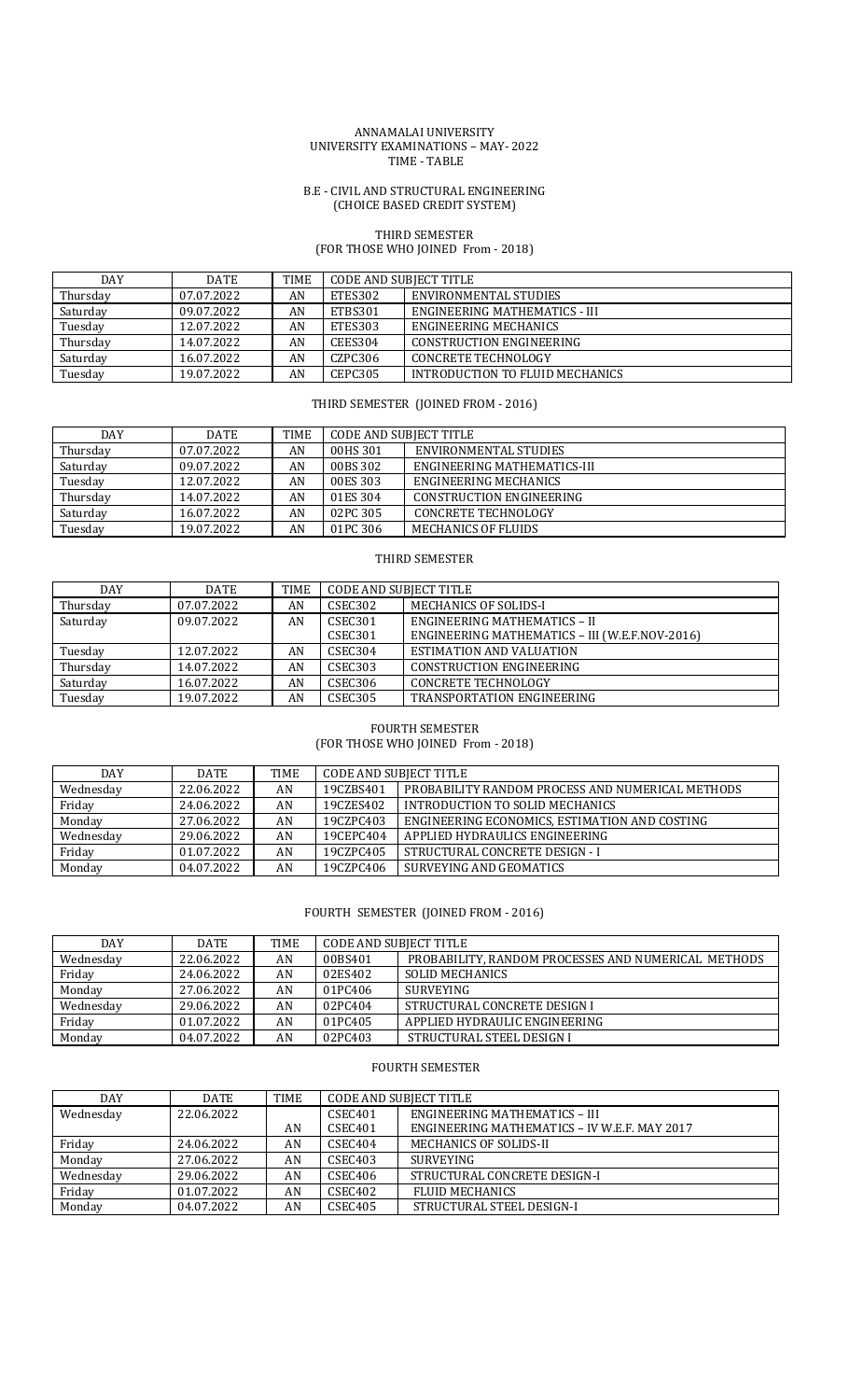## FIFTH SEMESTER (FOR THOSE WHO JOINED From - 2018)

| <b>DAY</b> | <b>DATE</b> | TIME      | <b>CODE AND SUBJECT TITLE</b> |                                          |
|------------|-------------|-----------|-------------------------------|------------------------------------------|
| Friday     | 08.07.2022  | FN        | CZPC501                       | STRUCTURAL MECHANICS - I                 |
| Monday     | 11.07.2022  | FN        | CZPC502                       | STRUCTURAL STEEL DESIGN - I              |
| Wednesday  | 13.07.2022  | FN        | CZPC503                       | <b>SOIL MECHANICS</b>                    |
| Friday     | 15.07.2022  | <b>FN</b> | CZPC504                       | STRUCTURAL CONCRETE DESIGN - II          |
| Monday     | 18.07.2022  | <b>FN</b> | CZPE505                       | HYDROLOGY AND WATER RESOURCE ENGINEERING |
| Wednesdav  | 20.07.2022  | <b>FN</b> | CZPE506                       | ENGINEERING GEOLOGY                      |

# FIFTH SEMESTER (FOR THOSE WHO JOINED I YEAR IN AY 2016-2017)

| DAY       | <b>DATE</b> | <b>TIME</b> | CODE AND SUBIECT TITLE |                                              |
|-----------|-------------|-------------|------------------------|----------------------------------------------|
| Friday    | 08.07.2022  | FN          | 02PC501                | STRUCTURAL MECHANICS - I                     |
| Monday    | 11.07.2022  | FN          | 02PC502                | STRUCTURAL STEEL DESIGN - II                 |
| Wednesdav | 13.07.2022  | <b>FN</b>   | 02PC503                | <b>SOIL MECHANICS</b>                        |
| Friday    | 15.07.2022  | FN          | 02PC504                | STRUCTURAL CONCRETE DESIGN - II              |
| Monday    | 18.07.2022  | FN          | 01PE505                | ENVIRONMENT ENGINEERING [ ELECTIVE - I ]     |
| Wednesday | 20.07.2022  | FN          | 01PE506                | TRANSPORTATION ENGINEERING [ ELECTIVE - II ] |

## FIFTH SEMESTER

| <b>DAY</b> | <b>DATE</b> | <b>TIME</b> | <b>CODE AND SUBJECT TITLE</b> |                                                 |
|------------|-------------|-------------|-------------------------------|-------------------------------------------------|
| Friday     | 08.07.2022  | <b>FN</b>   | CSEC504                       | STRUCTURAL MECHANICS-I                          |
| Monday     | 11.07.2022  | <b>FN</b>   | CSEC502                       | APPLIED HYDRAULICS & MACHINERY                  |
| Wednesday  | 13.07.2022  | <b>FN</b>   | <b>CSEC505</b>                | SOIL MECHANICS                                  |
| Friday     | 15.07.2022  | <b>FN</b>   | <b>CSEC506</b>                | STRUCTURAL CONCRETE DESIGN-II                   |
| Monday     | 18.07.2022  | <b>FN</b>   | <b>CSEC503</b>                | <b>IRRIGATION &amp; WATER POWER ENGINEERING</b> |
| Wednesday  | 20.07.2022  | AN          | CSEC <sub>501</sub>           | NUMERICAL METHODS                               |

# SIXTH SEMESTER (FOR THOSE WHO JOINED -2018)

| <b>DAY</b> | DATE       | <b>TIME</b> | <b>CODE AND SUBJECT TITLE</b> |                                   |
|------------|------------|-------------|-------------------------------|-----------------------------------|
| Thursdav   | 23.06.2022 | <b>FN</b>   | CZPC601                       | STRUCTURAL MECHANICS - II         |
| Saturday   | 25.06.2022 | FN          | CZPC602                       | DIASTER PREPAREDNESS AND PLANNING |
| Tuesday    | 28.06.2022 | FN          | <b>CZPE603</b>                | STRUCTURAL STEEL DESIGN - II      |
| Thursday   | 30.06.2022 | FN          | <b>CZPE604</b>                | STRUCTURAL CONCRETE DESIGN - III  |
| Saturday   | 02.07.2022 | FN          | CZPE605                       | <b>TRANSPORTATION ENGINEERING</b> |
| Tuesday    | 05.07.2022 | FN          | CZ0E606                       | <b>FOUNDATION ENGINEERING</b>     |

SIXTH SEMESTER (FOR THOSE WHO JOINED I YEAR IN AY 2016-2017)

| <b>DAY</b> | <b>DATE</b> | <b>TIME</b> | <b>CODE AND SUBJECT TITLE</b> |                                                   |
|------------|-------------|-------------|-------------------------------|---------------------------------------------------|
| Thursday   | 23.06.2022  | <b>FN</b>   | 02PC601                       | STRUCTURAL MECHANICS-II                           |
| Saturday   | 25.06.2022  | <b>FN</b>   | 02PC602                       | FOUNDATION ENGINEERING                            |
| Tuesday    | 28.06.2022  | <b>FN</b>   | 02PE603                       | ELECTIVE PAPER-III STRUCTURAL CONCRETE DESIGN-III |
| Thursday   | 30.06.2022  | <b>FN</b>   | 01PE604                       | <b>IRRIGATION ENGINEERING &amp; WATER POWER</b>   |
| Saturday   | 02.07.2022  | <b>FN</b>   | 02PE605                       | ADVANCED STRUCTURAL ANALYSIS & EXPERIMENTAL       |
|            |             |             |                               | <b>TECHNIOUES</b>                                 |
| Tuesday    | 05.07.2022  | <b>FN</b>   | 020E606                       | REHABILITATION OF CONCRETE STRUCTURES             |

## SIXTH SEMESTER

| DAY      | <b>DATE</b> | <b>TIME</b> | <b>CODE AND SUBJECT TITLE</b> |                                       |
|----------|-------------|-------------|-------------------------------|---------------------------------------|
| Thursday | 23.06.2022  | <b>FN</b>   | CSEC602                       | STRUCTURAL MECHANICS-II               |
| Saturday | 25.06.2022  | <b>FN</b>   | CSEC604                       | FOUNDATION ENGINEERING                |
| Tuesday  | 28.06.2022  | <b>FN</b>   | CSEC603                       | STRUCTURAL CONCRETE DESIGN-III        |
| Thursday | 30.06.2022  | <b>FN</b>   | CSEC601                       | STRUCTURAL STEEL DESIGN-II            |
| Saturday | 02.07.2022  | <b>FN</b>   | CSEC605                       | EXPERIMENTAL TECHNIQUES               |
| Tuesday  | 05.07.2022  | <b>FN</b>   | CSEC606                       | REHABILITATION OF CONCRETE STRUCTURES |

# SEVENTH SEMESTER

(FOR THOSE WHO JOINED I YEAR IN AY 2018)

| <b>DAY</b> | <b>DATE</b> | <b>TIME</b> | <b>CODE AND SUBJECT TITLE</b> |                                                   |
|------------|-------------|-------------|-------------------------------|---------------------------------------------------|
| Thursday   | 07.07.2022  | FN          | ETHS701                       | PROFESSSIONAL PRACTICE, LAW AND ETHICS            |
| Saturday   | 09.07.2022  | <b>FN</b>   |                               | INSTRUMENTATION AND SENSOR TECHNOLOGIES FOR CIVIL |
|            |             |             | CZPC702                       | ENGINEERING APPLICATIONS                          |
| Tuesday    | 12.07.2022  | FN          | CZPE703                       | <b>PRESTRESSED CONCRETE (PE-VI)</b>               |
| Thursday   | 14.07.2022  | <b>FN</b>   | CZPE704                       | ENVIRONMENTAL ENGINEERING (PE-VII)                |
| Saturday   | 16.07.2022  | <b>FN</b>   | <b>CZOE705</b>                | FINITE ELEMENT METHOD (OE-II)                     |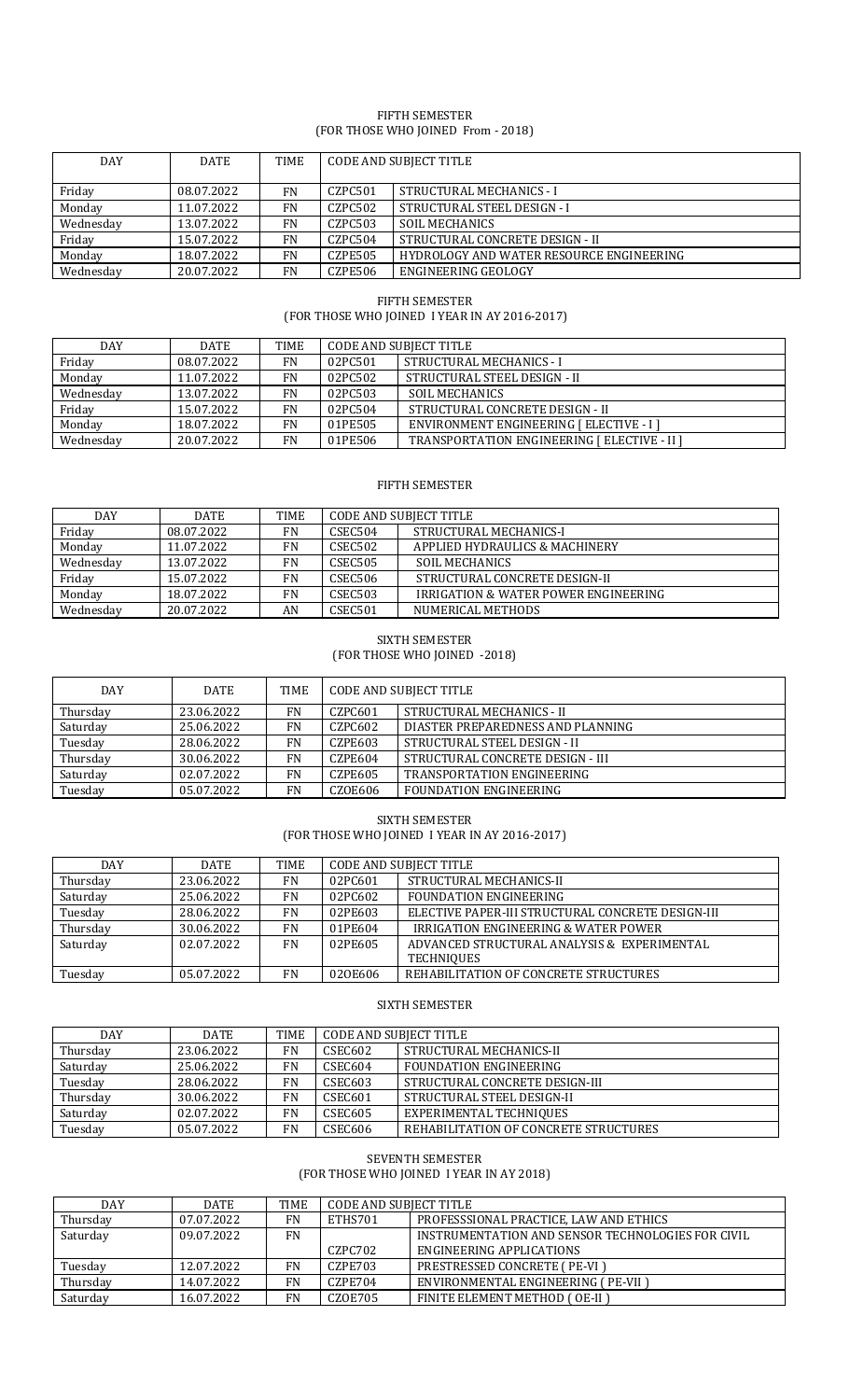## SEVENTH SEMESTER (FOR THOSE WHO JOINED I YEAR IN AY 2016-2017)

| DAY      | <b>DATE</b> | <b>TIME</b> | CODE AND SUBIECT TITLE |                                                   |
|----------|-------------|-------------|------------------------|---------------------------------------------------|
| Thursday | 07.07.2022  | FN          | 00HS701                | ENGINEERING ETHICS                                |
| Saturday | 09.07.2022  | FN          | 02PC702                | PRESTRESSED CONCRETE                              |
| Tuesday  | 12.07.2022  | FN          | 02PE703                | ADVANCES IN CONCRETE TECHNOLOGY -(ELECTIVE - VI)  |
| Thursday | 14.07.2022  | <b>FN</b>   | 02PE704                | STRUCTURAL CONCRETE DESIGN - IV -(ELECTIVE - VII) |
| Saturday | 16.07.2022  | FN          | 020E705                | FINITE ELEMENT METHODS - (OPEN ELECTIVE - II)     |

#### SEVENTH SEMESTER

| <b>DAY</b> | <b>DATE</b> | <b>TIME</b> | CODE AND SUBJECT TITLE |                                      |
|------------|-------------|-------------|------------------------|--------------------------------------|
| Thursday   | 07.07.2022  | <b>FN</b>   | CSEC701                | ENVIRONMENTAL ENGINEERING            |
| Saturday   | 09.07.2022  | <b>FN</b>   | CSEC704                | EARTHOUAKE ENGINEERING               |
| Tuesday    | 12.07.2022  | FN          | CSEE706                | ELE-HADVANCES IN CONCRETE TECHNOLOGY |
| Thursday   | 14.07.2022  | <b>FN</b>   | CSEC702                | STRUCTURAL CONCRETE DESIGN-IV        |
| Saturday   | 16.07.2022  | FN          | CSEC703                | FINITE ELEMENT METHOD                |
| Tuesday    | 19.07.2022  | FN          | <b>CSEE705</b>         | ELE-I. DYNAMICS OF STRUCTURES        |

EIGHT SEMESTER (FOR THOSE WHO JOINED FROM - 2017)

| DAY       | DATE       | <b>TIME</b> | <b>CODE AND SUBJECT TITLE</b> |                                |
|-----------|------------|-------------|-------------------------------|--------------------------------|
| Wednesday | 22.06.2022 | <b>FN</b>   | 020E801                       | <b>TALL BUILDING</b>           |
| Friday    | 24.06.2022 | FN          | 020E802                       | SERVICES IN HIGH RISE BUILDING |

#### EIGHTH SEMESTER

| <b>DAY</b> | <b>DATE</b> | <b>TIME</b> | CODE AND SUBJECT TITLE |                                             |
|------------|-------------|-------------|------------------------|---------------------------------------------|
| Wednesday  | 22.06.2022  | <b>FN</b>   | CSEC802                | PRESTRESSED CONCRETE                        |
| Friday     | 24.06.2022  | FN          | CSEC805                | ETHICS IN ENGINEERING                       |
| Monday     | 27.06.2022  | FN          | CSEC801                | CONSTRUCTION TECHNIOUES AND MANAGEMENT      |
| Wednesday  | 29.06.2022  | FN          | CSEE804                | ELECTIVE-IV SERVICES IN HIGH RISE BUILDINGS |
| Friday     | 01.07.2022  | <b>FN</b>   | CSEE803                | ELECTIVE-III TALL BUILDINGS                 |

#### EIGHT SEMESTER (FOR THOSE WHO JOINED FROM - 2018)

| DAY       | DATE       | <b>TIME</b> | <b>CODE AND SUBIECT TITLE</b> |                                                  |
|-----------|------------|-------------|-------------------------------|--------------------------------------------------|
| Wednesday | 22.06.2022 | FN          | <b>CZOE801</b>                | EARTHOUAKE ENGINEERING                           |
| Friday    | 24.06.2022 | <b>FN</b>   | CZOE802                       | REPAIR AND REHABILIDATION OF CONCRETE STRUCTURES |

Annamalainagar Dr.M.Prakash Dr.M.Prakash Dr.M.Prakash Dr.M.Prakash Dr.M.Prakash Dr.M.Prakash Dr.M.Prakash Dr.M Controller of Examinations

## VENUE: FEAT

Timing: FN - 9.30 a.m. to 12.30 p.m. AN - 2.00 p.m. to 5.00 p.m.

NOTE:

- 1. All the students (including private candidates) are directed to bring their IDENTITY CARD with photo duly signed by the Dean / Head of the Department. Without identity card they will not be permitted to write the examinations.
	- 2. Candidates will be provided a Blank Answer Booklet containing 40 pages. They are advised to restrict their answers within that. No additional sheets will be provided.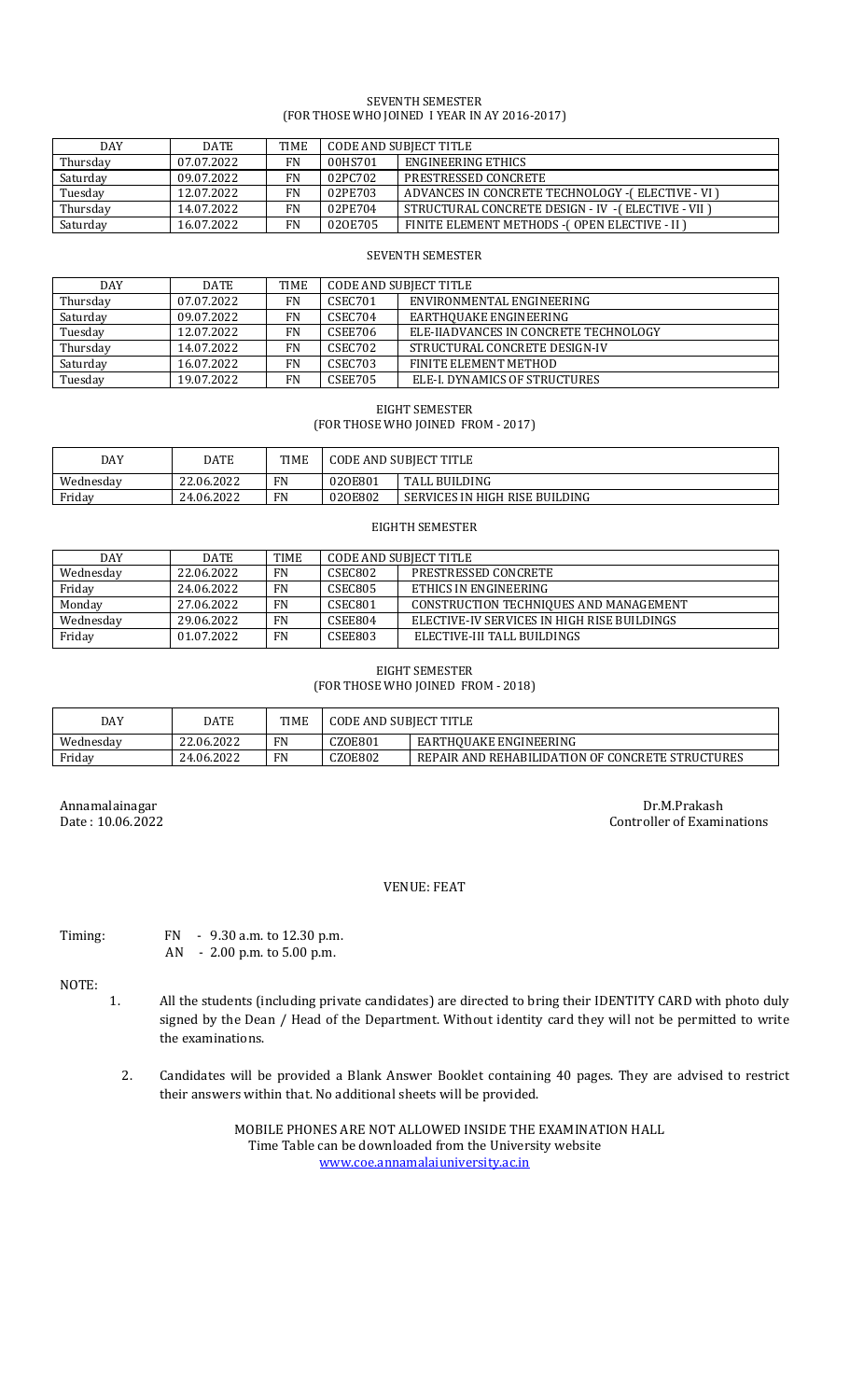#### ANNAMALAI UNIVERSITY UNIVERSITY EXAMINATIONS – MAY- 2022 TIME - TABLE B.E MECHANICAL ENGINEERING (CHOICE BASED CREDIT SYSTEM)

#### THIRD SEMESTER (FOR THOSE WHO JOINED FROM - 2018)

| <b>DAY</b> | <b>DATE</b> | <b>TIME</b> | <b>CODE AND SUBJECT TITLE</b> |                                     |
|------------|-------------|-------------|-------------------------------|-------------------------------------|
| Thursday   | 07.07.2022  | AN          | ETES302                       | ENVIRONMENTAL STUDIES               |
| Saturday   | 09.07.2022  | AN          | ETBS301                       | ENGINEERING MATHEMATICS - III       |
| Tuesday    | 12.07.2022  | AN          | CEES303                       | ENGINEERING MECHANICS               |
| Thursday   | 14.07.2022  | AN          | MEPC305                       | <b>THERMODYNAMICS</b>               |
| Saturday   | 16.07.2022  | AN          | MEES304                       | <b>BASIC ELECTRONIC ENGINEERING</b> |
| Tuesday    | 19.07.2022  | AN          | MEPC306                       | SOLID MECHANICS                     |

# THIRD SEMESTER (JOINED FROM - 2016)

| DAY      | DATE       | <b>TIME</b> | <b>CODE AND SUBJECT TITLE</b> |                                        |
|----------|------------|-------------|-------------------------------|----------------------------------------|
| Thursday | 07.07.2022 | AN          | 00HS 301                      | ENVIRONMENTAL STUDIES                  |
| Saturday | 09.07.2022 | AN          | 00BS 302                      | ENGINEERING MATHEMATICS-III            |
| Tuesday  | 12.07.2022 | AN          | 00ES 303                      | ENGINEERING MECHANICS                  |
| Thursday | 14.07.2022 | AN          | 03ES 304                      | <b>THERMODYNAMICS</b>                  |
| Saturday | 16.07.2022 | AN          | 03PC 305                      | MECHANICAL MEASUREMENTS AND CONTROL    |
| Tuesday  | 19.07.2022 | AN          | 03PC 306                      | ELECTRICAL AND ELECTRONICS ENGINEERING |

# THIRD SEMESTER

| DAY      | <b>DATE</b> | TIME | <b>CODE AND SUBJECT TITLE</b> |                                                |
|----------|-------------|------|-------------------------------|------------------------------------------------|
| Thursday | 07.07.2022  | AN   | MEEC304                       | MECHANICS OF MATERIALS                         |
| Saturday | 09.07.2022  | AN   | MEEC301                       | <b>ENGINEERING MATHEMATICS - II</b>            |
|          |             |      | MEEC301                       | ENGINEERING MATHEMATICS - III (W.E.F.NOV-2016) |
| Tuesday  | 12.07.2022  | AN   | MEEC302                       | ENGINEERING MECHANICS DYNAMICS                 |
| Thursday | 14.07.2022  | AN   | MEEC303                       | <b>THERMODYNAMICS</b>                          |
| Saturday | 16.07.2022  | AN   | MEEC306                       | MECHANICAL MEASUREMENT AND CONTROL             |
| Tuesday  | 19.07.2022  | AN   | MEEC305                       | ELECTRICAL AND ELECTRONICS ENGINEERING         |

# FOURTH SEMESTER

(FOR THOSE WHO JOINED FROM - 2018)

| DAY       | <b>DATE</b> | <b>TIME</b> | <b>CODE AND SUBJECT TITLE</b> |                                                  |  |
|-----------|-------------|-------------|-------------------------------|--------------------------------------------------|--|
| Wednesday | 22.06.2022  | AN          | 19EEBS401                     | PROBABILITY RANDOM PROCESS AND NUMERICAL METHODS |  |
| Friday    | 24.06.2022  | AN          | 19MEES402                     | <b>SOFT SKILLS DEVELOPMENT</b>                   |  |
| Monday    | 27.06.2022  | AN          | 19MEPC403                     | STRENGTH OF MATERIALS                            |  |
| Wednesday | 29.06.2022  | AN          | 19MEPC404                     | FLUID MECHANICS & FLUID MACHINES                 |  |
| Friday    | 01.07.2022  | AN          | 19MEPC405                     | MANUFACTURING PROCESSES                          |  |
| Monday    | 04.07.2022  | AN          | 19MEPC406                     | DESIGN OF MACHINE ELEMENTS                       |  |

# FOURTH SEMESTER (JOINED FROM - 2016)

| DAY       | <b>DATE</b> | <b>TIME</b> | <b>CODE AND SUBJECT TITLE</b> |                                                   |
|-----------|-------------|-------------|-------------------------------|---------------------------------------------------|
| Wednesdav | 22.06.2022  | AN          | 03BS401                       | PROBABILITY, RANDOM PROCESS AND NUMERICAL METHODS |
| Friday    | 24.06.2022  | AN          | 03ES402                       | MATERIAL SCIENCE                                  |
| Monday    | 27.06.2022  | AN          | 03PC403                       | STRENGTH OF MATERIALS                             |
| Wednesdav | 29.06.2022  | AN          | 03PC404                       | THERMAL ENGINEERING                               |
| Friday    | 01.07.2022  | AN          | 03PC405                       | <b>FLUID MECHANICS</b>                            |
| Monday    | 04.07.2022  | AN          | 03PC406                       | <b>MACHINE DESIGN</b>                             |

# FOURTH SEMESTER

| DAY       | DATE       | TIME | <b>CODE AND SUBJECT TITLE</b> |                                            |  |
|-----------|------------|------|-------------------------------|--------------------------------------------|--|
| Wednesday | 22.06.2022 |      | MEEC401                       | PROBABILITY AND STATISTICS                 |  |
|           |            | AN   | MEEC401                       | PROBABILITY AND STATISTICS W.E.F. MAY 2017 |  |
| Friday    | 24.06.2022 | AN   | MEEC402                       | <b>HEAT ENGINEERING - I</b>                |  |
| Monday    | 27.06.2022 | AN   | MEEC405                       | <b>MECHANICS OF MACHINES-I</b>             |  |
| Wednesday | 29.06.2022 | AN   | <b>MEEC 406</b>               | <b>PRODUCTION TECHNOLOGY -I</b>            |  |
| Friday    | 01.07.2022 | AN   | MEEC403                       | <b>FLUID MECHANICS</b>                     |  |
| Monday    | 04.07.2022 | AN   | MEEC404                       | <b>MACHINE DESIGN-I</b>                    |  |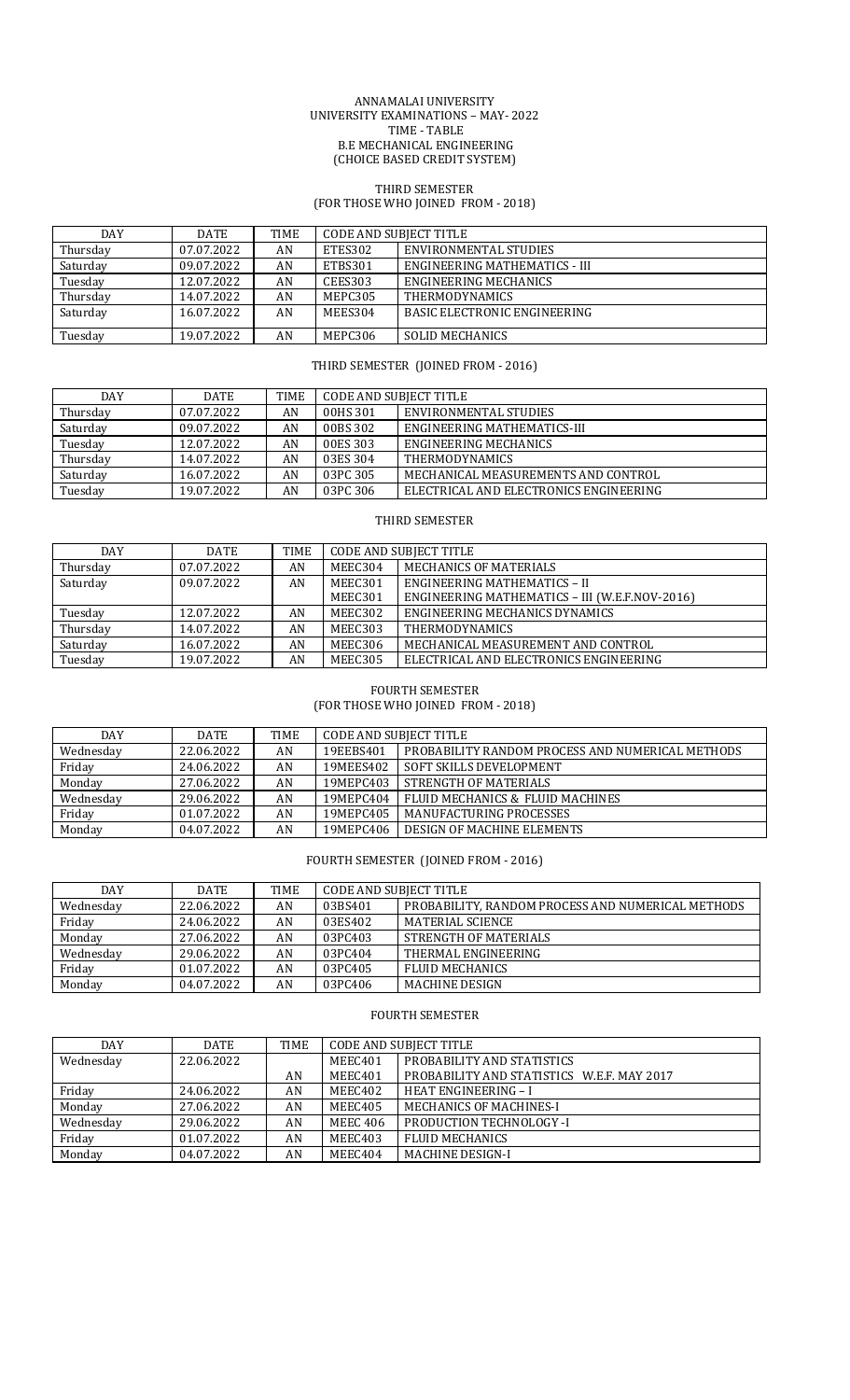#### FIFTH SEMESTER (FOR THOSE WHO JOINED FROM - 2018)

| <b>DAY</b> | <b>DATE</b> | <b>TIME</b> | <b>CODE AND SUBJECT TITLE</b> |                                        |
|------------|-------------|-------------|-------------------------------|----------------------------------------|
|            |             |             |                               |                                        |
|            |             |             |                               |                                        |
| Friday     | 08.07.2022  | <b>FN</b>   | MEPC501                       | <b>MATERIALS ENGINEERING</b>           |
| Monday     | 11.07.2022  | <b>FN</b>   | MEPC502                       | INSTRUMENTATION & CONTROL              |
| Wednesday  | 13.07.2022  | <b>FN</b>   | MEPC503                       | MANUFACTURING TECHNOLOGY               |
| Friday     | 15.07.2022  | <b>FN</b>   | MEPC504                       | KINEMATICS AND THEORY OF MACHINES      |
| Monday     | 18.07.2022  | <b>FN</b>   | MEPE505                       | DESIGN OF TRANSMISSION SYSTEMS (PE-I)  |
| Wednesday  | 20.07.2022  | <b>FN</b>   | MEPE506                       | PRINCIPLES OF MANAGEMENT (PE-II)       |
|            |             |             | MEPE506                       | <b>POWER PLANT ENGINEERING (PE-II)</b> |

#### FIFTH SEMESTER (FOR THOSE WHO JOINED I YEAR IN AY 2016-2017)

| <b>DAY</b> | DATE       | <b>TIME</b> | CODE AND SUBJECT TITLE |                                                   |
|------------|------------|-------------|------------------------|---------------------------------------------------|
| Friday     | 08.07.2022 | FN          | 03PC501                | MECHANICS OF MACHINES                             |
| Monday     | 11.07.2022 | FN          | 03PC502                | MANUFACTURING TECHNOLOGY                          |
| Wednesday  | 13.07.2022 | FN          | 03PC503                | <b>HYDRAULICS AND PNEUMATICS</b>                  |
| Friday     | 15.07.2022 | <b>FN</b>   | 03PC504                | DESIGN OF TRANSMISSION SYSTEMS                    |
| Monday     | 18.07.2022 | <b>FN</b>   | 03PE505                | APPLIED THERMAL ENGINEERING [ ELE - I ]           |
| Wednesday  | 20.07.2022 | <b>FN</b>   | 03PE506                | INDUSTRIAL ENGINEERING AND MANAGEMENT [ELE - II ] |

## FIFTH SEMESTER

| DAY       | DATE       | TIME      | <b>CODE AND SUBJECT TITLE</b> |                                       |
|-----------|------------|-----------|-------------------------------|---------------------------------------|
| Friday    | 08.07.2022 | <b>FN</b> | MEEC502                       | <b>MECHANICS OF MACHINES II</b>       |
| Monday    | 11.07.2022 | <b>FN</b> | MEEC503                       | <b>HEAT ENGINEERING II</b>            |
| Wednesday | 13.07.2022 | <b>FN</b> | MEEC504                       | <b>HYDRAULICS AND PNEUMATICS</b>      |
| Friday    | 15.07.2022 | <b>FN</b> | MEEC505                       | <b>MACHINE DESIGN-II</b>              |
| Monday    | 18.07.2022 | <b>FN</b> | MEEC506                       | PRODUCTION TECHNOLOGY II              |
| Wednesday | 20.07.2022 | <b>FN</b> | MEEC507                       | INDUSTRIAL ENGINEERING AND MANAGEMENT |
| Wednesday | 20.07.2022 | AN        | MEEC501                       | NUMERICAL METHODS                     |

# SIXTH SEMESTER (FOR THOSE WHO JOINED FROM - 2018)

| <b>DAY</b> | <b>DATE</b> | <b>TIME</b> | <b>CODE AND SUBJECT TITLE</b> |                                                                    |
|------------|-------------|-------------|-------------------------------|--------------------------------------------------------------------|
| Thursday   | 23.06.2022  | <b>FN</b>   | MEPC601                       | AUTOMATION IN MANUFACTURING                                        |
| Saturday   | 25.06.2022  | <b>FN</b>   | MEPC602                       | APPLIED THERMODYNAMICS                                             |
| Tuesday    | 28.06.2022  | <b>FN</b>   | MEPE603                       | REFRIGERATION AND AIR CONDITIONING - (PROFESSIONAL ELECTIVE - III) |
| Thursday   | 30.06.2022  | <b>FN</b>   | MEPE604                       | GAS DYNAMICS AND JET PROPULSION - - (PROFESSIONAL ELECTIVE - IV)   |
| Saturday   | 02.07.2022  | FN          | MEPE605                       | ENERGY CONVERSITION AND MANAGEMENT- (PROFESSIONAL ELECTIVE - V)    |
| Tuesday    | 05.07.2022  | <b>FN</b>   | MEOE606                       | ENTERPRISE RESOURCE PLANNING - (OPEN ELECTIVE - I)                 |
|            |             |             | <b>CSOE606</b>                | INTERNET OF THINGS - (OPEN ELECTIVE - I)                           |
| Thursday   | 07.07.2022  | <b>FN</b>   | MEHE609                       | STEAM ENGINEERING                                                  |
| Saturday   | 09.07.2022  | <b>FN</b>   | MEHE610                       | ADVANCED ENGINES AND EMISSION SYSTEMS                              |

# SIXTH SEMESTER (FOR THOSE WHO JOINED I YEAR IN AY 2016-2017)

| <b>DAY</b> | <b>DATE</b> | TIME      | CODE AND SUBJECT TITLE |                                                              |
|------------|-------------|-----------|------------------------|--------------------------------------------------------------|
| Thursday   | 23.06.2022  | <b>FN</b> | 03PC601                | POWER PLANT ENGINEERING                                      |
| Saturday   | 25.06.2022  | <b>FN</b> | 03PC602                | REFRIGERATION AND AIR CONDITIONING                           |
| Tuesday    | 28.06.2022  | <b>FN</b> | 03PE603                | APPLIED MECHANICS OF MACHINES (PROFESSIONAL ELECTIVE - III)  |
| Thursday   | 30.06.2022  | <b>FN</b> | 03PE604                | AUTOMOTIVE ENGINEERING (PROFESSIONAL ELECTIVE - IV)          |
| Saturday   | 02.07.2022  | <b>FN</b> | 03PE605                | APPLIED MANUFACTURING TECHNOLOGY (PROFESSIONAL ELECTIVE - V) |
| Tuesday    | 05.07.2022  | <b>FN</b> | 030E606                | TURBO MACHINERY (OPEN ELECTIVE - I)                          |

# SIXTH SEMESTER

| <b>DAY</b> | <b>DATE</b> | TIME      | <b>CODE AND SUBJECT TITLE</b> |                                  |
|------------|-------------|-----------|-------------------------------|----------------------------------|
| Thursday   | 23.06.2022  | <b>FN</b> | MEEC601                       | POWER PLANT ENGINEERING          |
| Saturday   | 25.06.2022  | <b>FN</b> | MEEC605                       | REFRIGERATION & AIR CONDITIONING |
| Tuesday    | 28.06.2022  | FN        | MEEC602                       | ENGINEERING METALLURGY           |
| Thursday   | 30.06.2022  | FN        | MEEC603                       | AUTOMOTIVE ENGINEERING           |
| Saturday   | 02.07.2022  | FN        | MEEC604                       | <b>OPERATIONS RESEARCH</b>       |
| Tuesday    | 05.07.2022  | FN        | MEEC606                       | TURBOMACHINERY                   |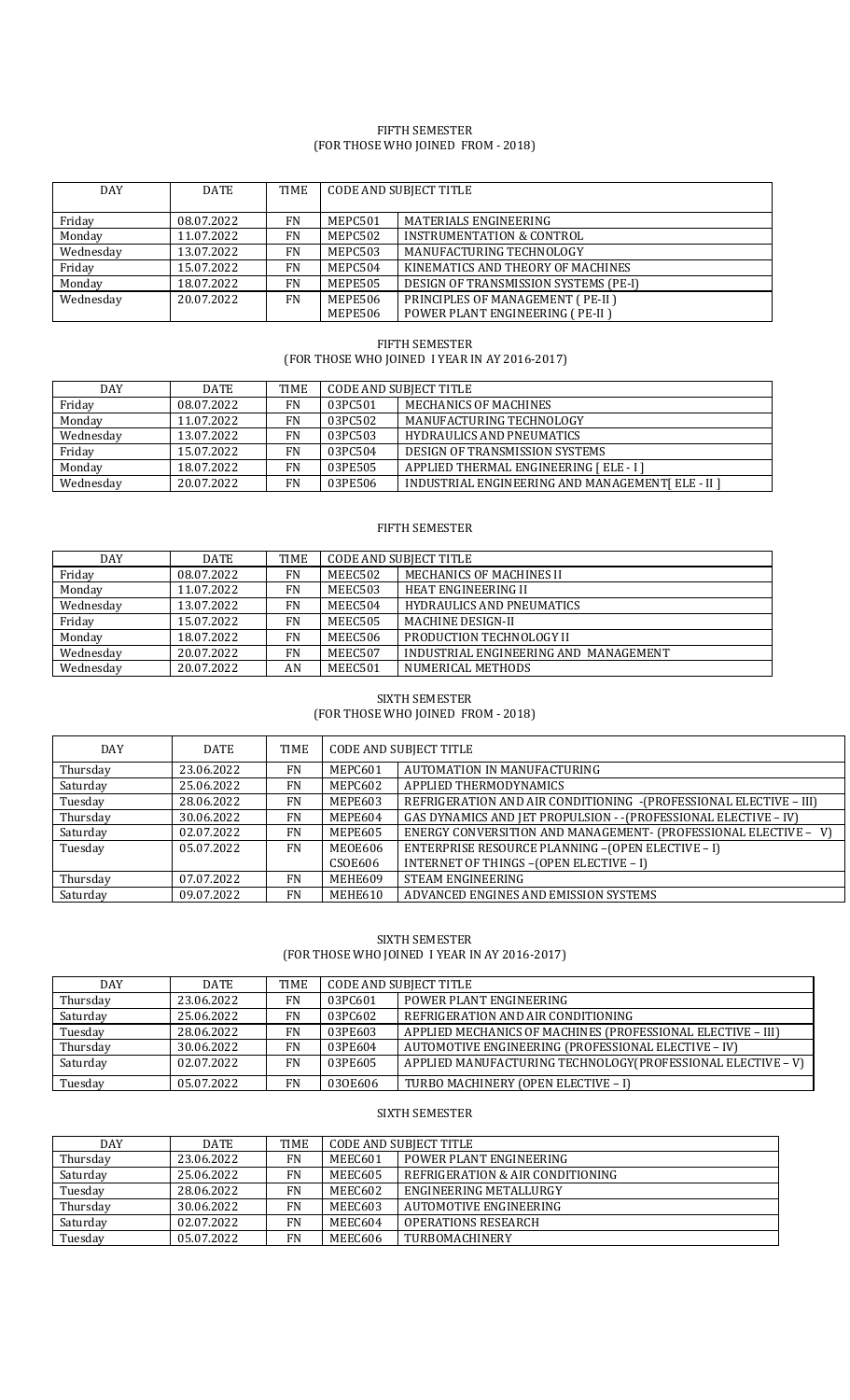#### SEVENTH SEMESTER (FOR THOSE WHO JOINED I YEAR IN AY -2018)

| DAY       | <b>DATE</b> | <b>TIME</b> | <b>CODE AND SUBJECT TITLE</b> |                                    |
|-----------|-------------|-------------|-------------------------------|------------------------------------|
| Thursday  | 07.07.2022  | <b>FN</b>   | ETHS701                       | <b>ENGINEERING ETHICS</b>          |
| Saturday  | 09.07.2022  | <b>FN</b>   | MEPC702                       | <b>HEAT TRANSFER</b>               |
| Tuesday   | 12.07.2022  | <b>FN</b>   | MEPE703                       | AUTOMOTIVE ENGINEERING (PE-VI)     |
| Thursday  | 14.07.2022  | <b>FN</b>   | MEPE704                       | MECHATRONIC SYSTEMS (PE-VII)       |
| Saturday  | 16.07.2022  | <b>FN</b>   | MMOE705                       | <b>OPERATION RESEARCH (OE-II)</b>  |
| Tuesday   | 19.07.2022  | <b>FN</b>   | MEHE708                       | <b>COMPUTATIONAL HEAT TRANSFER</b> |
| Wednesday | 20.07.2022  | AN          | MEHE709                       | <b>ROBOTICS</b>                    |

# SEVENTH SEMESTER (FOR THOSE WHO JOINED I YEAR IN AY 2016-2017)

| <b>DAY</b> | <b>DATE</b> | TIME      | <b>CODE AND SUBJECT TITLE</b> |                                                   |
|------------|-------------|-----------|-------------------------------|---------------------------------------------------|
| Thursday   | 07.07.2022  | <b>FN</b> | 00HS701                       | ENGINEERING ETHICS                                |
| Saturday   | 09.07.2022  | <b>FN</b> | 03PC702                       | HEAT AND MASS TRANSFER                            |
| Tuesday    | 12.07.2022  | <b>FN</b> | 03PE703                       | RENEWABLE ENERGY SOURCES - (ELECTIVE -VI)         |
|            |             |           | 03PE703                       | <b>AUTOMATIVE ENGINEERING -(2017)</b>             |
| Thursday   | 14.07.2022  | <b>FN</b> | 03PE704                       | <b>ENGINE POLLUTION CONTROL - (ELECTIVE -VII)</b> |
| Saturday   | 16.07.2022  | <b>FN</b> | 030E705                       | CAD / CAM / CIM ( OPEN ELECTIVE - II )            |
|            |             |           | 030E705                       | TURBO MACHINERY-(2017)                            |

#### SEVENTH SEMESTER

| <b>DAY</b> | <b>DATE</b> | TIME      | <b>CODE AND SUBJECT TITLE</b> |                                                                                                                                           |
|------------|-------------|-----------|-------------------------------|-------------------------------------------------------------------------------------------------------------------------------------------|
| Thursday   | 07.07.2022  | FN        | MEEC702                       | FINITE ELEMENT ANALYSIS                                                                                                                   |
| Saturday   | 09.07.2022  | <b>FN</b> | MEEC701                       | <b>HEAT AND MASS TRANSFER</b>                                                                                                             |
| Tuesday    | 12.07.2022  | <b>FN</b> | MEEC703                       | RENEWABLE ENERGY SOURCES                                                                                                                  |
| Thursday   | 14.07.2022  | FN        | MEEE705                       | ELE.II(A) ENGINE POLLUTION CONTROL                                                                                                        |
| Saturday   | 16.07.2022  | <b>FN</b> | MEEE704<br>MEEE704            | ELE. I INDUSTRIAL RELATIONS AND ORGANISATIONAL<br><b>DEVELOPMENT</b><br>WASTE HEAT RECOVERY SYSTEM AND CO GENERATION<br>(W.E.F. NOV-2016) |

## EIGHT SEMESTER (FOR THOSE WHO JOINED FROM - 2017)

| DAY       | DATE       | <b>TIME</b> | <b>CODE AND SUBJECT TITLE</b> |                                                    |
|-----------|------------|-------------|-------------------------------|----------------------------------------------------|
| Wednesdav | 22.06.2022 | FN          | 030E801                       | MECHATRONICS (OE-III)                              |
| Friday    | 24.06.2022 | <b>FN</b>   | 030E802                       | MAINTENANCE AND SAFETY ENGINEERING (OE - 1<br>. IV |

#### EIGHTH SEMESTER

| <b>DAY</b> | <b>DATE</b> | <b>TIME</b> | CODE AND SUBIECT TITLE |                                           |
|------------|-------------|-------------|------------------------|-------------------------------------------|
| Wednesday  | 22.06.2022  | FN          | MEEC801                | CAD/CAM/CIM                               |
| Friday     | 24.06.2022  | FN.         | MEEC803                | ETHICS IN ENGINEERING                     |
| Monday     | 27.06.2022  | FN          | MEEC802                | <b>MECHATRONICS</b>                       |
| Wednesday  | 29.06.2022  | <b>FN</b>   | MEEE804                | ELE.-III MAINTENANCE & SAFETY ENGINEERING |
| Friday     | 01.07.2022  | FN          | MEEE805                | ELE.-IV FUELS AND COMBUSTION              |

#### EIGHTH SEMESTER

## (FOR THOSE WHO JOINED FROM -2018)

| <b>DAY</b> | <b>DATE</b> | <b>TIME</b> | CODE AND SUBJECT TITLE |                                          |
|------------|-------------|-------------|------------------------|------------------------------------------|
|            |             |             |                        |                                          |
| Wednesday  | 22.06.2022  | <b>FN</b>   | MEOE801                | ENGINE POLLUTION & CONTROL (OE-III)      |
| Friday     | 24.06.2022  | FN          | MEOE802                | MAINTENANCE & SAFETY ENGINEERING (OE-IV) |
| Monday     | 27.06.2022  | <b>FN</b>   | MEHE804                | ENERGY AUDITING                          |
| Wednesday  | 29.06.2022  | <b>FN</b>   | MEHE805                | MECHANICAL VIBRATION                     |

Annamalainagar Dr.M.Prakash Date : 10.06.2022 Controller of Examinations

# VENUE: FEAT

## Timing: FN - 9.30 a.m. to 12.30 p.m.

AN - 2.00 p.m. to 5.00 p.m.

NOTE:

- 1. All the students (including private candidates) are directed to bring their IDENTITY CARD with photo duly signed by the Dean / Head of the Department. Without identity card they will not be permitted to write the examinations.
	- 2. Candidates will be provided a Blank Answer Booklet containing 40 pages. They are advised to restrict their answers within that. No additional sheets will be provided.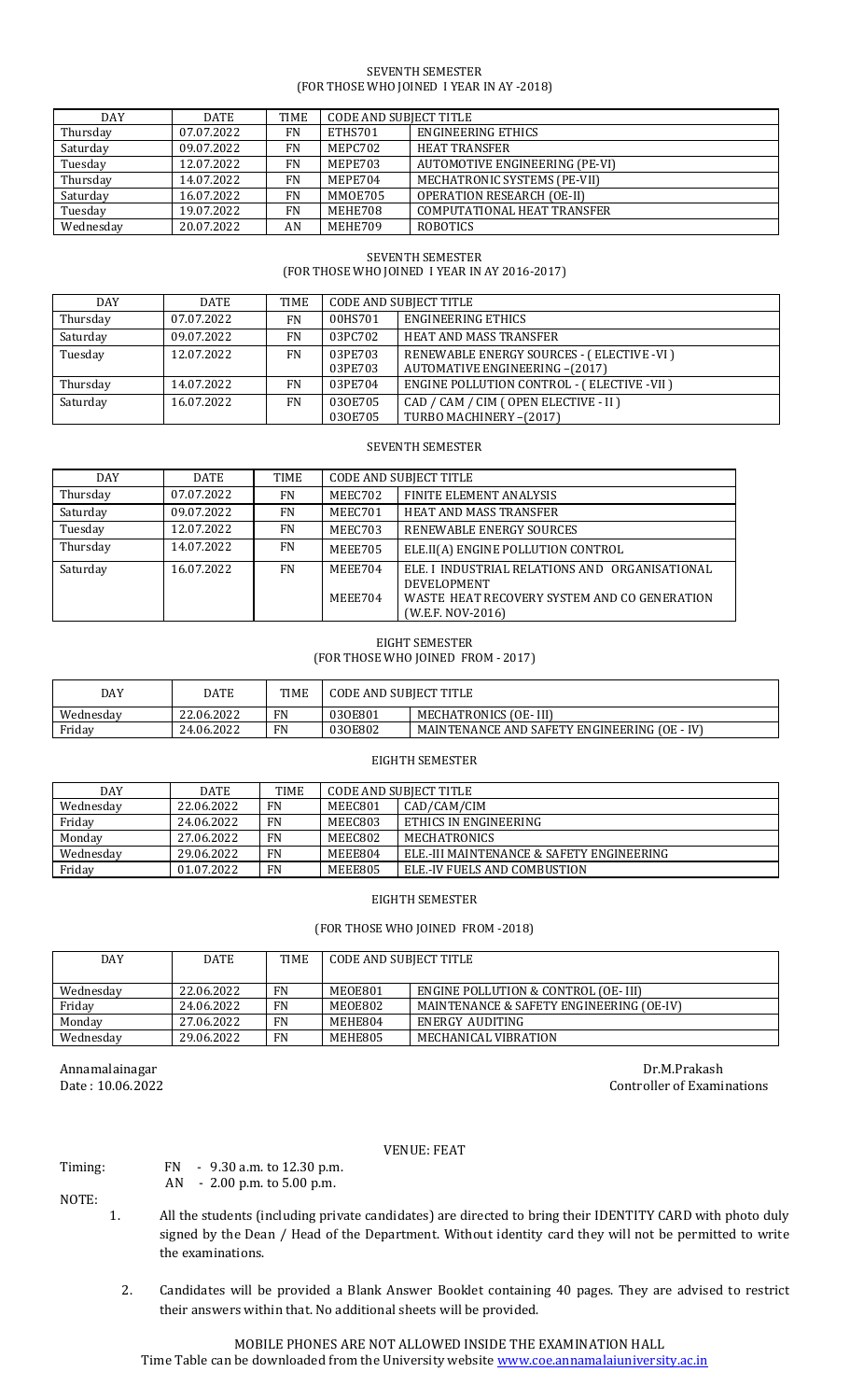#### ANNAMALAI UNIVERSITY UNIVERSITY EXAMINATIONS – MAY- 2022 TIME - TABLE B.E MECHANICAL ENGINEERING(MANUFACTURING) (CHOICE BASED CREDIT SYSTEM)

## THIRD SEMESTER (FOR THOSE WHO JOINED FROM - 2018)

| DAY      | <b>DATE</b> | <b>TIME</b> | CODE AND SUBJECT TITLE |                               |  |
|----------|-------------|-------------|------------------------|-------------------------------|--|
| Thursday | 07.07.2022  | AN          | ETES302                | ENVIRONMENTAL STUDIES         |  |
| Saturday | 09.07.2022  | AN          | ETBS301                | ENGINEERING MATHEMATICS - III |  |
| Tuesday  | 12.07.2022  | AN          | ETES303                | ENGINEERING MECHANICS         |  |
| Thursday | 14.07.2022  | AN          | MMES304                | THERMAL ENGINEERING           |  |
| Saturday | 16.07.2022  | AN          | MMPC305                | MACHINE TOOL TECHNOLOGY       |  |
| Tuesday  | 19.07.2022  | AN          | MMPC306                | ENGINEERING METROLOGY         |  |

## THIRD SEMESTER (JOINED FROM - 2016)

| DAY      | DATE       | TIME | CODE AND SUBIECT TITLE |                             |
|----------|------------|------|------------------------|-----------------------------|
| Thursday | 07.07.2022 | AN   | 00HS 301               | ENVIRONMENTAL STUDIES       |
| Saturday | 09.07.2022 | AN   | 00BS 302               | ENGINEERING MATHEMATICS-III |
| Tuesday  | 12.07.2022 | AN   | 00ES 303               | ENGINEERING MECHANICS       |
| Thursday | 14.07.2022 | AN   | 04ES 304               | MATERIAL SCIENCE            |
| Saturday | 16.07.2022 | AN   | 04PC 305               | MACHINE TOOL TECHNOLOGY     |
| Tuesday  | 19.07.2022 | AN   | 04PC 306               | ENGINEERING METROLOGY       |

## THIRD SEMESTER

| DAY      | <b>DATE</b> | TIME | <b>CODE AND SUBIECT TITLE</b> |                                                |
|----------|-------------|------|-------------------------------|------------------------------------------------|
| Thursday | 07.07.2022  | AN   | MFEC303                       | THERMAL ENGINEERING                            |
| Saturday | 09.07.2022  | AN   | MFEC301                       | ENGINEERING MATHEMATICS-II                     |
|          |             |      | MFEC301                       | ENGINEERING MATHEMATICS - III (W.E.F.NOV-2016) |
| Tuesday  | 12.07.2022  | AN   | MFEC304                       | FLUID MECHANICS AND MACHINERY                  |
| Thursday | 14.07.2022  | AN   | MFEC302                       | MATERIAL SCIENCE                               |
| Saturday | 16.07.2022  | AN   | MFEC305                       | <b>MECHANICS OF MATERIALS</b>                  |
| Tuesday  | 19.07.2022  | AN   | MFEC306                       | ELECTRICAL AND ELECTRONICS ENGINEERING         |

## FOURTH SEMESTER (FOR THOSE WHO JOINED FROM - 2018)

| DAY       | <b>DATE</b> | <b>TIME</b> | <b>CODE AND SUBJECT TITLE</b> |                                                   |
|-----------|-------------|-------------|-------------------------------|---------------------------------------------------|
| Wednesday | 22.06.2022  | AN          | 19EEBS401                     | PROBABILITY, RANDOM PROCESS AND NUMERICAL METHODS |
| Friday    | 24.06.2022  | AN          | 19MMES402                     | MATERIAL SCIENCE                                  |
| Monday    | 27.06.2022  | AN          | 19MMPC403                     | KINEMATICS AND DYNAMICS OF MACHINERY              |
| Wednesday | 29.06.2022  | AN          | 19MMPC404                     | METAL JOINING PROCESSES                           |
| Friday    | 01.07.2022  | AN          | 19MMPC405                     | METAL MACHINING PROCESSES                         |
| Monday    | 04.07.2022  | AN          | 19MMPC406                     | INDUSTRIAL MANAGEMENT & ENGINEERING               |

# FOURTH SEMESTER (JOINED FROM - 2016)

| DAY       | <b>DATE</b> | TIME | <b>CODE AND SUBJECT TITLE</b> |                                 |
|-----------|-------------|------|-------------------------------|---------------------------------|
| Wednesday | 22.06.2022  |      | 04BS401                       | PROBABILITY, RANDOM PROCESS AND |
|           |             | AN   |                               | NUMERICAL METHODS               |
| Friday    | 24.06.2022  | AN   | 04ES402                       | <b>THERMODYNAMICS</b>           |
| Monday    | 27.06.2022  | AN   | 04PC403                       | INDUSTRIAL MANAGEMENT           |
| Wednesday | 29.06.2022  | AN   | 04PC404                       | ENGINEERING METALLURGY          |
| Friday    | 01.07.2022  | AN   | 04PC405                       | METAL JOINING PROCESSES         |
| Monday    | 04.07.2022  | AN   | 04PC406                       | METAL MACHINING PROCESSES       |

#### FOURTH SEMESTER

| <b>DAY</b> | <b>DATE</b> | <b>TIME</b> | <b>CODE AND SUBJECT TITLE</b> |                                           |
|------------|-------------|-------------|-------------------------------|-------------------------------------------|
| Wednesday  | 22.06.2022  |             | MFEC401                       | PROBABILITY AND STATISTICS                |
|            |             | AN          | MFEC401                       | PROBABILITY AND STATISTICS W.E.F.MAY 2017 |
| Friday     | 24.06.2022  | AN          | MFEC403                       | MECHANICS OF METAL MACHINING              |
| Monday     | 27.06.2022  | AN          | MFEC402                       | INDUSTRIAL MANAGEMENT                     |
| Wednesday  | 29.06.2022  | AN          | MFEC404                       | <b>MECHANICS OF MACHINES-I</b>            |
| Friday     | 01.07.2022  | AN          | MFEC405                       | MEASUREMENTS IN MANUFACTURING PROCESSES   |
| Monday     | 04.07.2022  | AN          | MFEC406                       | MACHINE TOOL TECHNOLOGY                   |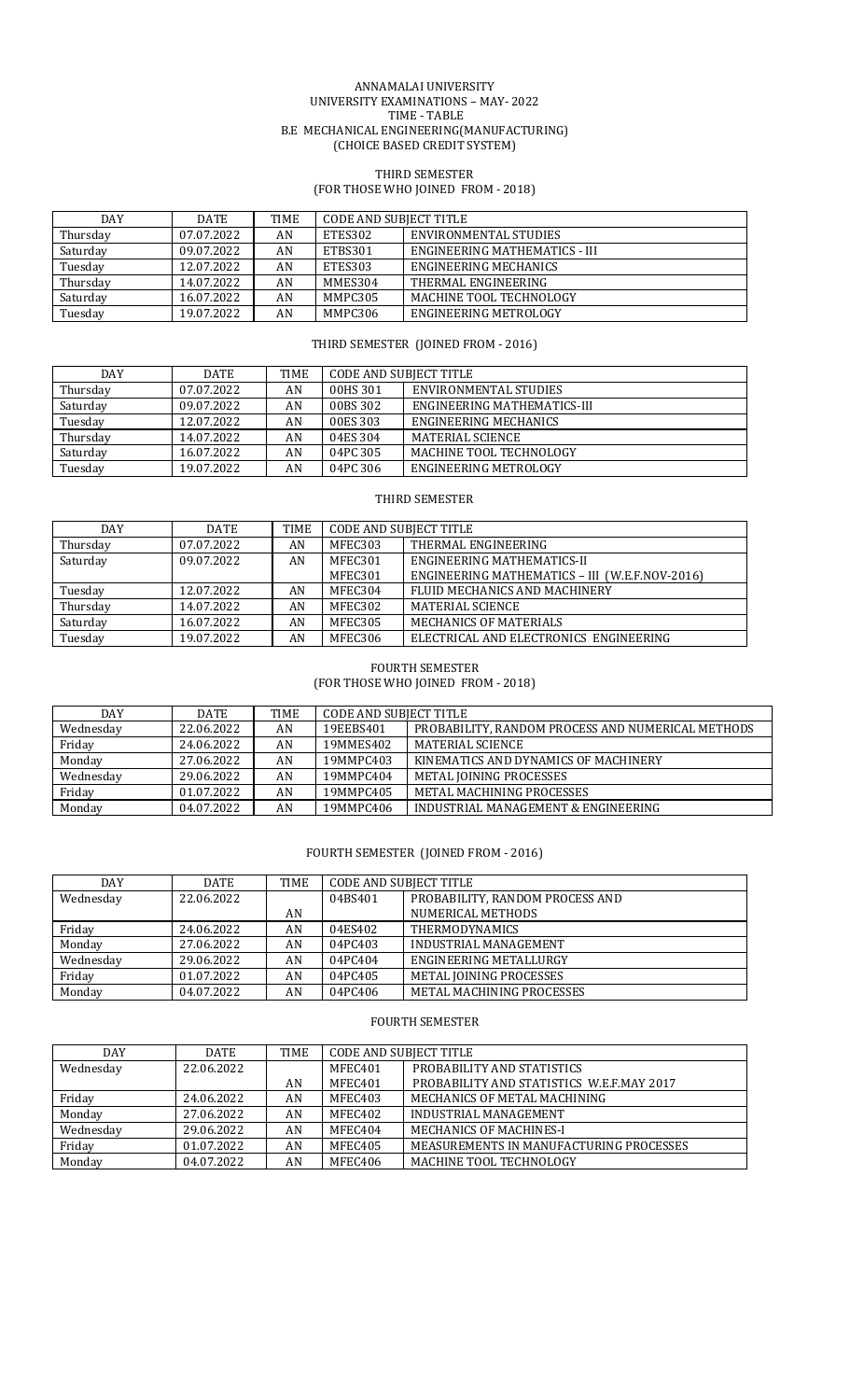#### FIFTH SEMESTER (FOR THOSE WHO JOINED FROM - 2018)

| <b>DAY</b> | <b>DATE</b> | TIME      | <b>CODE AND SUBJECT TITLE</b> |                                   |
|------------|-------------|-----------|-------------------------------|-----------------------------------|
| Friday     | 08.07.2022  | <b>FN</b> | MMPC501                       | <b>CASTING TECHNOLOGY</b>         |
| Monday     | 11.07.2022  | <b>FN</b> | MMPC502                       | <b>METAL FORMING PROCESSES</b>    |
| Wednesday  | 13.07.2022  | FN        | MMPC503                       | ENGINEERING METALLURGY            |
| Friday     | 15.07.2022  | <b>FN</b> | MMPC504                       | <b>MECHANICS OF MATERIALS</b>     |
| Monday     | 18.07.2022  | FN        | MMPE505                       | PRODUCTION & OPERATION MANAGEMENT |
| Wednesdav  | 20.07.2022  | FN        | MMPE506                       | TOOL ENGINEERING                  |

# FIFTH SEMESTER (FOR THOSE WHO JOINED I YEAR IN AY 2016-2017)

| DAY       | DATE       | TIME      | CODE AND SUBJECT TITLE |                                               |
|-----------|------------|-----------|------------------------|-----------------------------------------------|
| Friday    | 08.07.2022 | <b>FN</b> | 04PC501                | KINEMATICS AND DYNAMICS OF MACHINERY          |
| Monday    | 11.07.2022 | FN        | 04PC502                | INDUSTRIAL ENGINEERING                        |
| Wednesday | 13.07.2022 | <b>FN</b> | 04PC503                | <b>CASTING TECHNOLOGY</b>                     |
| Friday    | 15.07.2022 | <b>FN</b> | 04PC504                | COMPUTER INTEGRATED MANUFACTURING SYSTEMS     |
| Monday    | 18.07.2022 | <b>FN</b> | 04PE505                | ELE- I MECHANICS OF MATERIALS                 |
| Wednesday | 20.07.2022 | <b>FN</b> | 04PE506                | ELE - II ELECTRICAL & ELECTRONICS ENGINEERING |

## FIFTH SEMESTER

| <b>DAY</b> | <b>DATE</b> | TIME | CODE AND SUBIECT TITLE |                            |  |
|------------|-------------|------|------------------------|----------------------------|--|
| Friday     | 08.07.2022  | FN   | MFEC501                | METAL JOINING PROCESSES    |  |
| Monday     | 11.07.2022  | FN   | MFEC502                | INDUSTRIAL ENGINEERING     |  |
| Wednesday  | 13.07.2022  | FN   | MFEC503                | <b>CASTING TECHNOLOGY</b>  |  |
| Friday     | 15.07.2022  | FN   | MFEC504                | MECHANICS OF MACHINES-II   |  |
| Monday     | 18.07.2022  | FN   | MFEC505                | ENGINEERING METALLURGY     |  |
| Wednesday  | 20.07.2022  | FN   | MFEC506                | DESIGN OF MACHINE ELEMENTS |  |

#### SIXTH SEMESTER (FOR THOSE WHO JOINED -2018)

| <b>DAY</b> | <b>DATE</b> | <b>TIME</b> | <b>CODE AND SUBJECT TITLE</b> |                                                   |
|------------|-------------|-------------|-------------------------------|---------------------------------------------------|
| Thursday   | 23.06.2022  | <b>FN</b>   | MMPC601                       | <b>MECHATRONICS</b>                               |
| Saturday   | 25.06.2022  | FN          | MMPC602                       | FLUID MECHANICS & MACHINERY                       |
| Tuesday    | 28.06.2022  | <b>FN</b>   |                               | ELECTIVE - III (NON TRADITIONAL MANAUFACTURING    |
|            |             |             | MMPE603                       | PROCESSES)                                        |
| Thursday   | 30.06.2022  | <b>FN</b>   | MMPE604                       | ELECTIVE - IV (COMPUTER INTEGRATED MANUFACTURING) |
| Saturday   | 02.07.2022  | <b>FN</b>   | MMPE605                       | ELECTIVE - V (TOTAL QUALITY MANAGEMENT)           |
| Tuesday    | 05.07.2022  | <b>FN</b>   | <b>CSOE606</b>                | OPEN ELECTIVE - I (INTERNET OF THINGS (IOT)       |

# SIXTH SEMESTER

(FOR THOSE WHO JOINED I YEAR IN AY 2016-2017)

| DAY      | <b>DATE</b> | TIME      | <b>CODE AND SUBJECT TITLE</b> |                                                 |
|----------|-------------|-----------|-------------------------------|-------------------------------------------------|
| Thursday | 23.06.2022  | FN        | 04PC601                       | PRODUCTION AND OPERATIONS MANAGEMENT            |
| Saturday | 25.06.2022  | FN        | 04PC602                       | METAL FORMING PROCESSES                         |
| Tuesday  | 28.06.2022  | FN        | 04PE603                       | TOOL ENGINEERING (ELECTIVE - III)               |
| Thursday | 30.06.2022  | FN        | 04PE604                       | DESIGN OF MACHINE ELEMENTS (ELECTIVE - IV)      |
| Saturday | 02.07.2022  | FN        | 04PE605                       | NON TRADITIONAL MANUFACTURING PROCESSES         |
|          |             |           |                               |                                                 |
| Tuesday  | 05.07.2022  | <b>FN</b> | 040E606                       | FLUID MECHANICS & MACHINERY (OPEN ELECTIVE - I) |

## SIXTH SEMESTER

| <b>DAY</b> | DATE       | TIME      | <b>CODE AND SUBJECT TITLE</b> |                                    |
|------------|------------|-----------|-------------------------------|------------------------------------|
| Thursday   | 23.06.2022 | <b>FN</b> | MFEC602                       | PRODUCTION & OPERATIONS MANAGEMENT |
| Saturday   | 25.06.2022 | FN        | MFEC605                       | METAL FORMING PROCESSES            |
| Tuesday    | 28.06.2022 | FN        | MFEC603                       | <b>TOOL ENGINEERING</b>            |
| Thursday   | 30.06.2022 | FN        | MFEC604                       | <b>MECHATRONICS</b>                |
| Wednesday  | 20.07.2022 | AN        | MFEC601                       | NUMERICAL METHODS                  |
| Tuesday    | 05.07.2022 | FN        | MFEC606                       | <b>COMPUTER AIDED DESIGN</b>       |

#### SEVENTH SEMESTER (FOR THOSE WHO JOINED I YEAR IN AY -2018)

| DAY      | <b>DATE</b> | TIME | CODE AND SUBIECT TITLE |                                           |
|----------|-------------|------|------------------------|-------------------------------------------|
| Thursday | 07.07.2022  | FN   | ETHS701                | ENGINEERING ETHICS                        |
| Saturday | 09.07.2022  | FN   | MMPC702                | DESIGN OF MACHINE ELEMENTS                |
| Tuesday  | 12.07.2022  | FN   | MMPE703                | COMPUTER AIDED PRODUCT DESIGN (PE-VI)     |
| Thursday | 14.07.2022  | FN   | MMPE704                | ADVANCED MANUFACTURING PROCESSES (PE-VII) |
| Saturday | 16.07.2022  | FN   | MEOE705                | AUTOMATIVE ENGINEERING (OE - II)          |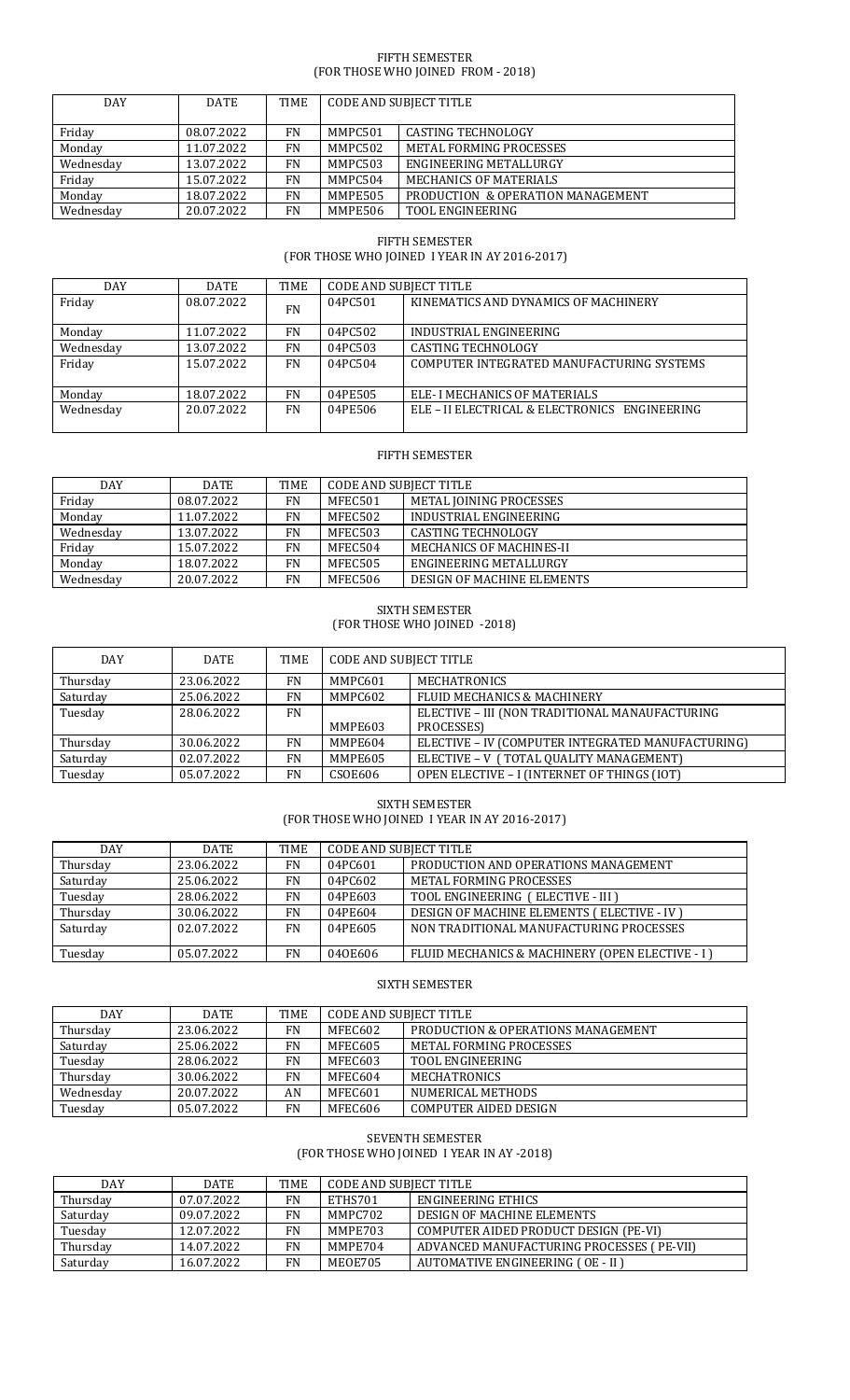#### SEVENTH SEMESTER (FOR THOSE WHO JOINED I YEAR IN AY 2016-2017)

| <b>DAY</b> | <b>DATE</b> | TIME      | CODE AND SUBIECT TITLE |                                                      |
|------------|-------------|-----------|------------------------|------------------------------------------------------|
| Thursday   | 07.07.2022  | FN        | 00HS701                | ENGINEERING ETHICS                                   |
| Saturday   | 09.07.2022  | <b>FN</b> | 04PC702                | <b>OPERATIONS RESEARCH</b>                           |
| Tuesday    | 12.07.2022  | FN        | 04PE703                | MACHINE TOOL CONTROL (ELECTIVE - VI)                 |
| Thursday   | 14.07.2022  | FN        | 04PE704                | SURFACE ENGINEERING (ELECTIVE - VII )                |
| Saturday   | 16.07.2022  | <b>FN</b> | 040E705                | COMPUTER AIDED PRODUCT DESIGN - (OPEN ELECTIVE - II) |
|            |             |           | 040E705                | <b>AUTOMATIVE ENGINEERING (-2017)</b>                |

#### SEVENTH SEMESTER

| DAY      | <b>DATE</b> | <b>TIME</b> | CODE AND SUBIECT TITLE |                                         |
|----------|-------------|-------------|------------------------|-----------------------------------------|
| Thursday | 07.07.2022  | FN          | MFEC703                | NON TRADITIONAL MANUFACTURING PROCESSES |
| Saturday | 09.07.2022  | FN          | MFEC702                | <b>OPERATIONS RESEARCH</b>              |
| Tuesday  | 12.07.2022  | FN          | MFEC701                | MACHINE TOOL CONTROL AND AUTOMATS       |
| Thursday | 14.07.2022  | FN          | MFEC704                | CNC AND ROBOTICS                        |
| Saturday | 16.07.2022  | FN          | MFEE705                | ELE-I NON-DESTRUCTIVE TESTING           |
| Tuesday  | 19.07.2022  | FN          | MFEE706                | ELE-II MODERN MANUFACTURING STRATEGIES  |

EIGHT SEMESTER (FOR THOSE WHO JOINED FROM - 2017)

| DAY       | DATE       | <b>TIME</b> | CODE AND SUBIECT TITLE |                             |
|-----------|------------|-------------|------------------------|-----------------------------|
| Wednesdav | 22.06.2022 | FN          | 040E801                | MECHATRONICS FOR AUTOMATION |
| Friday    | 24.06.2022 | FN          | 040E802                | TOTAL OUALITY MANAGEMENT    |

#### EIGHTH SEMESTER

| DAY       | <b>DATE</b> | TIME      | <b>CODE AND SUBJECT TITLE</b> |                                              |
|-----------|-------------|-----------|-------------------------------|----------------------------------------------|
| Wednesday | 22.06.2022  | <b>FN</b> | MFEC801                       | <b>MACHINE TOOL DESIGN</b>                   |
| Friday    | 24.06.2022  | FN        | MFEC804                       | ETHICS IN ENGINEERING                        |
| Monday    | 27.06.2022  | FN        | MFEC802                       | TOTAL OUALITY MANAGEMENT                     |
| Wednesday | 29.06.2022  | FN        | MFEC803                       | ADVANCED MANUFACTURING PROCESSES             |
| Friday    | 01.07.2022  | <b>FN</b> | MFEE805                       | ELE-III INTELLIGENT MANUFACTURING SYSTEMS    |
| Monday    | 04.07.2022  | <b>FN</b> | MFEE806                       | ELE-IV SURFACE ENGINEERING (W.E.F. MAY 2013) |

## EIGHTH SEMESTER

## (FOR THOSE WHO JOINED FROM - 2018)

| DAY       | DATE       | <b>TIME</b> | CODE AND SUBIECT TITLE |                                                 |
|-----------|------------|-------------|------------------------|-------------------------------------------------|
| Wednesday | 22.06.2022 | FN          | MMOE801                | OPERATIONS RESEARCH (OE - III)                  |
| Friday    | 24.06.2022 | FN          | MMOE802                | SURFACE ENGINEERING (<br>1 OE - IV <sup>-</sup> |

Annamalainagar Dr.M.Prakash Date : 10.06.2022 Controller of Examinations

# VENUE: FEAT

Timing: FN - 9.30 a.m. to 12.30 p.m. AN - 2.00 p.m. to 5.00 p.m.

NOTE:

- 1. All the students (including private candidates) are directed to bring their IDENTITY CARD with photo duly signed by the Dean / Head of the Department. Without identity card they will not be permitted to write the examinations.
	- 2. Candidates will be provided a Blank Answer Booklet containing 40 pages. They are advised to restrict their answers within that. No additional sheets will be provided.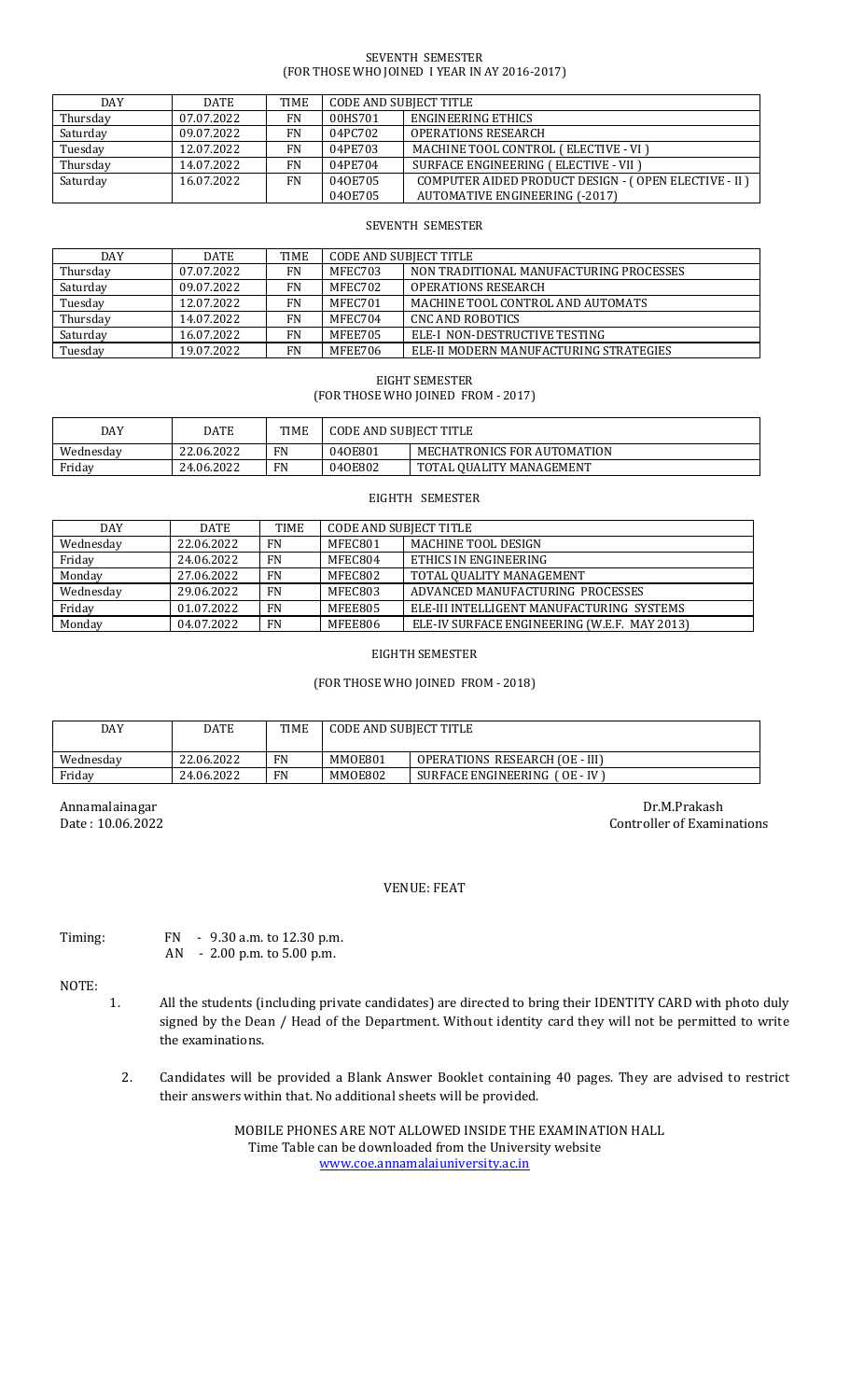#### ANNAMALAI UNIVERSITY UNIVERSITY EXAMINATIONS – MAY- 2022 - TIME - TABLE B.E ELECTRICAL & ELECTRONICS ENGINEERING (CHOICE BASED CREDIT SYSTEM)

## THIRD SEMESTER (FOR THOSE WHO JOINED FROM - 2018)

| DAY      | DATE       | TIME | CODE AND SUBJECT TITLE           |                                          |  |
|----------|------------|------|----------------------------------|------------------------------------------|--|
| Thursday | 07.07.2022 | AN   | ETES302<br>ENVIRONMENTAL STUDIES |                                          |  |
| Saturday | 09.07.2022 | AN   | ETBS301                          | ENGINEERING MATHEMATICS - III            |  |
| Tuesday  | 12.07.2022 | AN   | ETES303                          | ENGINEERING MECHANICS                    |  |
| Thursday | 14.07.2022 | AN   | EEES304                          | FLUID MECHANICS AND HYDRAULIC -MACHINERY |  |
| Saturday | 16.07.2022 | AN   | <b>EEPC305</b>                   | ELECTRICAL CIRCUIT ANALYSIS              |  |
|          |            |      | EEPC305                          | ELECTRIC CIRCUITS - (2019)               |  |
| Tuesday  | 19.07.2022 | AN   | EEPC306                          | ANALOG ELECTRONIC CIRCUITS               |  |

## THIRD SEMESTER (JOINED FROM - 2016)

| <b>DAY</b> | DATE       | <b>TIME</b> | <b>CODE AND SUBJECT TITLE</b>     |                                         |  |
|------------|------------|-------------|-----------------------------------|-----------------------------------------|--|
| Thursday   | 07.07.2022 | AN          | ENVIRONMENTAL STUDIES<br>00HS 301 |                                         |  |
| Saturday   | 09.07.2022 | AN          | 00BS 302                          | ENGINEERING MATHEMATICS                 |  |
| Tuesday    | 12.07.2022 | AN          | 00ES 303                          | ENGINEERING MECHANICS                   |  |
| Thursday   | 14.07.2022 | AN          | 05ES 304                          | FLUID MECHANICS AND HYDRAULIC MACHINERY |  |
| Saturday   | 16.07.2022 | AN          | 05PC 305                          | ELECTRIC CIRCUITS ANAYSIS               |  |
| Tuesday    | 19.07.2022 | AN          | 05PC 306                          | ANALOG ELECTRONICS                      |  |

THIRD SEMESTER (JOINED BEFORE - 2016)

| DAY      | DATE       | <b>TIME</b> | <b>CODE AND SUBIECT TITLE</b> |                                           |  |
|----------|------------|-------------|-------------------------------|-------------------------------------------|--|
| Thursday | 07.07.2022 | AN          | EEEC304                       | MECHANICAL TECHNOLOGY                     |  |
| Saturday | 09.07.2022 | AN          | EEEC301                       | ENGINEERING MATHEMATICS-II                |  |
|          |            |             | EEEC301                       | ENGINEERING MATHEMATICS - III F.NOV-2016) |  |
| Tuesday  | 12.07.2022 | AN          | EEEC302                       | ELECTRONICS-I                             |  |
| Thursday | 14.07.2022 | AN          | EEEC306                       | FLUID MECHANICS AND FLUID MACHINERY       |  |
| Saturday | 16.07.2022 | AN          | EEEC303                       | <b>CIRCUIT THEORY-I</b>                   |  |
| Tuesday  | 19.07.2022 | AN          | EEEC305                       | MATERIAL SCIENCE                          |  |

#### FOURTH SEMESTER (FOR THOSE WHO JOINED -2018)

| DAY       | DATE       | TIME | CODE AND SUBIECT TITLE |                                                   |  |  |
|-----------|------------|------|------------------------|---------------------------------------------------|--|--|
| Wednesday | 22.06.2022 | AN   | 19EEBS401              | PROBABILITY, RANDOM PROCESS AND NUMERICAL METHODS |  |  |
| Friday    | 24.06.2022 | AN   | 19EEES402              | DATA STRUCTURES & C++ PROGRAMMING                 |  |  |
| Monday    | 27.06.2022 | AN   | 19EEPC403              | ELECTRICAL MACHINES                               |  |  |
| Wednesday | 29.06.2022 | AN   | 19EEPC404              | DIGITAL CIRCUITS                                  |  |  |
| Friday    | 01.07.2022 | AN   | 19EEPC405              | ELECTRICAL MEASUREMENTS & INSTRUMENTS             |  |  |
| Monday    | 04.07.2022 | AN   | 19EEPC406              | ELECTROMAGNETIC FIELDS                            |  |  |

## FOURTH SEMESTER

# (JOINED FROM - 2016)

| <b>DAY</b> | <b>DATE</b> | <b>TIME</b> | <b>CODE AND SUBJECT TITLE</b>                                |                            |  |
|------------|-------------|-------------|--------------------------------------------------------------|----------------------------|--|
| Wednesdav  | 22.06.2022  | AN          | PROBABILITY, RANDOM PROCESS AND NUMERICAL METHODS<br>05BS401 |                            |  |
| Fridav     | 24.06.2022  | AN          | MATERIAL SCIENCE<br>05ES402                                  |                            |  |
| Monday     | 27.06.2022  | AN          | 05PC403                                                      | ELECTROMAGNETIC FIELDS     |  |
| Wednesday  | 29.06.2022  | AN          | 05PC404                                                      | ELECTRICAL MACHINES        |  |
| Friday     | 01.07.2022  | AN          | 05PC405                                                      | DIGITAL ELECTRONICS        |  |
| Monday     | 04.07.2022  | AN          | 05PC406                                                      | ANALOG INTEGRATED CIRCUITS |  |

#### FOURTH SEMESTER (JOINED BEFORE - 2016)

| DAY       | <b>DATE</b> | <b>TIME</b> | <b>CODE AND SUBJECT TITLE</b>          |                                              |  |
|-----------|-------------|-------------|----------------------------------------|----------------------------------------------|--|
| Wednesday | 22.06.2022  |             | ENGINEERING MATHEMATICS-III<br>EEEC401 |                                              |  |
|           |             | AN          | EEEC401                                | ENGINEERING MATHEMATICS - IV W.E.F. MAY 2017 |  |
| Friday    | 24.06.2022  | AN          | EEEC402                                | CIRCUIT THEORY-II                            |  |
| Monday    | 27.06.2022  | AN          | EEEC403                                | ELECTRONICS-II                               |  |
| Wednesday | 29.06.2022  | AN          | EEEC404                                | ELECTRICAL MACHINES-I                        |  |
| Friday    | 01.07.2022  | AN          | EEEC405                                | DIGITAL ELECTRONICS                          |  |
| Monday    | 04.07.2022  | AN          | EEEC406                                | ELECTRICAL MEASUREMENTS                      |  |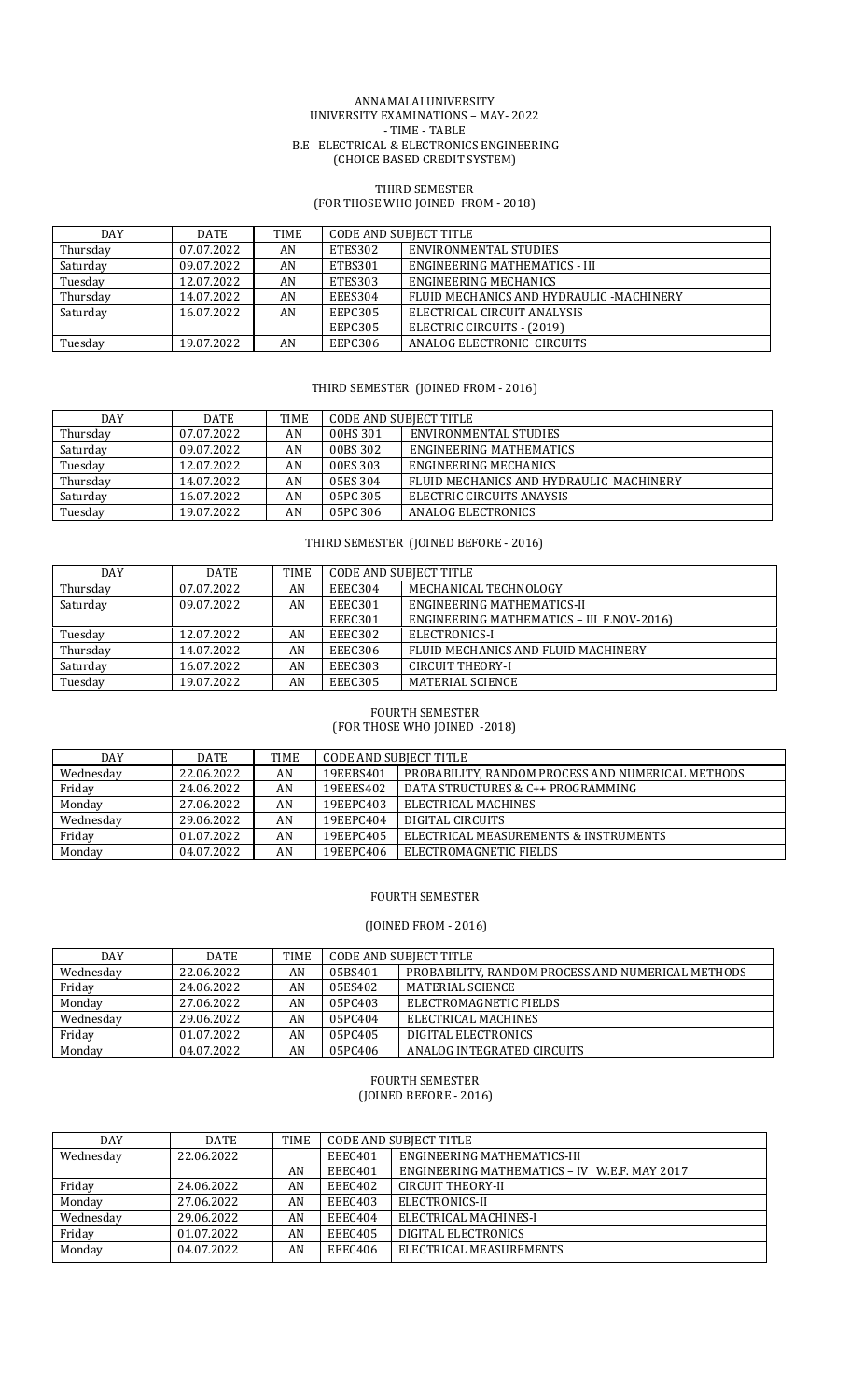#### FIFTH SEMESTER (FOR THOSE WHO JOINED FROM - 2018)

| DAY       | <b>DATE</b> | <b>TIME</b> | <b>CODE AND SUBJECT TITLE</b> |                                           |  |
|-----------|-------------|-------------|-------------------------------|-------------------------------------------|--|
|           | 08.07.2022  | <b>FN</b>   | EEPC501                       | MICROPROCESSOR AND MICROCONTROLLER        |  |
| Friday    |             |             |                               |                                           |  |
| Monday    | 11.07.2022  | FN          | EEPC502                       | <b>POWER ELECTRONICS</b>                  |  |
| Wednesday | 13.07.2022  | <b>FN</b>   | <b>EEPC503</b>                | <b>CONTROL SYSTEMS</b>                    |  |
| Friday    | 15.07.2022  | <b>FN</b>   | EEPC504                       | <b>POWER SYSTEMS - I</b>                  |  |
| Monday    | 18.07.2022  | <b>FN</b>   | <b>EEPE505</b>                | ELECTRICAL MACHINE DESIGN [ PE- I ]       |  |
| Wednesday | 20.07.2022  | <b>FN</b>   | <b>EEPE506</b>                | WIND AND SOLAR ENERGY SYSTEMS [ PE - II ] |  |

## FIFTH SEMESTER

# (FOR THOSE WHO JOINED I YEAR IN AY 2016-2017)

| <b>DAY</b> | DATE       | TIME      | <b>CODE AND SUBJECT TITLE</b> |                                             |  |
|------------|------------|-----------|-------------------------------|---------------------------------------------|--|
| Friday     | 08.07.2022 | <b>FN</b> | 05PC501                       | ELECTRICAL MEASUREMENTS AND INSTRUMENTS     |  |
| Monday     | 11.07.2022 | <b>FN</b> | 05PC502                       | <b>CONTROL SYSTEMS</b>                      |  |
| Wednesday  | 13.07.2022 | <b>FN</b> | 05PC503                       | <b>POWER ELECTRONICS</b>                    |  |
| Friday     | 15.07.2022 | <b>FN</b> | 05PC504                       | TRANSMISSION AND DISTRIBUTION               |  |
| Monday     | 18.07.2022 | <b>FN</b> | 05PE505                       | <b>EMBEDDED SYSTEMS [ ELECTIVE - I ]</b>    |  |
| Wednesday  | 20.07.2022 | FN        | 05PE506                       | NON - CONVENTIONAL ENERGY   ELECTIVE - II ] |  |

#### FIFTH SEMESTER (JOINED BEFORE - 2016)

| DAY       | <b>DATE</b> | <b>TIME</b> | <b>CODE AND SUBJECT TITLE</b>                  |                                         |  |
|-----------|-------------|-------------|------------------------------------------------|-----------------------------------------|--|
| Friday    | 08.07.2022  | <b>FN</b>   | DATA STRUCTURES AND C++ PROGRAMMING<br>EEEC501 |                                         |  |
| Monday    | 11.07.2022  | <b>FN</b>   | EEEC505                                        | CONTROL SYSTEMS                         |  |
| Wednesday | 13.07.2022  | <b>FN</b>   | EEEC502                                        | <b>POWER ELECTRONICS</b>                |  |
| Friday    | 15.07.2022  | <b>FN</b>   | EEEC503                                        | ELECTRONIC INSTRUMENTS AND MEASUREMENTS |  |
| Monday    | 18.07.2022  | <b>FN</b>   | EEEC504                                        | <b>FIELD THEORY</b>                     |  |
| Wednesday | 20.07.2022  | FN          | EEEC506                                        | ELECTRICAL MACHINES-II                  |  |

#### SIXTH SEMESTER (FOR THOSE WHO JOINED FROM - 2018)

| <b>DAY</b> | DATE       | <b>TIME</b> | <b>CODE AND SUBJECT TITLE</b>      |                                             |  |
|------------|------------|-------------|------------------------------------|---------------------------------------------|--|
| Thursday   | 23.06.2022 | FN          | EEPC601                            | <b>POWER SYSTEMS - II</b>                   |  |
| Saturday   | 25.06.2022 | FN          | <b>EMBEDDED SYSTEMS</b><br>EEPC602 |                                             |  |
| Tuesday    | 28.06.2022 | FN          | <b>EEPE603</b>                     | ELECTRICAL ENERGY CONSERVATION AND AUDITING |  |
| Thursday   | 30.06.2022 | FN          | EEPE604                            | ELECTRICAL DRIVES                           |  |
| Saturday   | 02.07.2022 | FN          | <b>EEPE605</b>                     | ELECTRICAL AND HYBRID VEHICLES              |  |
| Tuesday    | 05.07.2022 | FN          | EEOE606                            | INDUSTRIAL AUTOMATION AND CONTROL           |  |

SIXTH SEMESTER

(FOR THOSE WHO JOINED I YEAR IN AY 2016-2017)

| DAY      | <b>DATE</b> | <b>TIME</b> | <b>CODE AND SUBJECT TITLE</b>                |                                            |
|----------|-------------|-------------|----------------------------------------------|--------------------------------------------|
| Thursday | 23.06.2022  | FN          | 05PC601                                      | ELECTRICAL MACHINE DESIGN                  |
| Saturday | 25.06.2022  | FN          | 05PC602                                      | <b>POWER SYSTEM ANALYSIS</b>               |
| Tuesday  | 28.06.2022  | FN          | 05PE603                                      | INDUSTRIAL CONTROL AND AUTOMATION          |
| Thursday | 30.06.2022  | FN          | 05PE604                                      | HIGH VOLTAGE TRANSMISSION SYSTEMS          |
| Saturday | 02.07.2022  | FN          | 05PE605                                      | BIOMEDICAL ELECTRONICS AND INSTRUMENTATION |
| Tuesday  | 05.07.2022  | FN          | DATA STRUCTURE AND C++ PROGAMMING<br>050E606 |                                            |
|          |             |             | SOFT COMPUTING TECHNIQUES<br>050E606         |                                            |

# SIXTH SEMESTER

| (JOINED BEFORE - 2016) |  |  |
|------------------------|--|--|
|                        |  |  |

| <b>DAY</b> | <b>DATE</b> | <b>TIME</b> |                | <b>CODE AND SUBJECT TITLE</b>                       |
|------------|-------------|-------------|----------------|-----------------------------------------------------|
| Thursday   | 23.06.2022  | FN          | EEEC606        | ELECTRICAL MACHINE DESIGN                           |
| Saturday   | 25.06.2022  | FN          | <b>EEEC601</b> | MICROPROCESSOR AND MICROCONTROLLERS                 |
|            |             |             | EEEC601        | <b>EMBEDDED SYSTEMS (W.E.F. MAY 2013)</b>           |
| Tuesday    | 28.06.2022  | FN.         | EEEC602        | LOGIC AND DISTRIBUTED CONTROL SYSTEMS               |
|            |             |             | EEEC602        | INDUSTRIAL CONTROL AND AUTOMATION (W.E.F. MAY 2013) |
| Thursday   | 30.06.2022  | FN          | EEEC603        | SIGNALS AND SYSTEMS (W.E.F. MAY 2014)               |
|            |             |             | EEEC603        | ELECTRONICS INSTRUMENTS AND MEASUREMENTS            |
| Saturday   | 02.07.2022  | <b>FN</b>   | EEEC604        | <b>SOLID STATE DRIVES</b>                           |
| Tuesday    | 05.07.2022  | <b>FN</b>   | EEEC605        | TRANSMISSION AND DISTRIBUTION                       |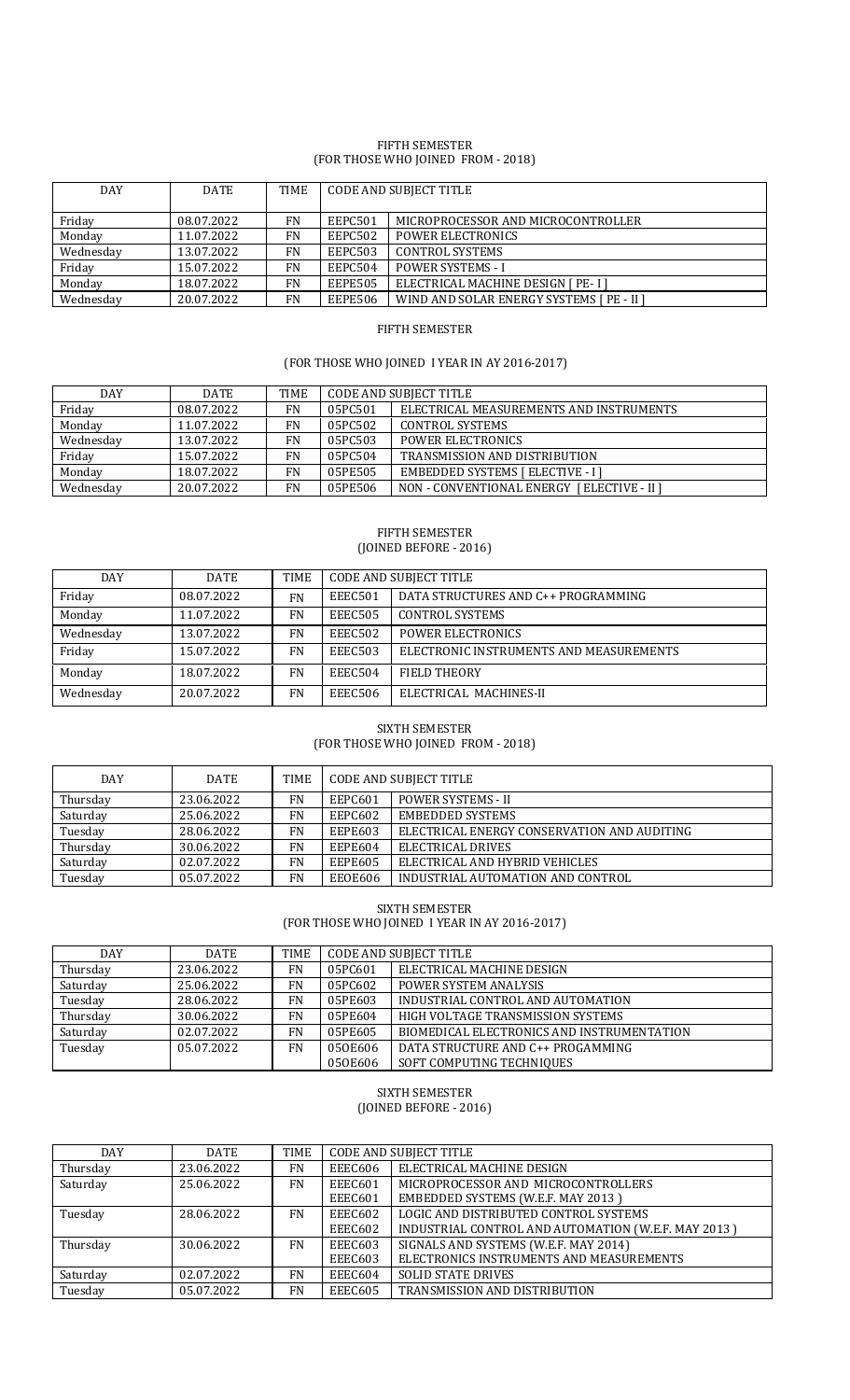## SEVENTH SEMESTER (FOR THOSE WHO JOINED I YEAR IN AY -2018)

| <b>DAY</b> | <b>DATE</b> | <b>TIME</b> | CODE AND SUBIECT TITLE |                                             |
|------------|-------------|-------------|------------------------|---------------------------------------------|
| Thursday   | 07.07.2022  | FN          | ETHS701                | ENGINEERING ETHICS                          |
| Saturday   | 09.07.2022  | FN          | EEPC702                | INDUSTRIAL ELECTRICAL SYSTEMS               |
| Tuesday    | 12.07.2022  | FN          | EEPE703                | COMPUTER AIDED POWER SYSTEM ANALSIS (PE-VI) |
| Thursday   | 14.07.2022  | FN          | EEPE704                | POWER SYSTEM PROTECTION (PE-VII)            |
| Saturday   | 16.07.2022  | FN          | EEOE705                | UTILIZATION OF ELECTRICAL ENERGY (OE-II)    |

# SEVENTH SEMESTER (FOR THOSE WHO JOINED I YEAR IN AY 2016-2017)

| <b>DAY</b> | <b>DATE</b> | <b>TIME</b> | CODE AND SUBJECT TITLE |                                                          |
|------------|-------------|-------------|------------------------|----------------------------------------------------------|
| Thursday   | 07.07.2022  | FN          | 00HS701                | ENGINEERING ETHICS                                       |
| Saturday   | 09.07.2022  | <b>FN</b>   | 05PC702                | PROTECTION, SWITCHGEAR AND UTILIZATION                   |
| Tuesday    | 12.07.2022  | FN          | 05PE703                | COMPUTER AIDED POWER SYSTEM - ANALYSIS ( ELECTIVE - VI ) |
| Thursday   | 14.07.2022  | <b>FN</b>   | 05PE704                | STATIC RELAYS ( ELECTIVE - VII )                         |
| Saturday   | 16.07.2022  | FN          | 050E705                | CLOUD COMPUTING (OPEN ELECTIVE - II )                    |
|            |             |             | 050E705                | <b>INTERNET OF THINGS - (2017)</b>                       |

# SEVENTH SEMESTER

| (JOINED BEFORE - 2016) |             |             |         |                                                 |  |
|------------------------|-------------|-------------|---------|-------------------------------------------------|--|
| DAY                    | <b>DATE</b> | <b>TIME</b> |         | <b>CODE AND SUBJECT TITLE</b>                   |  |
| Thursday               | 07.07.2022  | <b>FN</b>   | EEEC702 | <b>POWER SYSTEM ANALYSIS</b>                    |  |
| Saturday               | 09.07.2022  | FN          | EEEC701 | PROTECTION SWITCHGEAR AND UTILISATION           |  |
| Tuesday                | 12.07.2022  | <b>FN</b>   | EEEC703 | <b>COMMUNICATION ENGINEERING</b>                |  |
| Thursday               | 14.07.2022  | <b>FN</b>   | EEEE705 | ELE-II STATIC RELAYS                            |  |
|                        |             |             | EEEE705 | ELE-II VLSI DESIGN(W.E.F.NOV-2015)              |  |
| Saturday               | 16.07.2022  | FN          | EEEE704 | ELE-IBIOMEDICAL ELECTRONICS AND INSTRUMENTATION |  |
| Tuesday                | 19.07.2022  | <b>FN</b>   | EEEE706 | DIGITAL SIGNAL PROCESSING                       |  |

# EIGHT SEMESTER (FOR THOSE WHO JOINED FROM - 2017)

| DAY       | DATE       | TIME      | <b>CODE AND SUBIECT TITLE</b> |                           |
|-----------|------------|-----------|-------------------------------|---------------------------|
| Wednesdav | 22.06.2022 | <b>FN</b> | 050E801                       | COMMUNICATION ENGINEERING |
| Friday    | 24.06.2022 | <b>FN</b> | 050E802                       | CLOUD COMPUTING           |

## EIGHTH SEMESTER (JOINED BEFORE - 2016)

| <b>DAY</b> | <b>DATE</b> | <b>TIME</b> | <b>CODE AND SUBJECT TITLE</b> |                                                   |
|------------|-------------|-------------|-------------------------------|---------------------------------------------------|
| Wednesday  | 22.06.2022  | <b>FN</b>   | EEEC802                       | COMPUTER AIDED POWER SYSTEM ANALYSIS              |
| Friday     | 24.06.2022  | <b>FN</b>   | EEEC801                       | ETHICS IN ENGINEERING                             |
| Monday     | 27.06.2022  | <b>FN</b>   | EEEC803                       | <b>OUANTITATIVE MANAGEMENT TECHNIQUES</b>         |
| Wednesday  | 29.06.2022  | <b>FN</b>   | EEEC804                       | POWER PLANT ENGINEERING                           |
| Friday     | 01.07.2022  | <b>FN</b>   | <b>EEEE805</b>                | HIGH VOLTAGE TRANSMISSION SYSTEM                  |
| Monday     | 04.07.2022  | <b>FN</b>   | EEEE806                       | ELE-III NEURAL NETWORKS AND FUZZY LOGIC           |
|            |             |             | EEEE806                       | ELE-III SOFT COMPUTING TECHNIQUES W.E.F.MAY 2015) |

EIGHTH SEMESTER

# (FOR THOSE WHO JOINED I YEAR IN AY -2018)

| DAY       | DATE       | <b>TIME</b> | <b>CODE AND SUBJECT TITLE</b> |                                       |
|-----------|------------|-------------|-------------------------------|---------------------------------------|
| Wednesday | 22.06.2022 | FN          | EEOE801                       | BIOMEDICAL ENGINEERING (OE - III )    |
| Friday    | 24.06.2022 | FN          | EEOE802                       | ELECTRICAL SAFETY ENGINEERING (OE-IV) |

Annamalainagar Dr.M.Prakash Dr.M.Prakash Dr.M.Prakash Dr.M.Prakash Dr.M.Prakash Dr.M.Prakash Dr.M.Prakash Dr.M.Prakash Dr.M.Prakash Date : 10.06.2022 Controller of Examinations

# VENUE: FEAT

# Timing: FN - 9.30 a.m. to 12.30 p.m.<br>AN - 2.00 p.m. to 5.00 p.m.

- 2.00 p.m. to 5.00 p.m.

- NOTE:
	- 1. All the students (including private candidates) are directed to bring their IDENTITY CARD with photo duly signed by the Dean / Head of the Department. Without identity card they will not be permitted to write the examinations.
		- 2. Candidates will be provided a Blank Answer Booklet containing 40 pages. They are advised to restrict their answers within that. No additional sheets will be provided.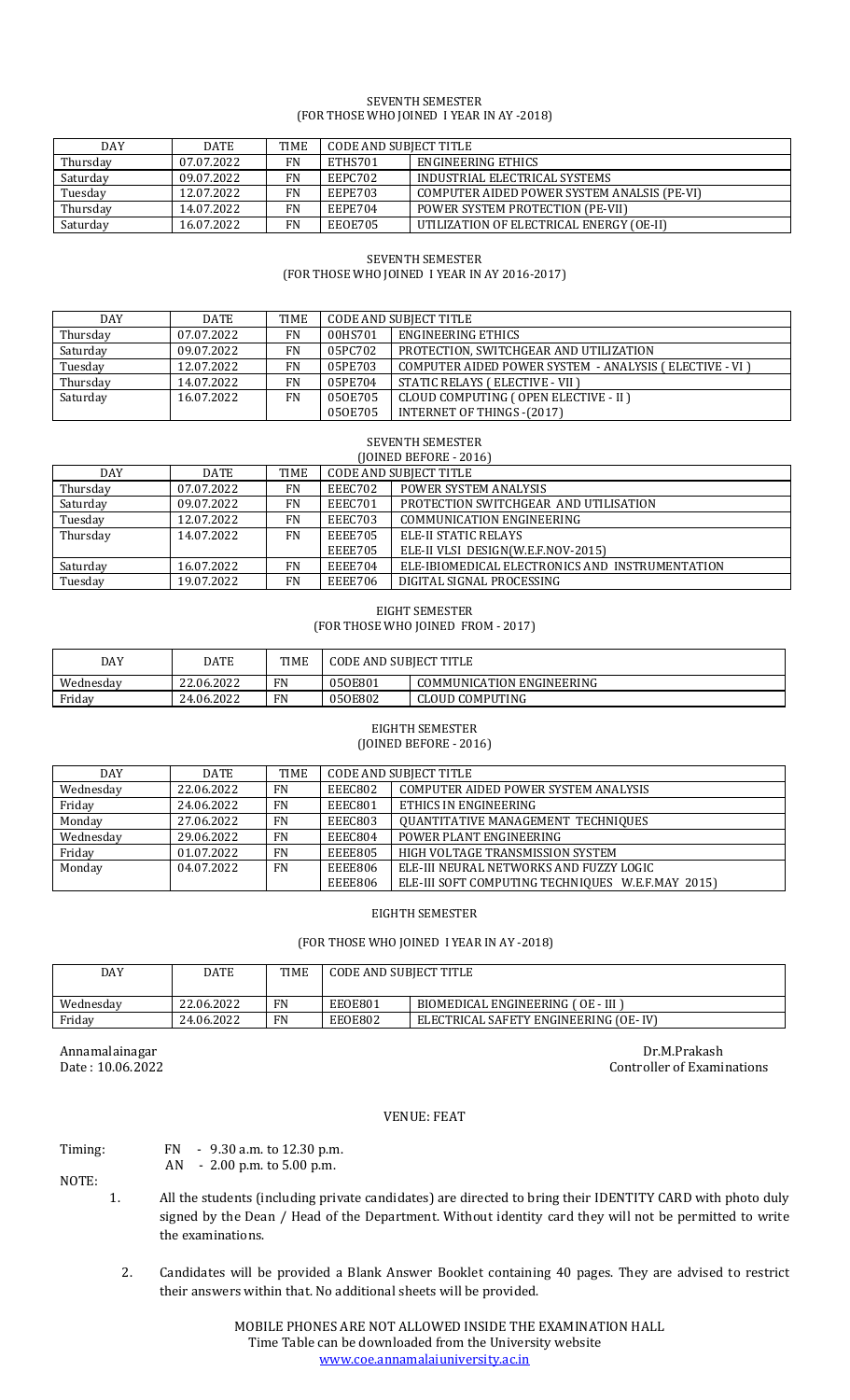#### ANNAMALAI UNIVERSITY UNIVERSITY EXAMINATIONS – MAY- 2022 TIME - TABLE B.E ELECTRONICS AND INSTRUMENTATION ENGINEERING (CHOICE BASED CREDIT SYSTEM) THIRD SEMESTER (FOR THOSE WHO JOINED FROM- 2018)

| <b>DAY</b> | <b>DATE</b> | TIME | <b>CODE AND SUBJECT TITLE</b> |                                     |
|------------|-------------|------|-------------------------------|-------------------------------------|
| Thursday   | 07.07.2022  | AN   | ETES302                       | ENVIRONMENTAL STUDIES               |
| Saturday   | 09.07.2022  | AN   | ETBS301                       | ENGINEERING MATHEMATICS - III       |
| Tuesday    | 12.07.2022  | AN   | ETES303                       | ENGINEERING MECHANICS               |
| Thursday   | 14.07.2022  | AN   | <b>EIES304</b>                | THEROMODYNAMICS AND FLUID MECHANICS |
| Saturday   | 16.07.2022  | AN   | EIPC305                       | ELECTRICAL CIRCUIT ANALYSIS         |
| Tuesday    | 19.07.2022  | AN   | EIPC306                       | ANALOG ELECTRONIC CIRCUITS          |

## THIRD SEMESTER (JOINED FROM - 2016)

| <b>DAY</b> | DATE       | <b>TIME</b> | <b>CODE AND SUBJECT TITLE</b> |                                         |
|------------|------------|-------------|-------------------------------|-----------------------------------------|
| Thursday   | 07.07.2022 | AN          | 00HS 301                      | ENVIRONMENTAL STUDIES                   |
| Saturday   | 09.07.2022 | AN          | 00BS 302                      | ENGINEERING MATHEMATICS-III             |
| Tuesday    | 12.07.2022 | AN          | 00ES 303                      | ENGINEERING MECHANICS                   |
| Thursday   | 14.07.2022 | AN          | 06ES 304                      | FLUID MECHANICS AND HYDRAULIC MACHINERY |
| Saturday   | 16.07.2022 | AN          | 06PC 305                      | <b>CIRCUIT THEORY</b>                   |
| Tuesday    | 19.07.2022 | AN          | 06PC 306                      | FUNDAMENTALS OF SEMICONDUCTOR DEVICES   |

## THIRD SEMESTER

| DAY      | DATE       | <b>TIME</b> | <b>CODE AND SUBJECT TITLE</b> |                               |
|----------|------------|-------------|-------------------------------|-------------------------------|
| Thursday | 07.07.2022 | AN          | EIEC302                       | OBIECT ORIENTED PROGRAMMING   |
| Saturday | 09.07.2022 | AN          | EIEC301                       | ENGINEERING MATHEMATICS-II    |
|          |            |             |                               | ENGINEERING MATHEMATICS - III |
| Tuesday  | 12.07.2022 | AN          | EIEC304                       | ELECTRONICS-I                 |
| Thursday | 14.07.2022 | AN          | EIEC305                       | <b>APPLIED MECHANICS</b>      |
| Saturday | 16.07.2022 | AN          | EIEC303                       | <b>CIRCUIT THEORY</b>         |
| Tuesday  | 19.07.2022 | AN          | EIEC306                       | MECHANICAL ENGINEERING        |

#### FOURTH SEMESTER (FOR THOSE WHO JOINED FROM- 2018)

| DAY       | DATE       | <b>TIME</b> | <b>CODE AND SUBJECT TITLE</b> |                                             |
|-----------|------------|-------------|-------------------------------|---------------------------------------------|
| Wednesday | 22.06.2022 |             |                               | PROBABILITY, RANDOM PROCESSES AND NUMERICAL |
|           |            | AN          | 19EIBS401                     | <b>METHODS</b>                              |
| Friday    | 24.06.2022 | AN          | 19EIES402                     | ELECTRICAL TECHNOLOGY                       |
| Monday    | 27.06.2022 | AN          | 19EIPC403                     | <b>CONTROL SYSTEMS</b>                      |
| Wednesday | 29.06.2022 | AN          | 19EIPC404                     | DIGITAL ELECTRONICS                         |
| Friday    | 01.07.2022 | AN          |                               | ELECTRONIC INSTRUMENTATION AND MEASUREMENT  |
|           |            |             | 19EIPC405                     | <b>TECHNIQUES</b>                           |
| Monday    | 04.07.2022 | AN          | 19EIPC406                     | TRANSDUCERS AND MEASUREMENT SYSTEMS         |

# FOURTH SEMESTER (JOINED FROM - 2016)

| <b>DAY</b> | <b>DATE</b> | TIME | <b>CODE AND SUBJECT TITLE</b> |                                             |
|------------|-------------|------|-------------------------------|---------------------------------------------|
| Wednesday  | 22.06.2022  |      | 06BS401                       | PROBABILITY. RANDOM PROCESSES AND NUMERICAL |
|            |             | AN   |                               | <b>METHODS</b>                              |
| Friday     | 24.06.2022  | AN   | 06ES402                       | <b>THERMODYNAMICS</b>                       |
| Monday     | 27.06.2022  | AN   | 06PC403                       | ELECTRONIC CIRCUITS                         |
| Wednesday  | 29.06.2022  | AN   | 06PC405                       | ANALOG AND DIGITAL INTEGRATED CIRCUITS      |
| Friday     | 01.07.2022  | AN   | 06PC404                       | DIGITAL ELECTRONICS                         |
| Monday     | 04.07.2022  | AN   | 06PC406                       | TRANSDUCERS AND MEASUREMENT SYSTEM          |

## FOURTH SEMESTER

| <b>DAY</b> | <b>DATE</b> | TIME | <b>CODE AND SUBJECT TITLE</b> |                                         |
|------------|-------------|------|-------------------------------|-----------------------------------------|
| Wednesday  | 22.06.2022  |      | EIEC401                       | ENGINEERING MATHEMATICS-III             |
|            |             | AN   | EIEC401                       | <b>ENGINEERING MATHEMATICS - IV</b>     |
| Friday     | 24.06.2022  | AN   | EIEC405                       | ELECTRICAL MEASUREMENTS                 |
| Monday     | 27.06.2022  | AN   | EIEC402                       | ELECTRONICS-II                          |
| Wednesday  | 29.06.2022  | AN   | EIEC404                       | ELECTRICAL TECHNOLOGY                   |
| Friday     | 01.07.2022  | AN   | EIEC403                       | DIGITAL ELECTRONICS                     |
| Monday     | 04.07.2022  | AN   | EIEC406                       | FLUID MECHANICS AND HYDRAULIC MACHINERY |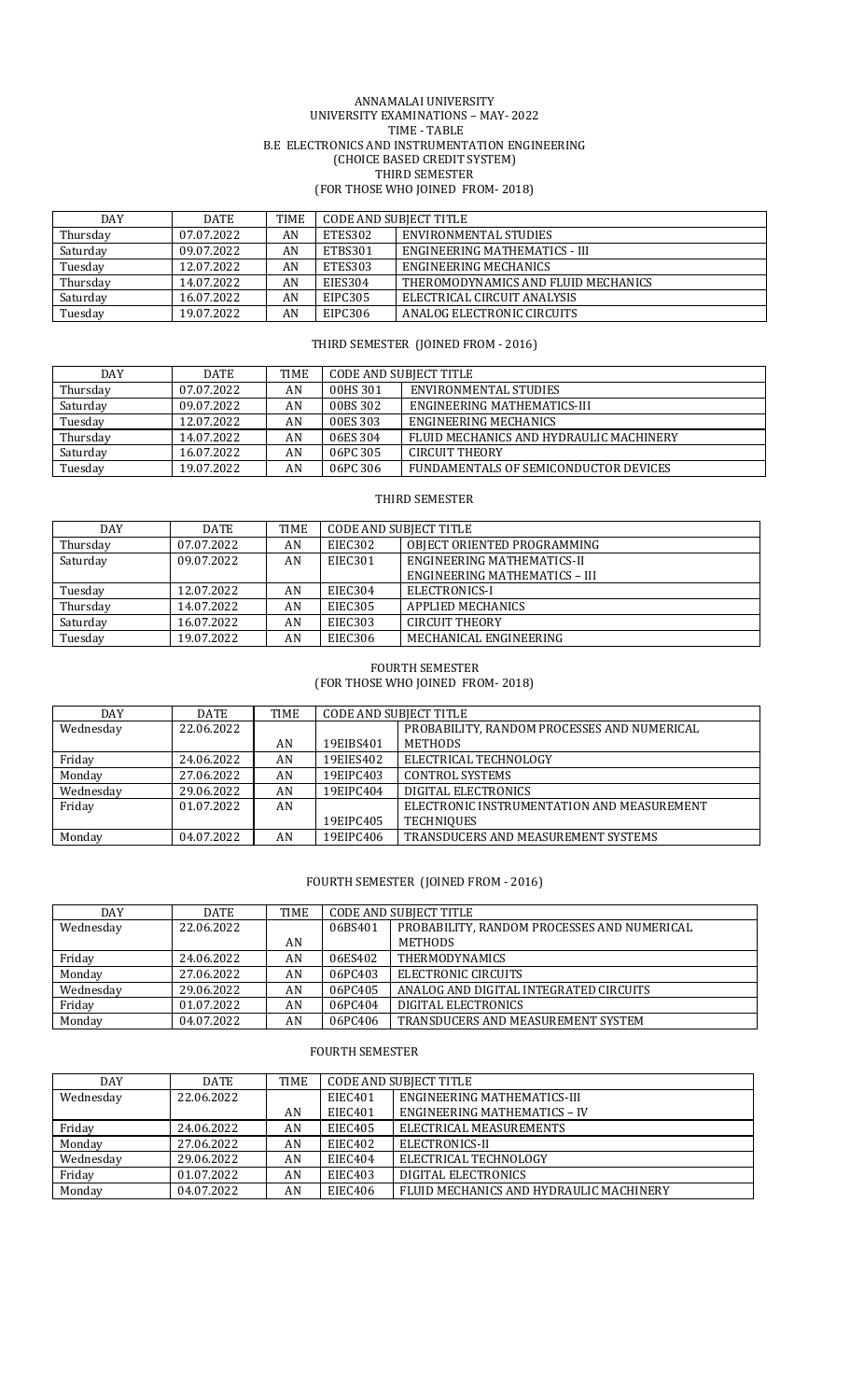#### FIFTH SEMESTER (FOR THOSE WHO JOINED I YEAR IN AY 2017-2018)

| <b>DAY</b> | <b>DATE</b> | TIME      | <b>CODE AND SUBJECT TITLE</b> |                                      |  |
|------------|-------------|-----------|-------------------------------|--------------------------------------|--|
| Friday     | 08.07.2022  | <b>FN</b> | EIPC501                       | INDUSTRIAL INSTRUMENTATION           |  |
| Monday     | 11.07.2022  | FN        | <b>EIPC502</b>                | SIGNALS AND SYSTEMS                  |  |
| Wednesday  | 13.07.2022  | <b>FN</b> | <b>EIPC503</b>                | <b>PROCESS CONTROL</b>               |  |
| Friday     | 15.07.2022  | FN        | EIPC504                       | MICROPROCESSORS AND MICROCONTROLLERS |  |
| Monday     | 18.07.2022  | <b>FN</b> | <b>EIPE505</b>                | ANALYTICAL INSTRUMENTATION (PE-I)    |  |
| Wednesday  | 20.07.2022  | FN        | EIPE506                       | DIGITAL SYSTEM DESIGN (PE - II)      |  |

# FIFTH SEMESTER (FOR THOSE WHO JOINED I YEAR IN AY 2016-2017)

| <b>DAY</b> | DATE       | TIME      | <b>CODE AND SUBJECT TITLE</b> |                                            |
|------------|------------|-----------|-------------------------------|--------------------------------------------|
| Friday     | 08.07.2022 | FN        | 06PC501                       | <b>CONTROL SYSTEMS</b>                     |
| Monday     | 11.07.2022 | FN        | 06PC502                       | INDUSTRIAL INSTRUMENTATION                 |
| Wednesday  | 13.07.2022 | <b>FN</b> | 06PC503                       | ELECTRONIC INSTRUMENTATION AND MEASUREMENT |
|            |            |           |                               | TECHNIQUES                                 |
| Fridav     | 15.07.2022 | <b>FN</b> | 06PC504                       | MICRO PROCESSORS AND MICRO CONTROLLERS     |
| Monday     | 18.07.2022 | <b>FN</b> | 06PE505                       | SIGNALS AND SYSTEMS [ ELECTIVE - I ]       |
| Wednesday  | 20.07.2022 | FN        | 06PE506                       | DIGITAL SYSTEM DESIGN [ ELECTIVE- II ]     |

# FIFTH SEMESTER

| DAY       | <b>DATE</b> | <b>TIME</b> | CODE AND SUBIECT TITLE |                                     |
|-----------|-------------|-------------|------------------------|-------------------------------------|
| Friday    | 08.07.2022  | FN          | EIEC505                | <b>CONTROL SYSTEMS</b>              |
| Monday    | 11.07.2022  | FN          | EIEC502                | LINEAR INTEGRATED CIRCUITS          |
| Wednesday | 13.07.2022  | FN          | EIEC504                | <b>POWER ELECTRONICS</b>            |
| Friday    | 15.07.2022  | FN          | <b>EIEC503</b>         | MICROPROCESSORS AND APPLICATIONS    |
| Monday    | 18.07.2022  | FN          | EIEC501                | SIGNALS AND SYSTEMS                 |
| Wednesdav | 20.07.2022  | FN          | EIEC506                | TRANSDUCERS AND MEASUREMENT SYSTEMS |

## SIXTH SEMESTER

(FOR THOSE WHO JOINED FROM- 2018)

| <b>DAY</b> | <b>DATE</b> | <b>TIME</b> | <b>CODE AND SUBJECT TITLE</b> |                                                          |
|------------|-------------|-------------|-------------------------------|----------------------------------------------------------|
| Thursday   | 23.06.2022  | <b>FN</b>   | EIPC601                       | DIGITAL SIGNAL PROCESSING                                |
| Saturday   | 25.06.2022  | <b>FN</b>   | EIPC602                       | INSTRUMENTATION SYSTEM DESIGN                            |
| Tuesday    | 28.06.2022  | <b>FN</b>   | EIPE603                       | BIOMEDICAL INSTRUMENTATION - PROFESSIONAL ELECTIVE - III |
| Thursday   | 30.06.2022  | <b>FN</b>   |                               | VIRTUAL INSTRUMENTATION AND SMART SENSORS-PROFESSIONAL   |
|            |             |             | EIPE604                       | <b>ELECTIVE -IV</b>                                      |
| Saturday   | 02.07.2022  | <b>FN</b>   | EIPE605                       | EMBEDDED SYSTEMS - PROFESSIONAL ELECTIVE -V              |
| Tuesday    | 05.07.2022  | <b>FN</b>   | <b>CSOE606</b>                | <b>INTERNET OF THINGS -OPEN ELECTIVE - I</b>             |

SIXTH SEMESTER (FOR THOSE WHO JOINED I YEAR IN AY 2016-2017)

| <b>DAY</b> | DATE       | <b>TIME</b> | <b>CODE AND SUBJECT TITLE</b> |                                                    |
|------------|------------|-------------|-------------------------------|----------------------------------------------------|
| Thursday   | 23.06.2022 | <b>FN</b>   | 06PC601                       | DIGITAL SIGNAL PROCESSING                          |
| Saturday   | 25.06.2022 | <b>FN</b>   | 06PC602                       | PROCESS CONTROL                                    |
| Tuesday    | 28.06.2022 | <b>FN</b>   | 06PE603                       | INSTRUMENTATION SYSTEM DESIGN ( ELECTIVE - III )   |
| Thursday   | 30.06.2022 | <b>FN</b>   | 06PE604                       | <b>COMPUTER NETWORKS &amp; DCS (ELECTIVE - IV)</b> |
| Saturday   | 02.07.2022 | FN          | 06PE605                       | ANALYTICAL INSTRUMENTATION (ELECTIVE - V)          |
|            |            |             |                               |                                                    |
| Tuesday    | 05.07.2022 | <b>FN</b>   | 060E606                       | ROBOTICS AND AUTOMATION (OPEN ELECTIVE - I)        |

## SIXTH SEMESTER

| <b>DAY</b> | <b>DATE</b> | <b>TIME</b> | <b>CODE AND SUBJECT TITLE</b> |                                            |
|------------|-------------|-------------|-------------------------------|--------------------------------------------|
| Thursday   | 23.06.2022  | <b>FN</b>   | <b>EIEC601</b>                | DIGITAL SIGNAL PROCESSING                  |
| Saturday   | 25.06.2022  | <b>FN</b>   | EIEC604                       | <b>PROCESS CONTROL-I</b>                   |
| Tuesday    | 28.06.2022  | <b>FN</b>   | <b>EIEC603</b>                | INDUSTRIAL INSTRUMENTATION                 |
| Thursday   | 30.06.2022  | <b>FN</b>   | EIEC602                       | ELECTRONIC INSTRUMENTATION AND MEASUREMENT |
|            |             |             |                               | <b>TECHNIQUES</b>                          |
| Saturday   | 02.07.2022  | <b>FN</b>   | <b>EIEC605</b>                | DIGITAL SYSTEM DESIGN                      |
| Tuesday    | 05.07.2022  | <b>FN</b>   | <b>EIEC606</b>                | MICROCONTROLLERS AND ITS APPLICATIONS      |

#### SEVENTH SEMESTER (FOR THOSE WHO JOINED I YEAR IN AY -2018)

| <b>DAY</b> | <b>DATE</b> | <b>TIME</b> | CODE AND SUBJECT TITLE |                                                        |
|------------|-------------|-------------|------------------------|--------------------------------------------------------|
| Thursday   | 07.07.2022  | FN          | ETHS701                | ENGINEERING ETHICS                                     |
| Saturday   | 09.07.2022  | FN          | EIPC702                | COMPUTER CONTROL OF PROCESSES                          |
| Tuesday    | 12.07.2022  | FN          | EIPE703                | COMPUTER NETWORKS AND DCS (PE-VI)                      |
| Thursday   | 14.07.2022  | FN          | EIPE704                | SOFT COMPUTING TECHNIQUES FOR PROCESS CONTROL (PE-VII) |
| Saturday   | 16.07.2022  | FN          | <b>CSOE705</b>         | BIG DATA ANALYTICS (OE-II)                             |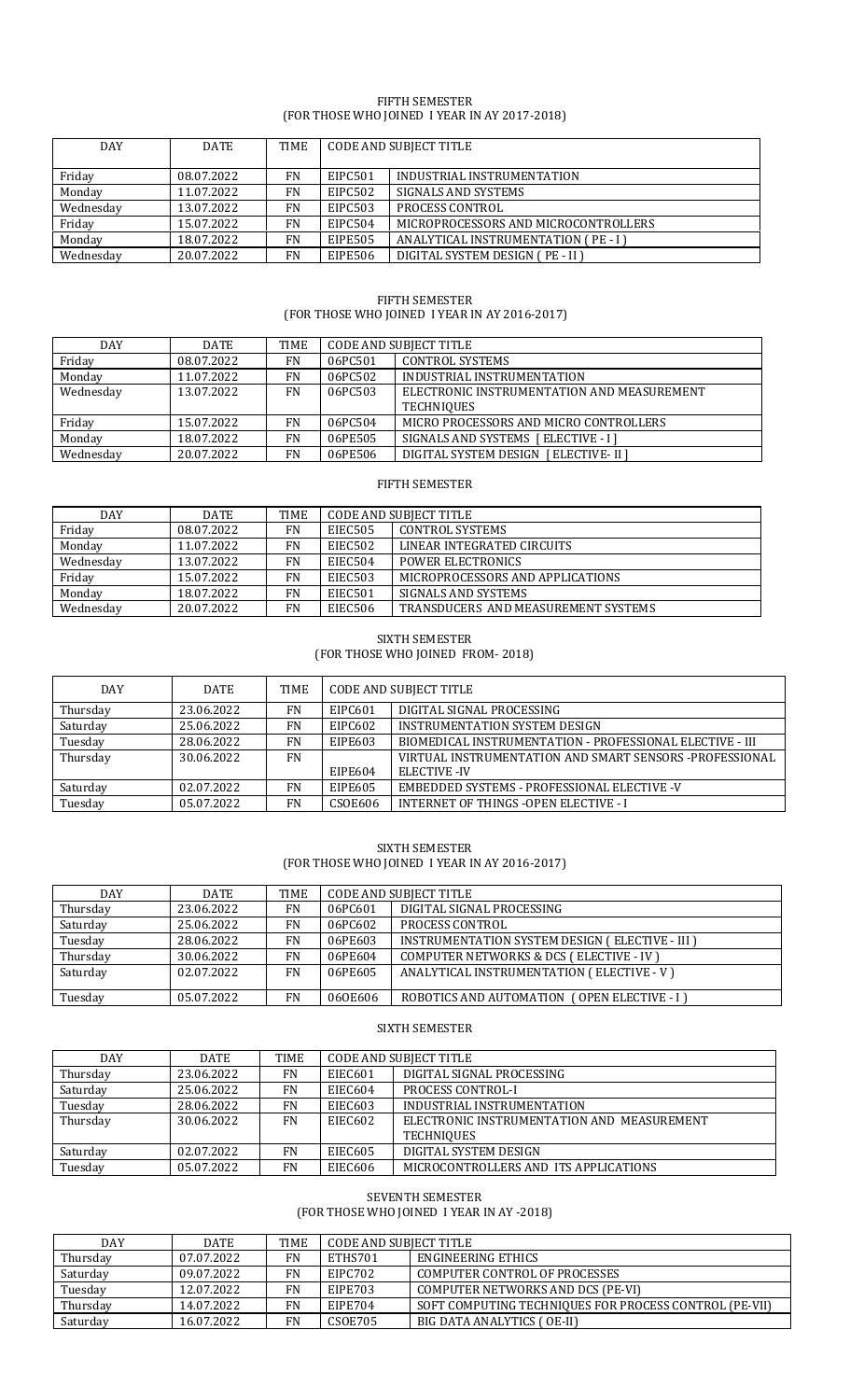#### SEVENTH SEMESTER (FOR THOSE WHO JOINED I YEAR IN AY 2016-2017)

| <b>DAY</b> | <b>DATE</b> | <b>TIME</b> | CODE AND SUBJECT TITLE |                                                           |
|------------|-------------|-------------|------------------------|-----------------------------------------------------------|
| Thursday   | 07.07.2022  | FN          | 00HS701                | ENGINEERING ETHICS                                        |
| Saturday   | 09.07.2022  | FN          | 06PC702                | COMPUTER CONTROL OF PROCESSES                             |
| Tuesday    | 12.07.2022  | <b>FN</b>   | 06PE703                | VIRTUAL INSTRUMENTATION & SMART - SENSORS (ELECTIVE - VI) |
| Thursday   | 14.07.2022  | <b>FN</b>   | 06PE704                | SOFT COMPUTING TECHNIQUES - (ELECTIVE - VII)              |
| Saturday   | 16.07.2022  | <b>FN</b>   | 060E705                | MICRO ELECTRO MECHANICAL SYSTEMS - (OPEN ELECTIVE - II)   |

#### SEVENTH SEMESTER

| <b>DAY</b> | <b>DATE</b> | <b>TIME</b> | <b>CODE AND SUBJECT TITLE</b> |                                              |
|------------|-------------|-------------|-------------------------------|----------------------------------------------|
| Thursday   | 07.07.2022  | <b>FN</b>   | EIEC701                       | <b>PROCESS CONTROL-II</b>                    |
| Saturday   | 09.07.2022  | <b>FN</b>   | EIEC702                       | COMPUTER NETWORKS AND DCS                    |
| Tuesday    | 12.07.2022  | <b>FN</b>   | EIEC703                       | PERSONAL COMPUTER SYSTEM                     |
| Thursday   | 14.07.2022  | <b>FN</b>   | EIEC704                       | ANALYTICAL INSTRUMENTATION                   |
| Saturday   | 16.07.2022  | <b>FN</b>   | EIEE706                       | (ELECTIVE-II) INSTRUMENTATION SYSTEM DESIGN  |
| Tuesday    | 19.07.2022  | <b>FN</b>   | EIEE705                       | (ELECTIVE-I) NEURAL NETWORKS AND FUZZY LOGIC |

EIGHT SEMESTER (FOR THOSE WHO JOINED FROM-2017)

| DAY       | DATE       | <b>TIME</b> | CODE AND SUBJECT TITLE |                                               |
|-----------|------------|-------------|------------------------|-----------------------------------------------|
| Wednesday | 22.06.2022 | <b>FN</b>   | 060E801                | NANO MAERIALS AND NANO ELECTRONICS (OE - III) |
| Friday    | 24.06.2022 | <b>FN</b>   | 060E802                | MICRO ELECTRO MECHANICAL SYSTEMS (OE - IV)    |

#### EIGHTH SEMESTER

| <b>DAY</b> | <b>DATE</b> | <b>TIME</b> | <b>CODE AND SUBJECT TITLE</b> |                                     |
|------------|-------------|-------------|-------------------------------|-------------------------------------|
| Wednesday  | 22.06.2022  | <b>FN</b>   | EIEC802                       | MANAGEMENT TECHNIQUES               |
| Friday     | 24.06.2022  | FN          | EIEC801                       | ETHICS IN ENGINEERING               |
| Monday     | 27.06.2022  | <b>FN</b>   | EIEC803                       | COMPUTER CONTROL OF PROCESSES       |
| Wednesdav  | 29.06.2022  | FN          | EIEE804                       | ELE. III BIOMEDICAL INSTRUMENTATION |
| Friday     | 01.07.2022  | <b>FN</b>   | EIEE805                       | ELE-IV POWER PLANT INSTRUMENTATION  |

## EIGHTH SEMESTER

# (FOR THOSE WHO JOINED FROM-2018)

| DAY       | DATE       | <b>TIME</b> | <b>CODE AND SUBJECT TITLE</b> |                                               |
|-----------|------------|-------------|-------------------------------|-----------------------------------------------|
| Wednesday | 22.06.2022 | FN          | <b>EIOE801</b>                | NANO MATERIALS AND NANO ELECTRONICS (OE - III |
| Friday    | 24.06.2022 | FN          | <b>EIOE802</b>                | MICRO ELECTRO MECHANICAL SYSTEMS( OE - IV )   |

Annamalainagar Dr.M.Prakash Dr.M.Prakash Dr.M.Prakash Dr.M.Prakash Dr.M.Prakash Dr.M.Prakash Dr.M.Prakash Dr.M Controller of Examinations

#### VENUE: FEAT

Timing: FN - 9.30 a.m. to 12.30 p.m. AN - 2.00 p.m. to 5.00 p.m.

NOTE:

- 1. All the students (including private candidates) are directed to bring their IDENTITY CARD with photo duly signed by the Dean / Head of the Department. Without identity card they will not be permitted to write the examinations.
	- 2. Candidates will be provided a Blank Answer Booklet containing 40 pages. They are advised to restrict their answers within that. No additional sheets will be provided.

MOBILE PHONES ARE NOT ALLOWED INSIDE THE EXAMINATION HALL Time Table can be downloaded from the University website [www.coe.annamalaiuniversity.ac.in](http://www.coe.annamalaiuniversity.ac.in/)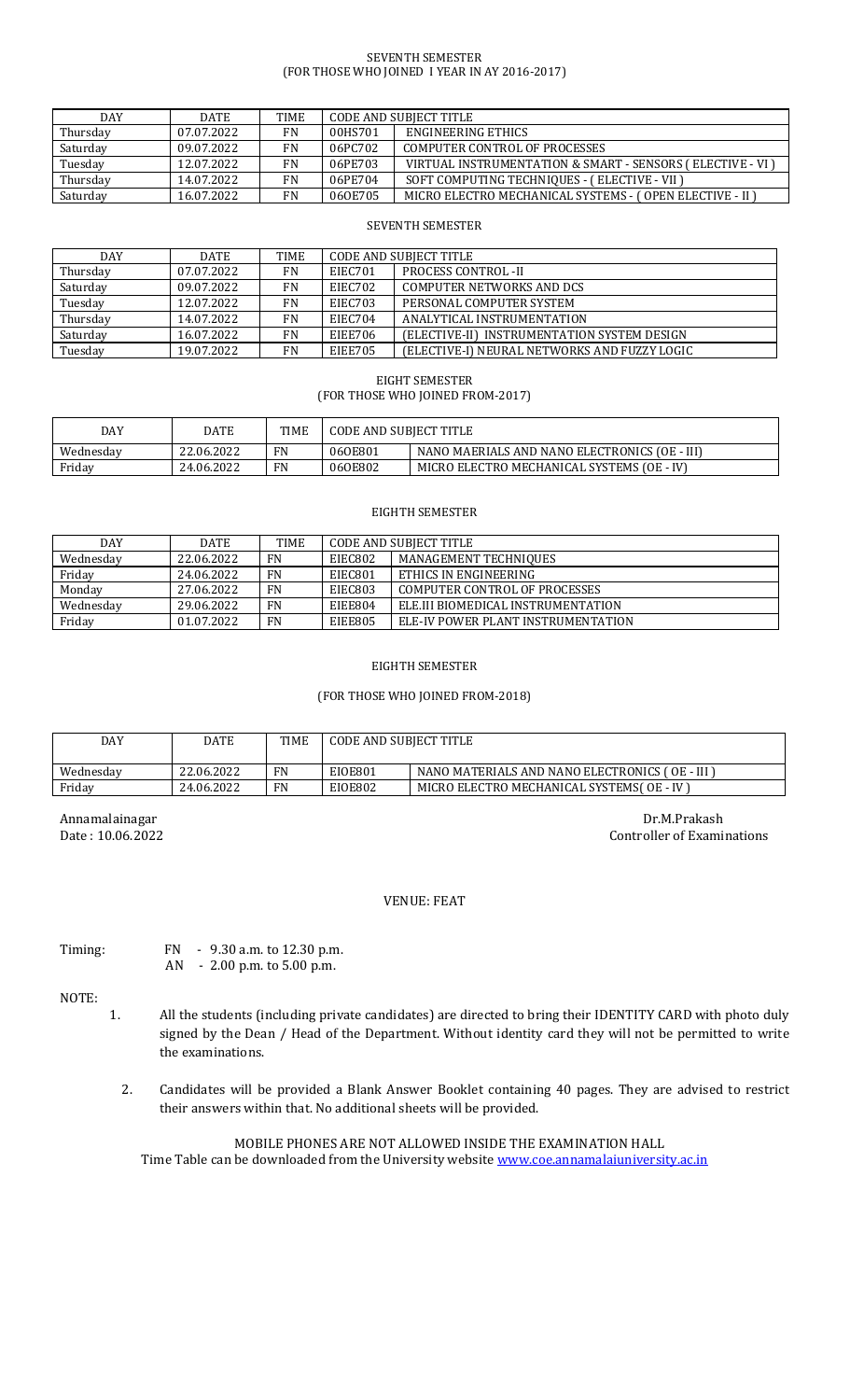#### ANNAMALAI UNIVERSITY UNIVERSITY EXAMINATIONS – MAY- 2022 TIME - TABLE B.E CHEMICAL ENGINEERING (CHOICE BASED CREDIT SYSTEM)

#### THIRD SEMESTER (FOR THOSE WHO JOINED FROM- 2018)

| DAY      | <b>DATE</b> | <b>TIME</b> | CODE AND SUBJECT TITLE |                                  |
|----------|-------------|-------------|------------------------|----------------------------------|
| Thursday | 07.07.2022  | AN          | ETES302                | ENVIRONMENTAL STUDIES            |
| Saturday | 09.07.2022  | AN          | ETBS301                | ENGINEERING MATHEMATICS - III    |
| Tuesday  | 12.07.2022  | AN          | ETES303                | ENGINEERING MECHANICS            |
| Thursday | 14.07.2022  | AN          | CHPC305                | <b>TRANSPORT PHENOMENA</b>       |
| Saturday | 16.07.2022  | AN          | CHES304                | CHEMISTRY FOR CHEMICAL ENGINEERS |
| Tuesday  | 19.07.2022  | AN          | CHPC306                | CHEMICAL PROCESS CALCULATIONS    |

## THIRD SEMESTER (JOINED FROM – 2016)

| <b>DAY</b> | DATE       | <b>TIME</b> | <b>CODE AND SUBJECT TITLE</b> |                                              |
|------------|------------|-------------|-------------------------------|----------------------------------------------|
| Thursday   | 07.07.2022 | AN          | 00HS 301                      | ENVIRONMENTAL STUDIES                        |
| Saturday   | 09.07.2022 | AN          | 00BS 302                      | ENGINEERING MATHEMATICS-III                  |
| Tuesday    | 12.07.2022 | AN          | 00ES 303                      | ENGINEERING MECHANICS                        |
| Thursday   | 14.07.2022 | AN          | 01ES 304                      | PARTICLE MECHANICS AND MECHANICAL OPERATIONS |
| Saturday   | 16.07.2022 | AN          | 02PC 305                      | CHEMISTRY FOR CHEMICAL ENGINEERS             |
| Tuesday    | 19.07.2022 | AN          | 01PC 306                      | PROCESS CALCULATIONS                         |

#### THIRD SEMESTER

| <b>DAY</b> | <b>DATE</b> | <b>TIME</b> | <b>CODE AND SUBJECT TITLE</b> |                                                          |
|------------|-------------|-------------|-------------------------------|----------------------------------------------------------|
| Thursday   | 07.07.2022  | AN          | CHEC302                       | ORGANIC CHEMISTRY                                        |
| Saturday   | 09.07.2022  | AN          | CHEC301                       | ENGINEERING MATHEMATICS-II                               |
|            |             |             | CHEC301                       | <b>ENGINEERING MATHEMATICS - III</b>                     |
| Tuesday    | 12.07.2022  | AN          | CHEC303                       | PLANT UTILITIES                                          |
| Thursday   | 14.07.2022  | AN          | CHEC304                       | HYDROCARBON PROCESSING AND ENGINEERING (W.E.F. NOV 2013) |
|            |             |             | CHEC304                       | STRENGTH OF MATERIALS                                    |
| Saturday   | 16.07.2022  | AN          | CHEC305                       | ELECTRICAL TECHNOLOGY                                    |
| Tuesday    | 19.07.2022  | AN          | CHEC306                       | ENERGY ENGG. AND MANAGEMENT                              |

#### FOURTH SEMESTER (FOR THOSE WHO JOINED FROM- 2018)

| DAY       | DATE       | TIME | CODE AND SUBJECT TITLE |                                         |
|-----------|------------|------|------------------------|-----------------------------------------|
| Wednesday | 22.06.2022 | AN   | 19CHBS401              | NUMERICAL METHODS                       |
| Friday    | 24.06.2022 | AN   | 19CHES402              | MATERIAL SCIENCE                        |
| Monday    | 27.06.2022 | AN   | 19CHPC403              | <b>FULID MECHANICS</b>                  |
| Wednesday | 29.06.2022 | AN   | 19CHPC404              | CHEMICAL ENGINEERING THERMODYNAMICS - I |
| Friday    | 01.07.2022 | AN   | 19CHPC405              | <b>HEAT TRANSFER</b>                    |
| Monday    | 04.07.2022 | AN   | 19CHPC406              | <b>MASS TRANSFER - I</b>                |

# FOURTH SEMESTER (JOINED FROM - 2016)

| DAY       | DATE       | TIME | <b>CODE AND SUBJECT TITLE</b> |                                        |
|-----------|------------|------|-------------------------------|----------------------------------------|
|           |            |      |                               |                                        |
| Wednesday | 22.06.2022 | AN   | 07BS401                       | NUMERICAL METHODS                      |
| Friday    | 24.06.2022 | AN   | 07ES402                       | MATERIAL TECHNOLOGY                    |
| Monday    | 27.06.2022 | AN   | 07PC403                       | FLUID MECHANICS FOR CHEMICAL ENGINEERS |
| Wednesdav | 29.06.2022 | AN   | 07PC404                       | <b>HEAT TRANSFER</b>                   |
| Friday    | 01.07.2022 | AN   | 07PC405                       | <b>MASS TRANSFER</b>                   |
| Monday    | 04.07.2022 | AN   | 07PC406                       | CHEMICAL PROCESS INDUSTRIES            |

# FOURTH SEMESTER

| DAY       | <b>DATE</b> | TIME | <b>CODE AND SUBJECT TITLE</b> |                                     |
|-----------|-------------|------|-------------------------------|-------------------------------------|
| Wednesday | 22.06.2022  |      | CHEC401                       | <b>ENGINEERING MATHEMATICS-III</b>  |
|           |             | AN   | CHEC401                       | <b>ENGINEERING MATHEMATICS - IV</b> |
| Friday    | 24.06.2022  | AN   | CHEC405                       | MATERIAL TECHNOLOGY                 |
| Monday    | 27.06.2022  | AN   | CHEC402                       | PHYSICAL CHEMISTRY                  |
| Wednesday | 29.06.2022  | AN   | CHEC403                       | ANALYTICAL CHEMISTRY                |
| Friday    | 01.07.2022  | AN   | CHEC404                       | PROCESS CALCULATIONS                |
| Monday    | 04.07.2022  | AN   | CHEC406                       | MACHINE THEORY DESIGN AND DRAWING   |
| Wednesday | 20.07.2022  | AN   | CHEC407                       | OBJECT ORIENTED PROGRAMMING AND C++ |
|           |             |      |                               |                                     |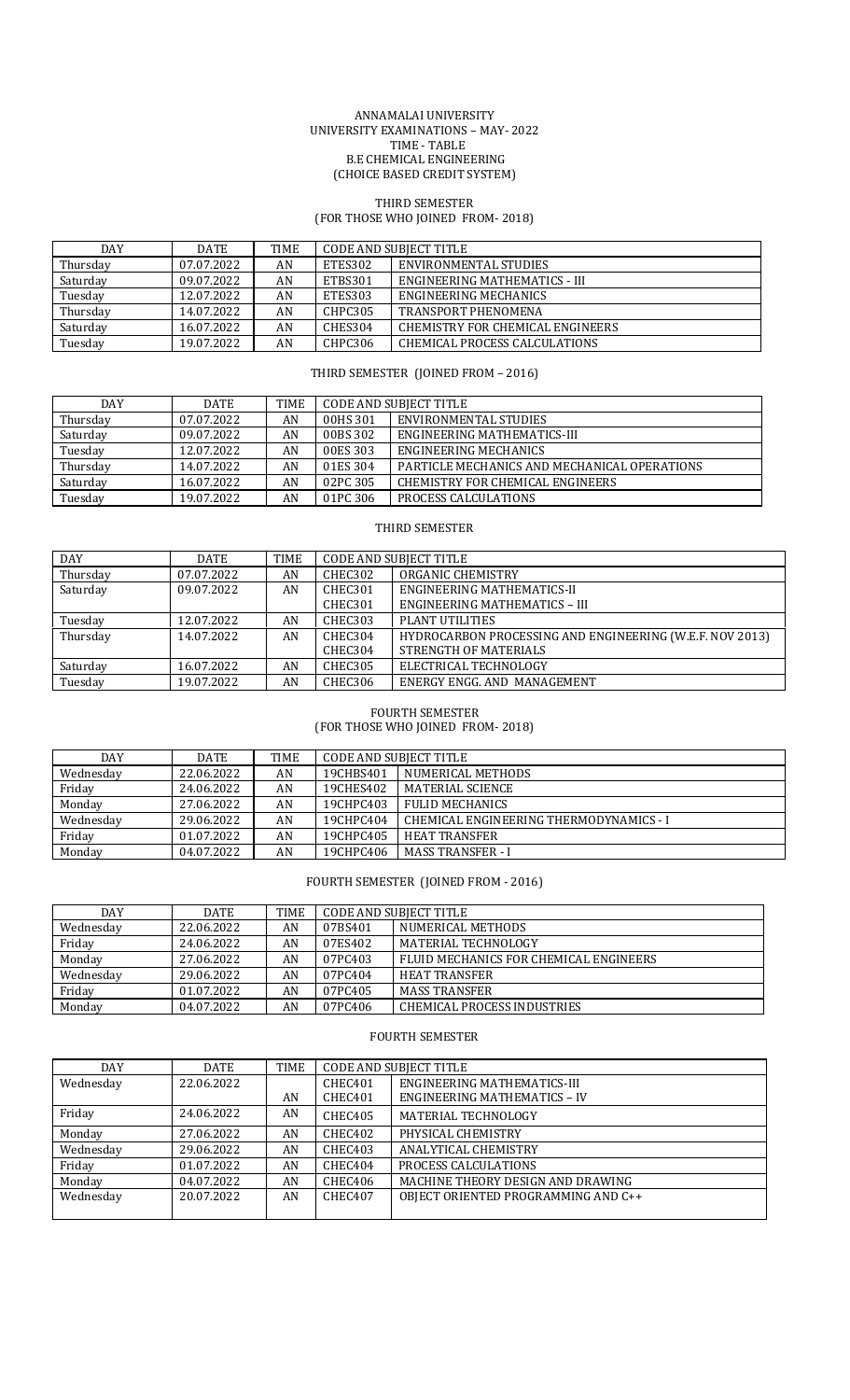## FIFTH SEMESTER

# (FOR THOSE WHO JOINED FROM- 2018)

| <b>DAY</b> | <b>DATE</b> | <b>TIME</b> |                | <b>CODE AND SUBJECT TITLE</b>            |
|------------|-------------|-------------|----------------|------------------------------------------|
| Friday     | 08.07.2022  | <b>FN</b>   | CHPC501        | <b>CHEMICAL REACTION ENGINEERING - I</b> |
| Monday     | 11.07.2022  | <b>FN</b>   | CHPC502        | <b>MASS TRANSFER - II</b>                |
| Wednesday  | 13.07.2022  | <b>FN</b>   | <b>CHPC503</b> | PARTICLE & FLUID - PARTICLE PROCESSING   |
| Friday     | 15.07.2022  | <b>FN</b>   | CHPC504        | CHEMICAL ENGINEERING THERMODYNAMICS - II |
| Monday     | 18.07.2022  | <b>FN</b>   | CHPE505        | PETROCHEMICAL TECHNOLOGY                 |
|            |             |             | CHPE505        | ENVIRONMENTAL ENGINEERING                |
|            |             |             | CHPE505        | BIOCHEMICAL ENGINEERING                  |
| Wednesday  | 20.07.2022  | <b>FN</b>   | CHPE506        | NUCLEAR ENGINEERING                      |
|            |             |             | CHPE506        | ELECTROCHEMICAL ENGINEERING              |
|            |             |             | CHPE506        | POLYMER ENGINEERING                      |

#### FIFTH SEMESTER (FOR THOSE WHO JOINED I YEAR IN AY 2016-2017)

| DAY       | <b>DATE</b> | TIME      |         | <b>CODE AND SUBJECT TITLE</b>                      |
|-----------|-------------|-----------|---------|----------------------------------------------------|
| Friday    | 08.07.2022  | FN        | 07PC501 | <b>CHEMICAL REACTION ENGINEERING - I</b>           |
| Monday    | 11.07.2022  | <b>FN</b> | 07PC502 | CHEMICAL ENGINEERING THEMODYNAMICS - I             |
| Wednesday | 13.07.2022  | <b>FN</b> | 07PC503 | MOMENTUM TRANSFER OPERATIONS                       |
| Friday    | 15.07.2022  | <b>FN</b> | 07PC504 | PROCESS INSTRUMENTATION DYNAMICS & CONTROL         |
| Monday    | 18.07.2022  | <b>FN</b> | 07PE505 | HYDROCARBON PROCESSING AND ENGINEERING [ELE-I]     |
|           |             |           | 07PE505 | BIOCHEMICAL ENGINEERING [ ELECTIVE                 |
|           |             |           | 07PE505 | FERTILIZER TECHNOLOGY   ELECTIVE                   |
|           |             |           | 07PE505 | ENVIRONMENTAL ENGINEERING [ ELECTIVE               |
| Wednesday | 20.07.2022  | <b>FN</b> | 07PE506 | DRUGS AND PHARMACEUTICAL TECHNOLOGY [ELECTIVE- II] |
|           |             |           | 07PE506 | ANALYTICAL TECHNIQUES [ ELECTIVE - II ]            |
|           |             |           | 07PE506 | OPERATIONAL RESEARCH [ ELECTIVE - II ]             |
|           |             |           | 07PE506 | CHEMICAL ENGINEERING MATHEMATICS [ELECTIVE - II ]  |

## FIFTH SEMESTER

| <b>DAY</b> | <b>DATE</b> | <b>TIME</b> | <b>CODE AND SUBJECT TITLE</b> |                                              |
|------------|-------------|-------------|-------------------------------|----------------------------------------------|
| Friday     | 08.07.2022  | FN          | CHEC501                       | CHEMICAL REACTION ENGINEERING-I              |
| Monday     | 11.07.2022  | FN          | CHEC506                       | CHEMICAL ENGINEERING THERMODYNAMICS-I        |
| Wednesday  | 13.07.2022  | <b>FN</b>   | CHEC502                       | UNIT PROCESS & ORGANIC CHEMICAL TECHNOLOGY   |
| Friday     | 15.07.2022  | <b>FN</b>   | <b>CHEC503</b>                | INORGANIC CHEMICAL TECHNOLOGY                |
| Monday     | 18.07.2022  | FN          | CHEC504                       | <b>FLUID MECHANICS</b>                       |
| Wednesday  | 20.07.2022  | FN          | <b>CHEC505</b>                | PARTICLE MECHANICS AND MECHANICAL OPERATIONS |

#### SIXTH SEMESTER (FOR THOSE WHO JOINED FROM- 2018)

| <b>DAY</b> | <b>DATE</b> | <b>TIME</b> | <b>CODE AND SUBJECT TITLE</b> |                                                      |
|------------|-------------|-------------|-------------------------------|------------------------------------------------------|
| Thursday   | 23.06.2022  | <b>FN</b>   | CHPC601                       | CHEMICAL REACTION ENGINEERING - II                   |
| Saturday   | 25.06.2022  | <b>FN</b>   | CHPC602                       | PROCESS INSTRUMENTATION DYNAMICS & CONTROL           |
| Tuesday    | 28.06.2022  | <b>FN</b>   | <b>CHPE603</b>                | INDUSTRIAL BIOTECHNOLOGY                             |
|            |             |             |                               | PETROLEUM REFINING ENGINEERING                       |
|            |             |             |                               | <b>WASTE WATER TREATMENT TECHNOLOGY -</b>            |
|            |             |             |                               | - PROFESSIONAL ELECTIVE - III                        |
| Thursday   | 30.06.2022  | <b>FN</b>   |                               | FLUIDIZATION ENGINEERING -PROFESSIONAL ELECTIVE - IV |
|            |             |             | CHPE604                       | <b>DISTILLATION</b>                                  |
| Saturday   | 02.07.2022  | FN          | CHPE605                       | MIXING THEORY AND PRACTICE ELECTIVE - V              |
|            |             |             | CHPE605                       | <b>FOOD PROCESSING TECHNOLOGY</b>                    |
| Tuesday    | 05.07.2022  | <b>FN</b>   | <b>CHOE606</b>                | RENEWABLE ENERGY TECHNOLOGY -OPEN ELECTIVE - I       |
|            |             |             | CHOE606                       | <b>FUEL TECHNOLOGY</b>                               |
| Thursday   | 07.07.2022  | <b>FN</b>   | CHHE609                       | ADVANCED HEAT TRANSFER                               |
| Saturday   | 09.07.2022  | <b>FN</b>   | CHHE610                       | ADVANCED THERMODYNAMICS                              |

# SIXTH SEMESTER (FOR THOSE WHO JOINED I YEAR IN AY 2016-2017)

| <b>DAY</b> | <b>DATE</b> | <b>TIME</b> |         | <b>CODE AND SUBJECT TITLE</b>                              |
|------------|-------------|-------------|---------|------------------------------------------------------------|
| Thursday   | 23.06.2022  | FN          | 07PC601 | CHEMICAL REACTION ENGINEERING - II                         |
| Saturday   | 25.06.2022  | FN          | 07PC602 | CHEMICAL ENGINEERING THERMODYNAMICS - II                   |
| Tuesday    | 28.06.2022  | FN          | 07PE603 | PULP AND PAPER TECHNOLOGY (ELECTIVE - III)                 |
|            |             |             | 07PE603 | PETROLEUM REFINING AND PETROCHEMICALS                      |
|            |             |             | 07PE603 | WASTE WATER TREATMENT TECHNOLOGY (ELECTIVE - III)          |
|            |             |             | 07PE603 | INDUSTRIAL BIO - TECHNOLOGY (ELECTIVE - III)               |
| Thursday   | 30.06.2022  | FN          | 07PE604 | POLYMER ENGINEERING (ELECTIVE - IV)                        |
|            |             |             | 07PE604 | MEMBRANE SCIENCE & ENGINEERING (ELECTIVE - IV)             |
|            |             |             | 07PE604 | NECLEAR ENGINEERING (ELECTIVE - IV)                        |
| Saturday   | 02.07.2022  | FN          | 07PE605 | OPTIMIZATION OF CHEMICAL PROCESSES (ELECTIVE - V)          |
|            |             |             | 07PE605 | PROCESS MODELING & SIMULATION (ELECTIVE - V)               |
|            |             |             | 07PE605 | COMPUTATIONAL FLUID DYNAMICS (ELECTIVE - V)                |
| Tuesday    | 05.07.2022  | FN          | 070E606 | INDUSTRIAL SAFETY & OCCUPATIONAL HEALTH (OPEN ELECTIVE -I) |
|            |             |             | 070E606 | HAZARDOUS WASTE MANAGEMENT (OPEN ELECTIVE - I )            |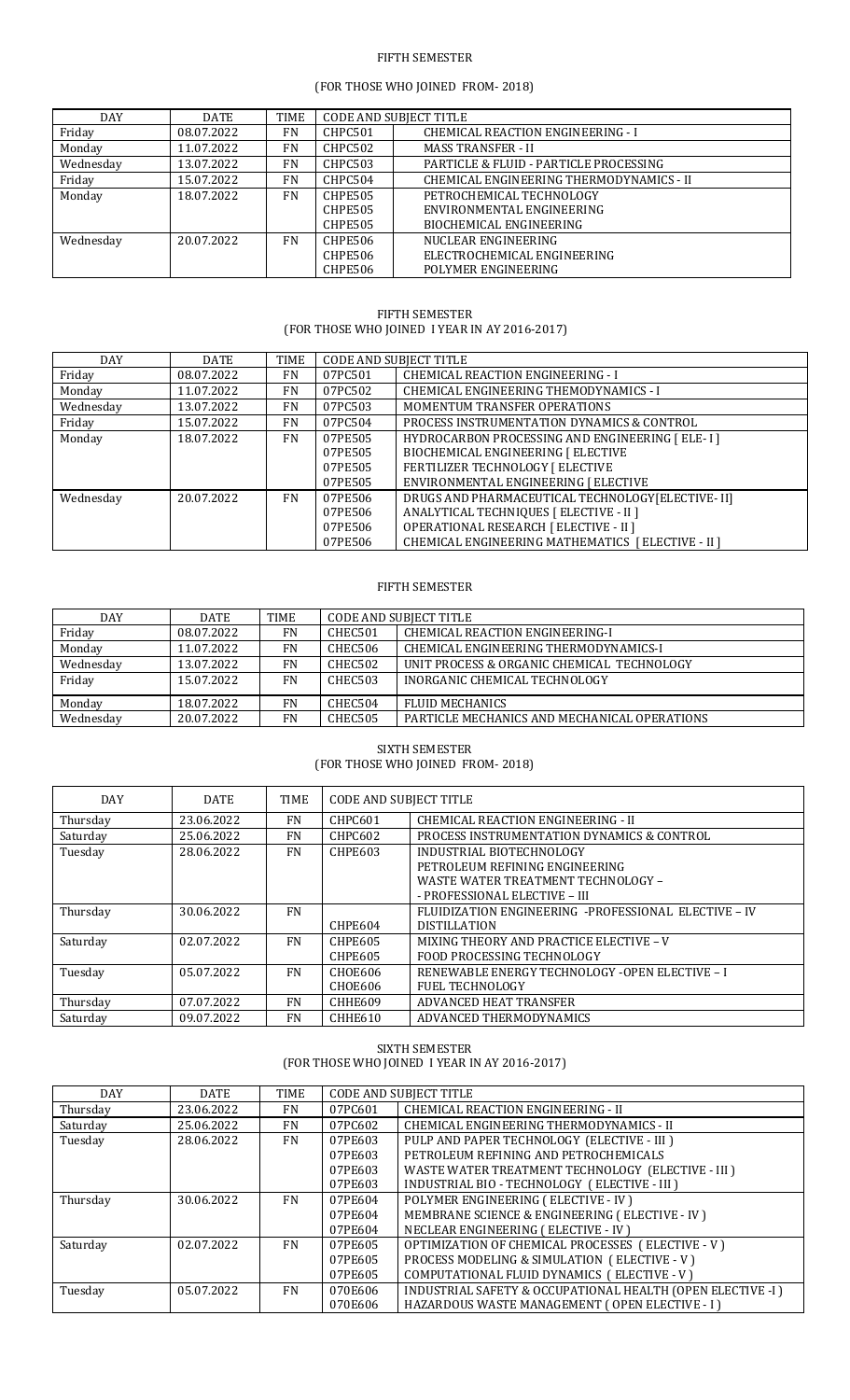## SIXTH SEMESTER

| <b>DAY</b> | <b>DATE</b> | TIME      | <b>CODE AND SUBJECT TITLE</b> |                                          |
|------------|-------------|-----------|-------------------------------|------------------------------------------|
| Thursday   | 23.06.2022  | FN        | CHEC605                       | CHEMICAL REACTION ENGINEERING -II        |
| Saturday   | 25.06.2022  | <b>FN</b> | CHEC606                       | CHEMICAL ENGINEERING THERMODYNAMICS - II |
| Tuesday    | 28.06.2022  | <b>FN</b> | CHEC601                       | PROCESS INSTRUMENTATION                  |
| Thursday   | 30.06.2022  | <b>FN</b> | <b>CHEC602</b>                | ENVIRONMENTAL ENGINEERING                |
| Saturday   | 02.07.2022  | FN.       | CHEC603                       | HEAT TRANSFER, EVAPORATION & FURNACES    |
| Tuesday    | 05.07.2022  | <b>FN</b> | CHEC604                       | <b>MASS TRANSFER -I</b>                  |

## SEVENTH SEMESTER (FOR THOSE WHO JOINED I YEAR IN AY -2018)

| <b>DAY</b> | <b>DATE</b> | <b>TIME</b> | <b>CODE AND SUBJECT TITLE</b> |                                       |
|------------|-------------|-------------|-------------------------------|---------------------------------------|
| Thursday   | 07.07.2022  | FN          | ETHS701                       | <b>ENGINEERING ETHICS</b>             |
| Saturday   | 09.07.2022  | FN          | CHPC702                       | PROCESS TECHNOLOGY & ECONOMICS        |
| Tuesday    | 12.07.2022  | FN          | CHPE703                       | OPTIMIZATION OF CHEMICAL PROCESSES    |
| Tuesday    | 12.07.2022  | FN          | CHPE703                       | PROCESS MODELING AND SIMULATION       |
| Thursday   | 14.07.2022  | <b>FN</b>   | CHPE704                       | <b>NANOTECHNOLOGY</b>                 |
| Thursday   | 14.07.2022  | <b>FN</b>   | CHPE704                       | AIR POLLUTION CONTROL                 |
| Saturday   | 16.07.2022  | <b>FN</b>   | CHOE705                       | HAZARDOUS WASTE MANAGEMENT (OE - II ) |
| Saturday   | 16.07.2022  | <b>FN</b>   | CHOE705                       | PROJECT ENGINEERING (OE-II)           |
| Tuesday    | 19.07.2022  | <b>FN</b>   | CHHE708                       | ADVANCE PROCESS CONTROL SYSTEMS       |
| Wednesday  | 20.07.2022  | AN          | CHHE709                       | ADVANCE FLUIDIZATION ENGINEERING      |

## SEVENTH SEMESTER (FOR THOSE WHO JOINED I YEAR IN AY 2016-2017)

| <b>DAY</b> | <b>DATE</b> | TIME      |         | <b>CODE AND SUBJECT TITLE</b>                           |
|------------|-------------|-----------|---------|---------------------------------------------------------|
| Thursday   | 07.07.2022  | <b>FN</b> | 00HS701 | <b>ENGINEERING ETHICS</b>                               |
| Saturday   | 09.07.2022  | <b>FN</b> | 07PC702 | PROCESS ENGINEERING ECONOMICS                           |
| Tuesday    | 12.07.2022  | FN        | 07PE703 | DISTILLATION (ELECTIVE - VI)                            |
|            |             |           | 07PE703 | FLUIDIZATION ENGINEERING (ELECTIVE - VI)                |
| Thursday   | 14.07.2022  | FN.       | 07PE704 | MODERN SEPERATION PROCESSES (ELECTIVE - VII )           |
|            |             |           | 07PE704 | AIR POLLUTION & CONTROL (ELECTIVE - VII )               |
|            |             |           | 07PE704 | NANOTECHNOLOGY (ELECTIVE - VII )                        |
| Saturday   | 16.07.2022  | FN.       | 070E705 | RENEWABLE ENERGY TECHNOLOGY (OPEN ELECTIVE              |
|            |             |           | 070E705 | PROJECT ENGINEERING & INDUSTRIAL SAFETY (OPEN ELECTIVE) |
|            |             |           | 070E705 | HAZARDOUS WASTE MANAGEMENT- (2017) (OPEN ELECTIVE)      |

# SEVENTH SEMESTER

| <b>DAY</b> | <b>DATE</b> | <b>TIME</b> | <b>CODE AND SUBJECT TITLE</b> |                                               |
|------------|-------------|-------------|-------------------------------|-----------------------------------------------|
| Thursday   | 07.07.2022  |             | CHEE701                       | ELE-IPOLYMER ENGINEERING                      |
|            |             | FN          | CHEE701                       | ELE-IBIO CHEMICAL ENGINEERING                 |
|            |             |             | <b>CHEE 701</b>               | ELE-I PETROLEUM ENGINEERING                   |
| Saturday   | 09.07.2022  | <b>FN</b>   | CHEC703                       | PROCESS ENGINEERING ECONOMICS                 |
| Tuesday    | 12.07.2022  | <b>FN</b>   | CHEC702                       | COMPUTATIONAL METHODS IN CHEMICAL ENGINEERING |
| Thursday   | 14.07.2022  | <b>FN</b>   | CHEC704                       | <b>MASS TRANSFER-II</b>                       |
| Saturday   | 16.07.2022  | <b>FN</b>   | CHEC705                       | MOMENTUM TRANSFER OPERATION                   |
| Tuesday    | 19.07.2022  | <b>FN</b>   | CHEC706                       | PROCESS CONTROL                               |

## EIGHT SEMESTER (FOR THOSE WHO JOINED FROM- 2017)

| DAY       | DATE       | <b>TIME</b> | <b>CODE AND SUBJECT TITLE</b> |                                                |
|-----------|------------|-------------|-------------------------------|------------------------------------------------|
| Wednesdav | 22.06.2022 | <b>FN</b>   | 070E801                       | BIOCONVERSION AND PROCESSING OF WASTE (OE-III) |
| Friday    | 24.06.2022 | <b>FN</b>   | 070E802                       | ENTREPRENEURSHIP (OE-IV)                       |

# EIGHTH SEMESTER

| <b>DAY</b> | <b>DATE</b> | TIME      |         | <b>CODE AND SUBJECT TITLE</b>              |  |
|------------|-------------|-----------|---------|--------------------------------------------|--|
| Wednesday  | 22.06.2022  |           | CHEE801 | ELE-II 1.DISTILLATION                      |  |
|            |             |           |         | ELE-II 2. FLUIDIZATION ENGINEERING         |  |
|            |             |           |         | ELE-II 3.ENTREPRENEURSHIP (SUPPL)          |  |
|            |             | <b>FN</b> | CHEE801 | ELE-II MIXING THEORY AND PRACTICE          |  |
| Friday     | 24.06.2022  | <b>FN</b> | CHEC805 | ETHICS IN ENGINEERING                      |  |
| Monday     | 27.06.2022  | <b>FN</b> | CHEC802 | CHEMICAL WORKS ORGANIZATION AND MANAGEMENT |  |
| Wednesday  | 29.06.2022  | <b>FN</b> | CHEC803 | PROJECT ENGINEERING & INDUSTRIAL SAFETY    |  |
| Friday     | 01.07.2022  | <b>FN</b> | CHEC804 | PROCESS MODELLING AND SIMULATION           |  |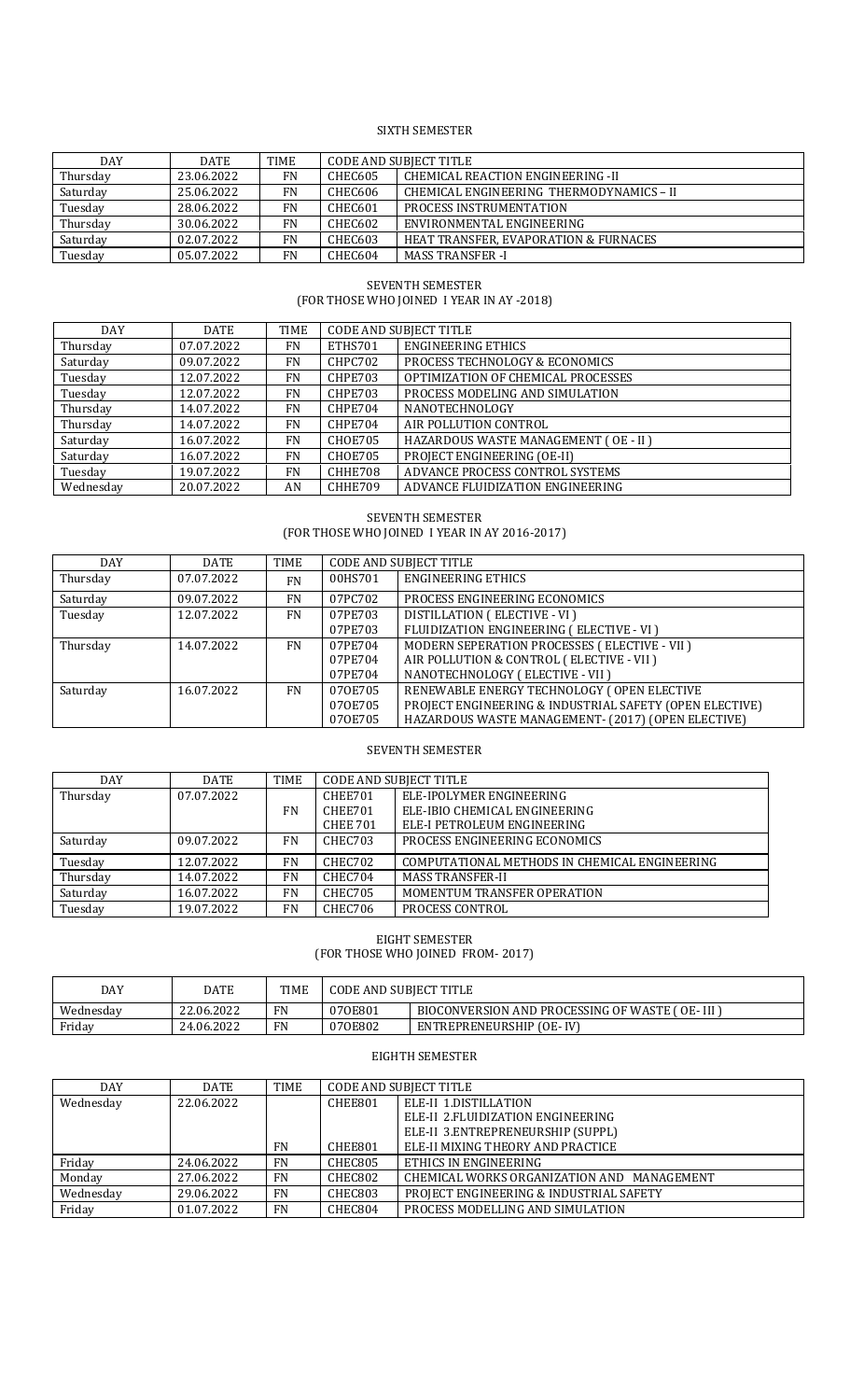#### EIGHTH SEMESTER (FOR THOSE WHO JOINED FROM- 2018)

| <b>DAY</b> | <b>DATE</b> | <b>TIME</b> | <b>CODE AND SUBJECT TITLE</b> |                                                               |
|------------|-------------|-------------|-------------------------------|---------------------------------------------------------------|
| Wednesday  | 22.06.2022  | <b>FN</b>   | CHOE801                       | BIOCONVERSION AND PROCESSING OF WASTE (OE-III)                |
| Wednesday  | 22.06.2022  | <b>FN</b>   | CHOE801                       | MATERIALS OF CONSTRUCTION IN THE PROCESS INDUSTRIES (OE- III) |
| Friday     | 24.06.2022  | <b>FN</b>   | CHOE802                       | INDUSTRIAL SAFETY AND OCCUPATIONAL HEALTH (OE-IV)             |
| Friday     | 24.06.2022  | <b>FN</b>   | CHOE802                       | DISASTER MANAGEMENT (OE-IV)                                   |
| Monday     | 27.06.2022  | <b>FN</b>   | CHHE804                       | APPLICATIONS OF NANOTECHNOLOGY IN CHEMICAL ENGINEERING        |
| Wednesday  | 29.06.2022  | <b>FN</b>   | CHHE805                       | HETEROGENEOUS REACTOR DESIGN                                  |

Annamalainagar Dr.M.Prakash Date : 10.06.2022 Controller of Examinations

## VENUE: FEAT

# Timing: FN - 9.30 a.m. to 12.30 p.m. AN - 2.00 p.m. to 5.00 p.m.

NOTE:

- 1. All the students (including private candidates) are directed to bring their IDENTITY CARD with photo duly signed by the Dean / Head of the Department. Without identity card they will not be permitted to write the examinations.
	- 2. Candidates will be provided a Blank Answer Booklet containing 40 pages. They are advised to restrict their answers within that. No additional sheets will be provided.

MOBILE PHONES ARE NOT ALLOWED INSIDE THE EXAMINATION HALL Time Table can be downloaded from the University website [www.coe.annamalaiuniversity.ac.in](http://www.coe.annamalaiuniversity.ac.in/)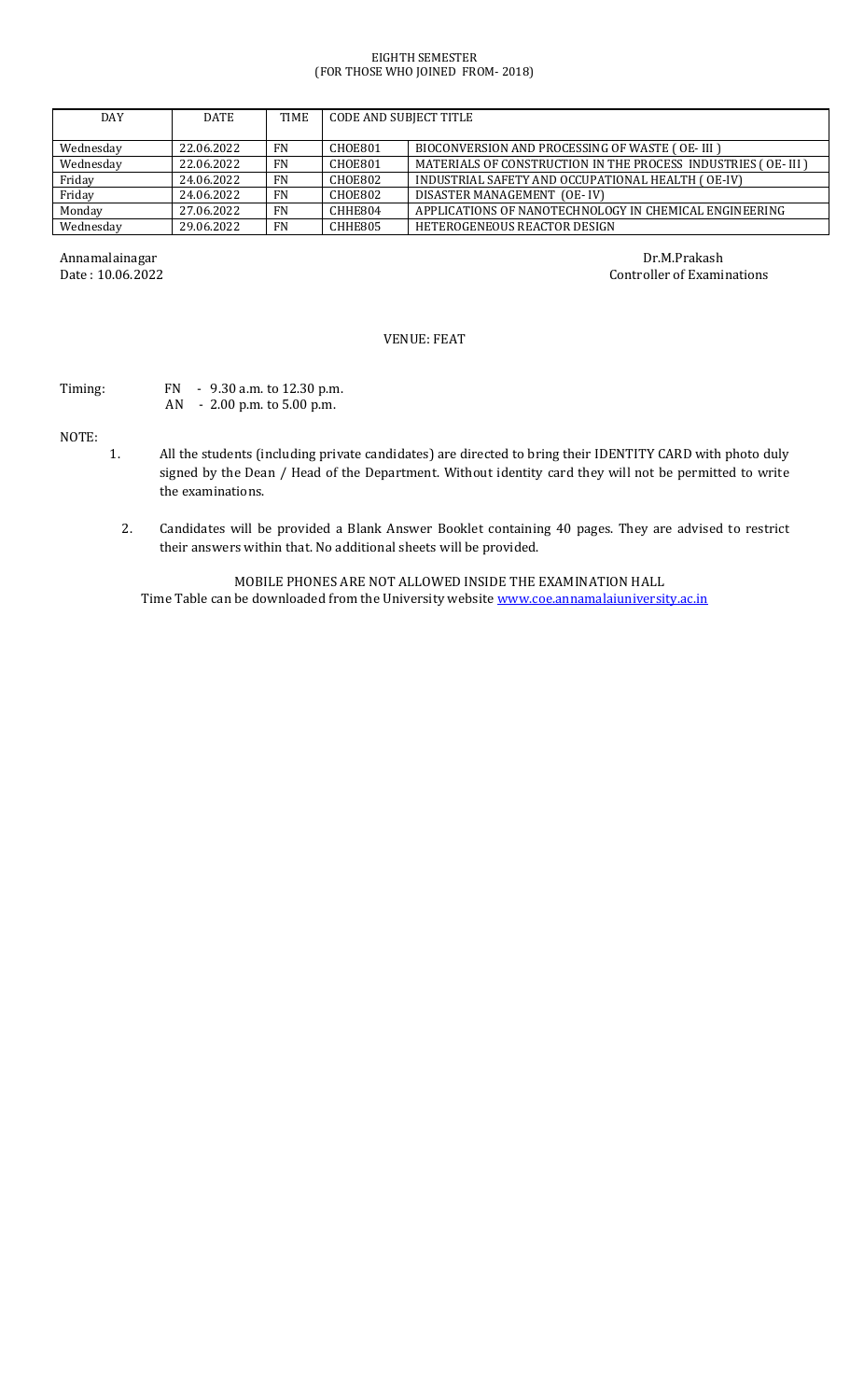#### ANNAMALAI UNIVERSITY UNIVERSITY EXAMINATIONS – MAY- 2022 TIME - TABLE B.E COMPUTER SCIENCE & ENGINEERING (CHOICE BASED CREDIT SYSTEM)

#### THIRD SEMESTER

(FOR THOSE WHO JOINED FROM- 2018)

| DAY      | <b>DATE</b> | TIME | CODE AND SUBIECT TITLE |                                |
|----------|-------------|------|------------------------|--------------------------------|
| Thursday | 07.07.2022  | AN   | 19ETES302              | ENVIRONMENTAL STUDIES          |
| Saturday | 09.07.2022  | AN   | 19CSBS301              | ENGINEERING MATHEMATICS - III  |
| Tuesday  | 12.07.2022  | AN   | 19CSES303              | ANALOG ELECTRONIC CIRCUITS     |
| Thursday | 14.07.2022  | AN   | 19CSES304              | DIGITAL ELECTRONICS            |
| Saturday | 16.07.2022  | AN   | 19CSPC306              | OBIECT ORIENTED PROGRAMMING    |
| Tuesday  | 19.07.2022  | AN   | 19CSPC305              | DATA STRUCTURES AND ALGORITHMS |

# THIRD SEMESTER (JOINED FROM - 2016)

| DAY      | <b>DATE</b> | TIME | <b>CODE AND SUBJECT TITLE</b> |                                      |
|----------|-------------|------|-------------------------------|--------------------------------------|
| Thursday | 07.07.2022  | AN   | 00HS 301                      | ENVIRONMENTAL STUDIES                |
| Saturday | 09.07.2022  | AN   | 00BS 302                      | ENGINEERING MATHEMATICS              |
| Tuesday  | 12.07.2022  | AN   | 00ES 303                      | <b>ENGINEERING MECHANICS</b>         |
| Thursday | 14.07.2022  | AN   | 01ES 304                      | <b>BASIC ELECTRONICS ENGINEERING</b> |
| Saturday | 16.07.2022  | AN   | 02PC 305                      | <b>MICROPROCESSORS</b>               |
| Tuesday  | 19.07.2022  | AN   | 01PC 306                      | DATA STRUCTURES AND ALGORITHMS       |

# THIRD SEMESTER

| <b>DAY</b> | <b>DATE</b> | <b>TIME</b> | <b>CODE AND SUBJECT TITLE</b> |                                                      |
|------------|-------------|-------------|-------------------------------|------------------------------------------------------|
| Thursday   | 07.07.2022  | AN          | COEC302                       | DIGITAL PRINCIPLES AND SYSTEM DESIGN                 |
| Saturday   | 09.07.2022  | AN          | COEC301                       | ENGINEERING MATHEMATICS-II                           |
|            |             |             | COEC301                       | ENGINEERING MATHEMATICS - III (W.E.F.NOV-2016)       |
| Tuesday    | 12.07.2022  | AN          | COEC303                       | <b>COMPUTER ARCHITECTURE</b>                         |
| Thursday   | 14.07.2022  | AN          | COEC304                       | BASICS OF ELECTRICAL AND ELECTRONICS ENGINEERING     |
| Saturday   | 16.07.2022  | AN          | COEC305                       | C-PROGRAMMING                                        |
| Tuesday    | 19.07.2022  | AN          | COEC306                       | PRINCIPLES OF PROGRAMMING LANGUAGES (W.E.F.NOV-2016) |

## FOURTH SEMESTER (FOR THOSE WHO JOINED FROM- 2018)

| DAY       | <b>DATE</b> | <b>TIME</b> | <b>CODE AND SUBJECT TITLE</b> |                                        |
|-----------|-------------|-------------|-------------------------------|----------------------------------------|
| Wednesday | 22.06.2022  | AN          | 19CSBS401                     | DISCRETE MATHEMATICS                   |
| Friday    | 24.06.2022  | AN          | 19CSES402                     | DESIGN AND ANALYSIS OF ALGORITHMS      |
| Monday    | 27.06.2022  | AN          | 19CSPC403                     | DATABASE MANAGEMENT SYSTEMS            |
| Wednesday | 29.06.2022  | AN          | 19CSPC404                     | <b>OPERATING SYSTEMS</b>               |
| Friday    | 01.07.2022  | AN          | 19CSPC405                     | PYTHON PROGRAMMING                     |
| Monday    | 04.07.2022  | AN          | 19CSPC406                     | COMPUTER ORGANIZATION AND ARCHITECTURE |

FOURTH SEMESTER (JOINED FROM - 2016)

| DAY       | <b>DATE</b> | TIME | <b>CODE AND SUBJECT TITLE</b> |                                     |  |
|-----------|-------------|------|-------------------------------|-------------------------------------|--|
| Wednesdav | 22.06.2022  | AN   | 08BS401                       | DISCRETE MATHEMATICS                |  |
| Friday    | 24.06.2022  | AN   | 08ES402                       | MATERIALS SCIENCE                   |  |
| Monday    | 27.06.2022  | AN   | 08PC403                       | DATABASE MANAGEMENT SYSTEM          |  |
| Wednesday | 29.06.2022  | AN   | 08PC404                       | <b>COMPUTER ARCHITECTURE</b>        |  |
| Friday    | 01.07.2022  | AN   | 08PC405                       | OBIECT ORIENTED PROGRAMMING AND C++ |  |
| Monday    | 04.07.2022  | AN   | 08PC406                       | <b>OPERATING SYSTEMS</b>            |  |

# FOURTH SEMESTER

| <b>DAY</b> | <b>DATE</b> | TIME | <b>CODE AND SUBJECT TITLE</b> |                                                       |
|------------|-------------|------|-------------------------------|-------------------------------------------------------|
| Wednesday  | 22.06.2022  |      | COEC406                       | DISCRETE MATHEMATICS                                  |
|            |             | AN   | COEC406                       | DISCRETE MATHEMATICS (W.E.F.MAY 2017)                 |
| Friday     | 24.06.2022  | AN   | COEC401                       | THEORY OF COMPUTATION                                 |
| Monday     | 27.06.2022  | AN   | COEC404                       | DATA BASE MANAGEMENT SYSTEMS                          |
| Wednesday  | 29.06.2022  | AN   | COEC403                       | DATA STRUCTURES AND ALGORITHMS                        |
| Friday     | 01.07.2022  | AN   | COEC402                       | OBJECT ORIENTED PROGRAMMING & C++                     |
|            |             |      | COEC402                       | OBJECT ORIENTED PROGRAMMING & C++<br>(W.E.F.MAY 2017) |
| Monday     | 04.07.2022  | AN   | COEC405                       | <b>OPERATING SYSTEMS</b>                              |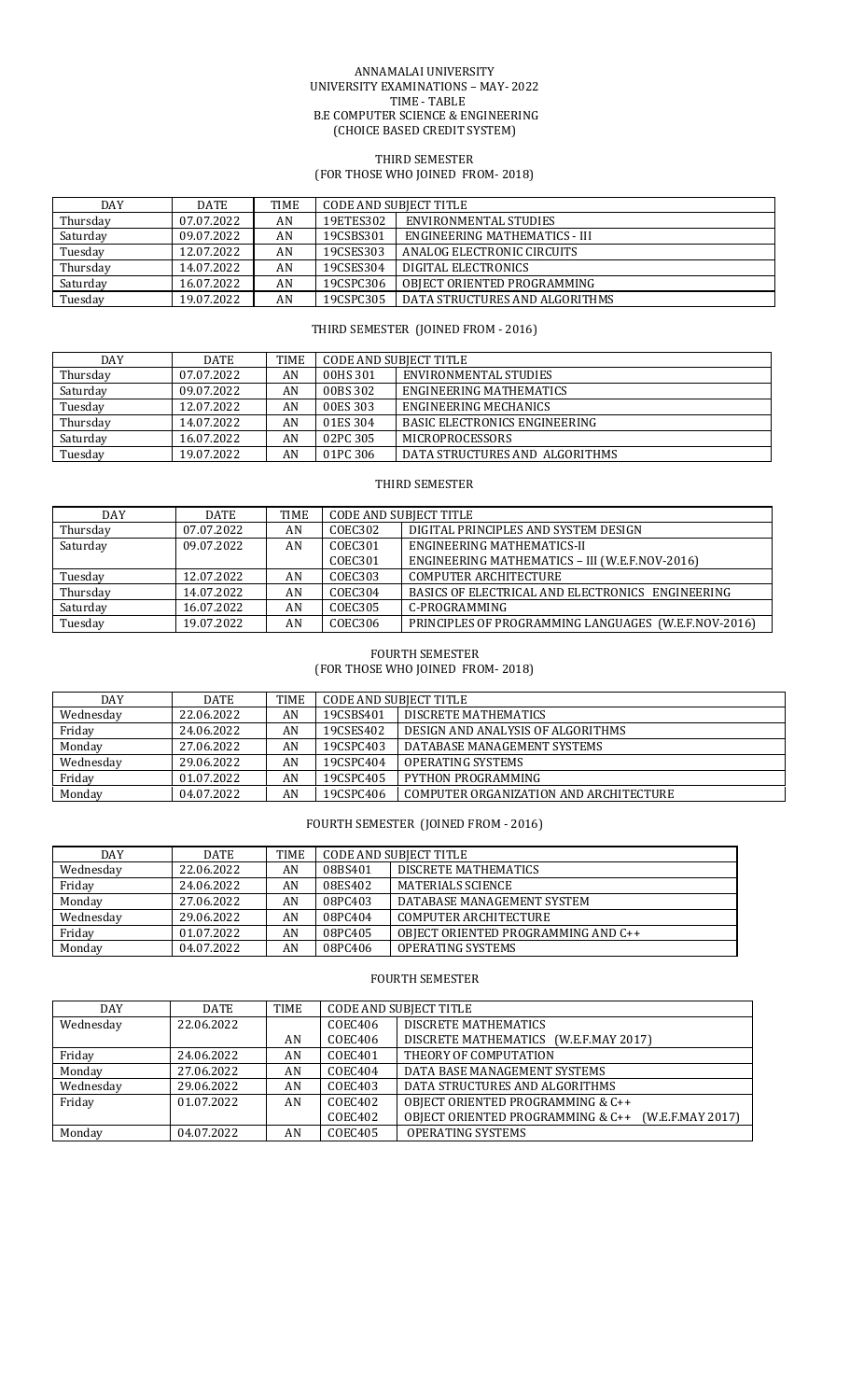## FIFTH SEMESTER (FOR THOSE WHO JOINED I YEAR IN AY 2017-2018)

| DAY       | <b>DATE</b> | <b>TIME</b> | CODE AND SUBJECT TITLE |                                  |
|-----------|-------------|-------------|------------------------|----------------------------------|
|           |             |             |                        |                                  |
| Friday    | 08.07.2022  | FN          | CSPC501                | THEORY OF COMPUTATION            |
| Monday    | 11.07.2022  | <b>FN</b>   | CSPC502                | COMPUTER GRAPHICS AND MULTIMEDIA |
| Wednesday | 13.07.2022  | FN          | <b>CSPC503</b>         | <b>COMPUTER NETWORKS</b>         |
| Friday    | 15.07.2022  | FN          | CSPC504                | <b>MICROPROCESSORS</b>           |
| Monday    | 18.07.2022  | FN          | <b>CSPE505</b>         | WEB TECHNOLOGY [ PE - I]         |
| Wednesday | 20.07.2022  | FN          | <b>CSPE506</b>         | MOBILE APP DEVELOPMENT [ PE - II |

## FIFTH SEMESTER (FOR THOSE WHO JOINED I YEAR IN AY 2016-2017)

| DAY       | <b>DATE</b> | TIME      | <b>CODE AND SUBJECT TITLE</b> |                                                       |
|-----------|-------------|-----------|-------------------------------|-------------------------------------------------------|
| Friday    | 08.07.2022  | <b>FN</b> | 08PC501                       | THEORY OF COMPUTATION                                 |
| Monday    | 11.07.2022  | <b>FN</b> | 08PC502                       | COMPUTER GRAPHICS AND MULTIMEDIA                      |
| Wednesday | 13.07.2022  | <b>FN</b> | 08PC503;                      | SOFTWARE ENGINEERING                                  |
| Friday    | 15.07.2022  | <b>FN</b> | 08PC504                       | <b>COMPUTER NETWORKS</b>                              |
| Monday    | 18.07.2022  | <b>FN</b> | 08PE505                       | WEB DESIGN [PROFESSIONAL ELECTIVE - I ]               |
| Wednesday | 20.07.2022  | <b>FN</b> | 08PE506                       | <b>IAVA PROGRAMMING IPROFESSIONAL ELECTIVE - II 1</b> |

# FIFTH SEMESTER

| DAY       | <b>DATE</b> | TIME      | <b>CODE AND SUBJECT TITLE</b> |                                                  |
|-----------|-------------|-----------|-------------------------------|--------------------------------------------------|
| Friday    | 08.07.2022  | FN        | COEC501                       | MICROPROCESSOR AND MICRO CONTROLLERS             |
| Monday    | 11.07.2022  | FN        | COEC502                       | INTERNET AND JAVA PROGRAMMING                    |
| Wednesdav | 13.07.2022  | FN        | COEC503                       | NUMERICAL MATHEMATICS AND OPERATIONS<br>RESEARCH |
| Friday    | 15.07.2022  | FN        | COEC504                       | UNIX AND WINDOWS PROGRAMMING                     |
| Monday    | 18.07.2022  | FN        | <b>COEE505</b>                | ELE-I.RDBMS(ORACLE & DB2)                        |
| Wednesday | 20.07.2022  | <b>FN</b> | <b>COEE506</b>                | ELE-II. J2EE PROGRAMMING                         |

## SIXTH SEMESTER (FOR THOSE WHO JOINED FROM- 2018)

| <b>DAY</b> | <b>DATE</b> | <b>TIME</b> | <b>CODE AND SUBJECT TITLE</b> |                                                      |
|------------|-------------|-------------|-------------------------------|------------------------------------------------------|
| Thursday   | 23.06.2022  | FN          | CSPC601                       | <b>COMPILER DESIGN</b>                               |
| Saturday   | 25.06.2022  | <b>FN</b>   | CSPC602                       | SOFTWARE ENGINEERING                                 |
| Tuesday    | 28.06.2022  | FN          |                               | CRYPTOGRAPHY AND NETWORK SECURITY - PROFESSIONAL     |
|            |             |             | CSPE603                       | ELECTIVE - III                                       |
| Thursday   | 30.06.2022  | <b>FN</b>   | CSPE604                       | DIGITAL IMAGE PROCESSING -PROFESSIONAL ELECTIVE - IV |
| Saturday   | 02.07.2022  | <b>FN</b>   | <b>CSPE605</b>                | MACHINE LEARNING-PROFESSIONAL ELECTIVE - V           |
| Tuesday    | 05.07.2022  | FN          | ITOE606                       | ENTERPRISE RESOURCE PLANNING-OPEN ELECTIVE - I       |
| Thursday   | 07.07.2022  | FN          | <b>CSHE609</b>                | SOFTWARE PROJECT MANAGEMENT                          |
| Saturday   | 09.07.2022  | <b>FN</b>   | CSHE610                       | ARTIFICIAL INTELLIGENCE                              |

## SIXTH SEMESTER (FOR THOSE WHO JOINED I YEAR IN AY 2016-2017)

| <b>DAY</b> | <b>DATE</b> | <b>TIME</b> | <b>CODE AND SUBJECT TITLE</b> |                                                      |
|------------|-------------|-------------|-------------------------------|------------------------------------------------------|
| Thursday   | 23.06.2022  | <b>FN</b>   | 08PC601                       | SYSTEM SOFTWARE AND COMPILER DESIGN                  |
| Saturday   | 25.06.2022  | <b>FN</b>   | 08PC602                       | PYTHON PROGRAMMING                                   |
| Tuesday    | 28.06.2022  | <b>FN</b>   | 08PE603                       | MOBILE APP DEVELOPMENT (PROFESSIONAL ELECTIVE - III) |
| Thursday   | 30.06.2022  | <b>FN</b>   | 08PE604                       | NETWORK SECURITY (PROFESSIONAL ELECTIVE - IV)        |
| Saturday   | 02.07.2022  | <b>FN</b>   | 08PE605                       | DIGITAL IMAGE PROCESSING (PROFESSIONAL ELECTIVE - V) |
| Tuesday    | 05.07.2022  | <b>FN</b>   | 080E606                       | DATA ANALYTICS (OPEN ELECTIVE - I)                   |

#### SIXTH SEMESTER

| DAY      | <b>DATE</b> | TIME | <b>CODE AND SUBJECT TITLE</b> |                                         |  |
|----------|-------------|------|-------------------------------|-----------------------------------------|--|
| Thursday | 23.06.2022  | FN   | COEC601                       | COMPUTER GRAPHICS AND MULTIMEDIA        |  |
| Saturday | 25.06.2022  | FN   | COEC602                       | WEB TECHNOLOGIES                        |  |
| Tuesday  | 28.06.2022  | FN   | COEC603                       | VISUAL PROGRAMMING                      |  |
| Thursday | 30.06.2022  | FN   | COEC604                       | C# AND NET PROGRAMMING                  |  |
| Saturday | 02.07.2022  | FN   | <b>COEE605</b>                | ELE-III SOFTWARE ENGINEERING            |  |
| Tuesday  | 05.07.2022  | FN   | COEE606                       | ELE-IV DATA MINING AND DATA WAREHOUSING |  |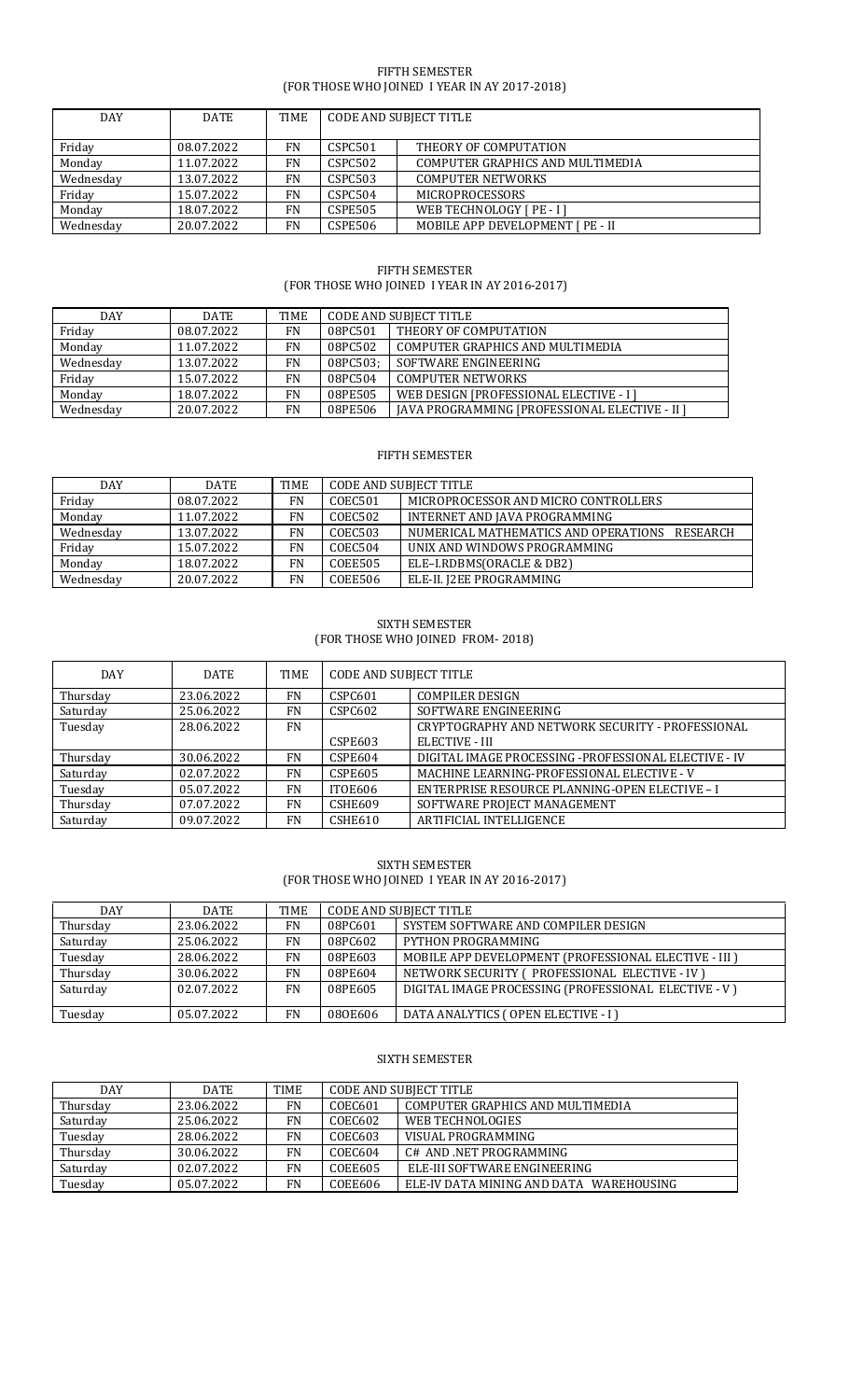#### SEVENTH SEMESTER (FOR THOSE WHO JOINED I YEAR IN AY -2018)

| <b>DAY</b> | <b>DATE</b> | <b>TIME</b> | CODE AND SUBIECT TITLE |                                               |
|------------|-------------|-------------|------------------------|-----------------------------------------------|
| Thursday   | 07.07.2022  | FN          | ETHS701                | ENGINEERING ETHICS                            |
| Saturday   | 09.07.2022  | FN          | CSPC702                | EMBEDDED SYSTEMS AND INTERNET OF THINGS (IOT) |
| Tuesday    | 12.07.2022  | FN          | CSPE703                | DATA MINING (PE - VI )                        |
| Thursday   | 14.07.2022  | FN          | CSPE704                | OPEN SOURCE PROGRAMMING (PE - VII )           |
| Saturday   | 16.07.2022  | FN          | ECOE705                | MULTIMEDIA COMPRESSION TECHNIOUE (OE - II )   |

## SEVENTH SEMESTER

#### (FOR THOSE WHO JOINED I YEAR IN AY -2017)

| <b>DAY</b> | <b>DATE</b> | <b>TIME</b> | CODE AND SUBJECT TITLE |                                                         |
|------------|-------------|-------------|------------------------|---------------------------------------------------------|
| Thursday   | 07.07.2022  | <b>FN</b>   | 00HS701                | ENGINEERING ETHICS                                      |
| Saturday   | 09.07.2022  | <b>FN</b>   | 08PC702                | SOFT COMPUTING TECHNIQUES                               |
| Tuesday    | 12.07.2022  | <b>FN</b>   | 08PE703                | ARTIFICIAL INTELLIGENCE AND FUZZY SYSTEMS [PROFESSIONAL |
|            |             |             |                        | ELECTIVE - VI 1                                         |
| Thursday   | 14.07.2022  | <b>FN</b>   | 08PE704                | DATA MINING [PROFESSIONAL ELECTIVE - VII ]              |
| Saturday   | 16.07.2022  | FN          | 080E705                | <b>CYBER FORENSICS [ OPEN ELECTIVE - II ]</b>           |

## EIGHT SEMESTER (FOR THOSE WHO JOINED FROM- 2017)

| DAY       | DATE       | <b>TIME</b> | CODE AND SUBJECT TITLE |                                 |
|-----------|------------|-------------|------------------------|---------------------------------|
| Wednesday | 22.06.2022 | FN          | 080E801                | E COMMERCE (OE- III)            |
| Friday    | 24.06.2022 | FN          | 080E802                | SOCIAL NETWORK ANALYSIS (OE-IV) |

#### EIGHTH SEMESTER

| <b>DAY</b> | <b>DATE</b> | <b>TIME</b> | <b>CODE AND SUBJECT TITLE</b> |                                |
|------------|-------------|-------------|-------------------------------|--------------------------------|
| Wednesday  | 22.06.2022  | <b>FN</b>   | COEC801                       | AI AND FUZZY SYSTEMS           |
| Friday     | 24.06.2022  | <b>FN</b>   | COEC802                       | SECURITY IN COMPUTING          |
| Monday     | 27.06.2022  | <b>FN</b>   | COEC803                       | PRINCIPLES OF MANAGEMENT       |
| Wednesday  | 29.06.2022  | <b>FN</b>   | COEE804                       | ELECTIVE VII SPEECH TECHNOLOGY |
| Friday     | 01.07.2022  | <b>FN</b>   | <b>COEE805</b>                | ELECTIVE VIII IMAGE PROCESSING |
| Monday     | 04.07.2022  | <b>FN</b>   | <b>COEE806</b>                | ELECTIVE IX MOBILE COMPUTING   |

## EIGHTH SEMESTER (FOR THOSE WHO JOINED I YEAR IN AY -2018)

| DAY       | DATE       | <b>TIME</b> | CODE AND SUBIECT TITLE |                                 |
|-----------|------------|-------------|------------------------|---------------------------------|
| Wednesday | 22.06.2022 | <b>FN</b>   | <b>CSOE801</b>         | <b>CYBER FORENSICS (OE-III)</b> |
| Fridav    | 24.06.2022 | <b>FN</b>   | <b>CSOE802</b>         | SOCIAL NETWORK ANALYSIS (OE-IV) |

Annamalainagar Dr.M.Prakash Date : 10.06.2022 Controller of Examinations

## VENUE: FEAT

Timing: FN - 9.30 a.m. to 12.30 p.m. AN - 2.00 p.m. to 5.00 p.m.

# NOTE:

- 1. All the students (including private candidates) are directed to bring their IDENTITY CARD with photo duly signed by the Dean / Head of the Department. Without identity card they will not be permitted to write the examinations.
	- 2. Candidates will be provided a Blank Answer Booklet containing 40 pages. They are advised to restrict their answers within that. No additional sheets will be provided.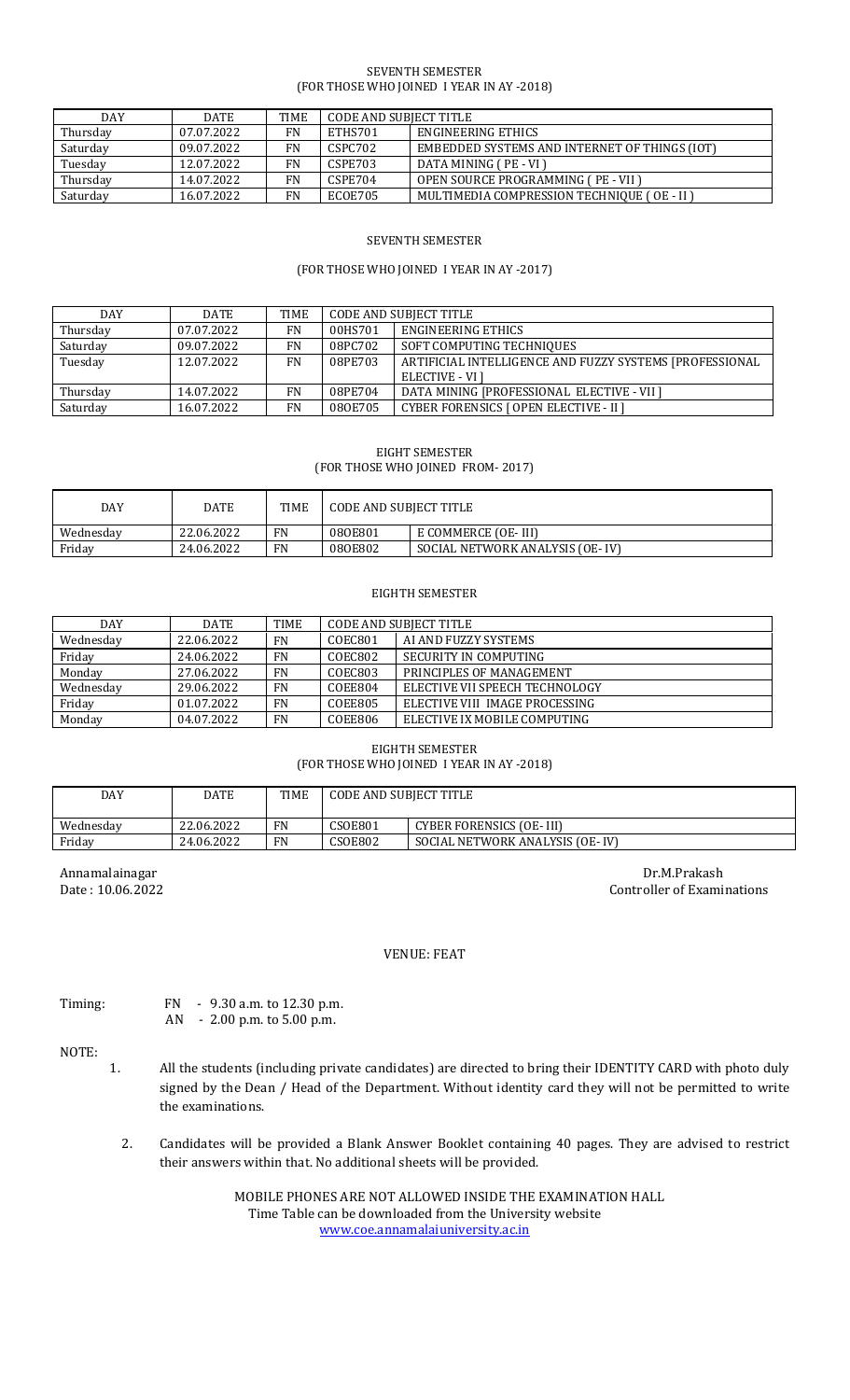#### ANNAMALAI UNIVERSITY UNIVERSITY EXAMINATIONS – MAY- 2022 TIME - TABLE

#### B.E INFORMATION TECHNOLOGY (CHOICE BASED CREDIT SYSTEM)

#### THIRD SEMESTER (FOR THOSE WHO JOINED FROM- 2018)

| <b>DAY</b> | DATE       | TIME | CODE AND SUBIECT TITLE |                                      |
|------------|------------|------|------------------------|--------------------------------------|
| Thursday   | 07.07.2022 | AN   | ETES302                | ENVIRONMENTAL STUDIES                |
| Saturday   | 09.07.2022 | AN   | ETBS301                | ENGINEERING MATHEMATICS - III        |
| Tuesday    | 12.07.2022 | AN   | ITES303                | ANALOG AND DIGITAL COMMUNICATION     |
| Thursday   | 14.07.2022 | AN   | ITES304                | <b>BASIC ELECTRONICS ENGINEERING</b> |
| Saturday   | 16.07.2022 | AN   | ITPC305                | MICROPROCESSORS AND MICROCONTROLLERS |
| Tuesday    | 19.07.2022 | AN   | ITPC306                | DATA STRUCTURES AND ALGORITHMS       |

## THIRD SEMESTER (JOINED FROM - 2016)

| DAY      | <b>DATE</b> | TIME | <b>CODE AND SUBJECT TITLE</b> |                                      |
|----------|-------------|------|-------------------------------|--------------------------------------|
| Thursday | 07.07.2022  | AN   | 00HS 301                      | ENVIRONMENTAL STUDIES                |
| Saturday | 09.07.2022  | AN   | 00BS 302                      | ENGINEERING MATHEMATICS-III          |
| Tuesday  | 12.07.2022  | AN   | 00ES 303                      | ENGINEERING MECHANICS                |
| Thursday | 14.07.2022  | AN   | 09ES 304                      | <b>BASIC ELECTRONICS ENGINEERING</b> |
| Saturday | 16.07.2022  | AN   | 09PC 305                      | <b>MICROPROCESSORS</b>               |
| Tuesday  | 19.07.2022  | AN   | 09PC 306                      | DATA STRUCTURES AND ALGORITHMS       |

#### THIRD SEMESTER (SUPPLEMENTARY)

| <b>DAY</b> | <b>DATE</b> | <b>TIME</b> | <b>CODE AND SUBJECT TITLE</b> |                                                |
|------------|-------------|-------------|-------------------------------|------------------------------------------------|
| Thursday   | 07.07.2022  | AN          | ITEC302                       | DIGITAL PRINCIPLES AND SYSTEM DESIGN           |
| Saturday   | 09.07.2022  | AN          | ITEC301                       | ENGINEERING MATHEMATICS-II                     |
|            |             |             | ITEC301                       | ENGINEERING MATHEMATICS - III (W.E.F.NOV-2016) |
| Tuesday    | 12.07.2022  | AN          | ITEC304                       | <b>COMPUTER ARCHITECTURE</b>                   |
| Thursday   | 14.07.2022  | AN          | ITEC303                       | ELECTRONIC DEVICES AND CIRCUITS                |
| Saturday   | 16.07.2022  | AN          | ITEC306                       | C PROGRAMMING                                  |
| Tuesday    | 19.07.2022  | AN          | ITEC305                       | DATA STRUCTURE AND ALGORITHMS                  |

## FOURTH SEMESTER (FOR THOSE WHO JOINED FROM- 2018)

| <b>DAY</b> | <b>DATE</b> | <b>TIME</b> | <b>CODE AND SUBJECT TITLE</b> |                                     |  |
|------------|-------------|-------------|-------------------------------|-------------------------------------|--|
| Wednesday  | 22.06.2022  | AN          | 19ITBS401                     | DISCRETE MATHEMATICS                |  |
| Friday     | 24.06.2022  | AN          | 19ITES402                     | SIGNALS AND SYSTEMS                 |  |
| Monday     | 27.06.2022  | AN          | 19ITPC403                     | OBIECT ORIENTED PROGRAMMING AND C++ |  |
| Wednesday  | 29.06.2022  | AN          | 19ITPC404                     | <b>COMPUTER ARCHITECTURE</b>        |  |
| Friday     | 01.07.2022  | AN          | 19ITPC405                     | <b>COMPUTER NETWORKS</b>            |  |
| Monday     | 04.07.2022  | AN          | 19ITPC406                     | DATABASE MANAGEMENT SYSTEM          |  |

# FOURTH SEMESTER (JOINED FROM - 2016)

| <b>DAY</b> | <b>DATE</b> | <b>TIME</b> | CODE AND SUBJECT TITLE |                                     |
|------------|-------------|-------------|------------------------|-------------------------------------|
| Wednesday  | 22.06.2022  | AN          | 09BS401                | DISCRETE MATHEMATICS                |
| Friday     | 24.06.2022  | AN          | 09ES402                | <b>MATERIALS SCIENCE</b>            |
| Monday     | 27.06.2022  | AN          | 09PC406                | DATABASE MANAGEMENT SYSTEM          |
| Wednesday  | 29.06.2022  | AN          | 09PC404                | <b>COMPUTER ARCHITECTURE</b>        |
| Friday     | 01.07.2022  | AN          | 09PC403                | OBJECT ORIENTED PROGRAMMING AND C++ |
| Monday     | 04.07.2022  | AN          | 09PC405                | ANALOG AND DIGITAL COMMUNICATION    |

#### FOURTH SEMESTER (SUPPLEMENTARY)

| <b>DAY</b> | <b>DATE</b> | <b>TIME</b> | <b>CODE AND SUBJECT TITLE</b> |                                           |
|------------|-------------|-------------|-------------------------------|-------------------------------------------|
| Wednesday  | 22.06.2022  |             | <b>ITEC401</b>                | DISCRETE MATHEMATICAL STRUCTURE           |
|            |             | AN          | ITEC <sub>401</sub>           | DISCRETE MATHEMATICS (W.E.F.MAY-2017)     |
| Friday     | 24.06.2022  | AN          | ITEC402                       | <b>SIGNALS AND SYSTEMS</b>                |
| Monday     | 27.06.2022  | AN          | ITEC403                       | MICROPROCESSOR AND MICROCONTROLLERS       |
| Wednesday  | 29.06.2022  | AN          | ITEC406                       | PRINCIPLES OF COMMUNICATION ENGINEERING   |
| Friday     | 01.07.2022  | AN          | ITEC404                       | OBJECT ORIENTED PROGRAMMING AND MODELLING |
| Monday     | 04.07.2022  | AN          | ITEC405                       | <b>OPERATING SYSTEMS</b>                  |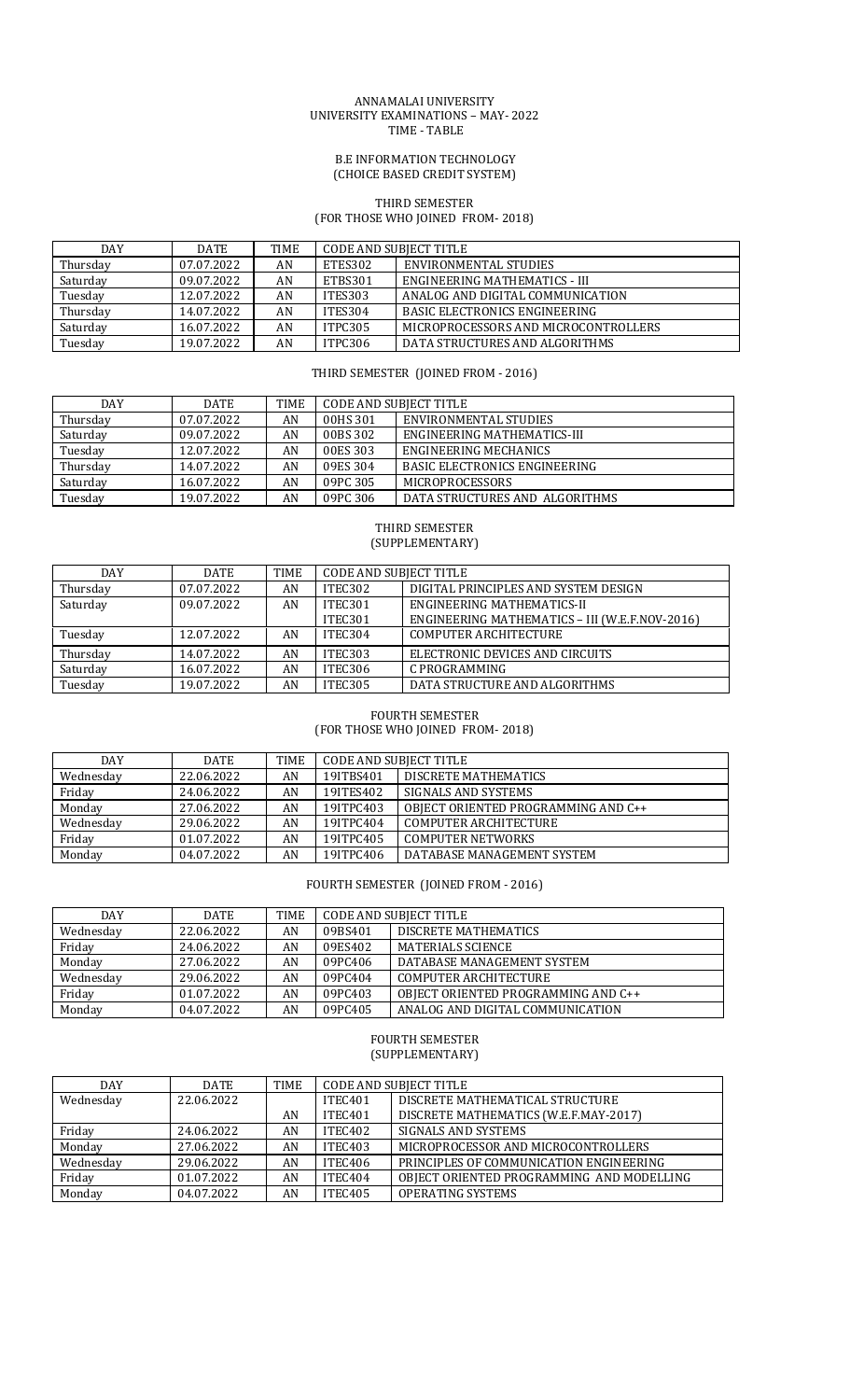## FIFTH SEMESTER (FOR THOSE WHO JOINED FROM- 2018)

| <b>DAY</b> | <b>DATE</b> | TIME      | <b>CODE AND SUBJECT TITLE</b> |                                      |
|------------|-------------|-----------|-------------------------------|--------------------------------------|
|            |             |           |                               |                                      |
| Friday     | 08.07.2022  | <b>FN</b> | ITPC501                       | THEORY OF COMPUTATION                |
| Monday     | 11.07.2022  | <b>FN</b> | ITPC502                       | DIGITAL SIGNAL PROCESSING            |
| Wednesday  | 13.07.2022  | <b>FN</b> | <b>ITPC503</b>                | COMPUTER GRAPHICS AND MULTIMEDIA     |
| Friday     | 15.07.2022  | FN        | ITPC504                       | <b>OPERATING SYSTEM</b>              |
| Monday     | 18.07.2022  | <b>FN</b> | <b>ITPE505</b>                | <b>PYTHON PROGRAMMING [ PE - I ]</b> |
| Wednesday  | 20.07.2022  | FN        | <b>ITPE506</b>                | SOFTWARE ENGINEERING [ PE - II ]     |

## FIFTH SEMESTER (FOR THOSE WHO JOINED I YEAR IN AY 2016-2017)

| DAY       | <b>DATE</b> | TIME | <b>CODE AND SUBJECT TITLE</b> |                                                          |
|-----------|-------------|------|-------------------------------|----------------------------------------------------------|
| Friday    | 08.07.2022  | FN   | 09PC501                       | THEORY OF COMPUTATION                                    |
| Monday    | 11.07.2022  | FN   | 09PC503                       | COMPUTER GRAPHICS AND MULTIMEDIA                         |
| Wednesday | 13.07.2022  | FN.  | 09PC504                       | OPERATING SYSTEM                                         |
| Friday    | 15.07.2022  | FN.  | 09PC502                       | <b>COMPUTER NETWORKS</b>                                 |
| Monday    | 18.07.2022  | FN   | 09PE505                       | <b>JAVA AND WEB DESIGN [ PROFESSIONAL ELECTIVE - I ]</b> |
| Wednesday | 20.07.2022  | FN   | 09PE506                       | SIGNALS AND SYSTEMS [PROFESSIONAL ELECTIVE - II ]        |

## FIFTH SEMESTER (SUPPLEMENTARY)

| <b>DAY</b> | DATE       | TIME      | <b>CODE AND SUBJECT TITLE</b> |                                                  |
|------------|------------|-----------|-------------------------------|--------------------------------------------------|
| Friday     | 08.07.2022 | <b>FN</b> | ITEE505                       | ELE-I C# AND .NET PROGRAMMING (OR)               |
|            |            |           | <b>ITEE 505</b>               | ELE-I THEORY OF COMPUTATION (W.E.F.NOV-2014)     |
| Monday     | 11.07.2022 | FN        | ITEC502                       | INTERNET AND JAVA PROGRAMMING                    |
| Wednesday  | 13.07.2022 | FN        | ITEC503                       | NUMERICAL MATHEMATICS AND OPERATIONS RESEARCH    |
| Friday     | 15.07.2022 | <b>FN</b> | ITEC504                       | UNIX AND WINDOWS PROGRAMMING                     |
| Monday     | 18.07.2022 | FN        | ITEC501                       | DATABASE MANAGEMENT SYSTEMS                      |
| Wednesday  | 20.07.2022 | FN        | ITEE506                       | ELE-II. SATELLITE COMMUNICATION AND BROADCASTING |

## SIXTH SEMESTER (FOR THOSE WHO JOINED -2018)

| <b>DAY</b> | <b>DATE</b> | TIME      | <b>CODE AND SUBJECT TITLE</b> |                                              |
|------------|-------------|-----------|-------------------------------|----------------------------------------------|
| Thursday   | 23.06.2022  | <b>FN</b> | ITPC601                       | DATA WAREHOUSING AND DATA MINING             |
| Saturday   | 25.06.2022  | <b>FN</b> | ITPC602                       | INFORMATION CODING TECHNIQUES                |
| Tuesday    | 28.06.2022  | FN.       |                               | SYSTEM SOFTWARE AND COMPILER DESIGN -        |
|            |             |           | ITPE603                       | (PROFESSIONAL ELECTIVE - III)                |
| Thursday   | 30.06.2022  | FN        |                               | MOBILE ADHOC AND WIRELESS SENSOR NETWORKS -  |
|            |             |           | ITPE604                       | (PROFESSIONAL ELECTIVE - IV)                 |
| Saturday   | 02.07.2022  | <b>FN</b> | ITPE605                       | CLOUD COMPUTING- (PROFESSIONAL ELECTIVE - V) |
|            |             |           | ITPE605                       | DIGITAL IMAGE PROCESSING (W.E.F. MAY 2021)   |
| Tuesday    | 05.07.2022  | <b>FN</b> | <b>CSOE606</b>                | <b>INTERNET OF THINGS -OPEN ELECTIVE - I</b> |

# SIXTH SEMESTER (FOR THOSE WHO JOINED I YEAR IN AY 2016-2017)

| <b>DAY</b> | <b>DATE</b> | <b>TIME</b> | CODE AND SUBJECT TITLE |                                                            |
|------------|-------------|-------------|------------------------|------------------------------------------------------------|
| Thursday   | 23.06.2022  | FN          | 09PC601                | DATA WAREHOUSING AND DATA MINING                           |
| Saturday   | 25.06.2022  | FN          | 09PE603                | PYTHON PROGRAMMING (PROFESSIONAL ELECTIVE - III )          |
| Tuesday    | 28.06.2022  | FN          | 09PE605                | SOFTWARE ENGINEERING (PROFESSIONAL ELECTIVE - V)           |
| Thursday   | 30.06.2022  | FN          | 09PE604                | INFORMATION CODING TECHNIQUES (PROFESSIONAL ELECTIVE - IV) |
| Saturday   | 02.07.2022  | <b>FN</b>   | 09PC602                | DIGITAL SIGNAL PROCESSING                                  |
|            |             |             |                        |                                                            |
| Tuesday    | 05.07.2022  | FN          | 090E606                | DATA ANALYTICS (OPEN ELECTIVE - I)                         |

## SIXTH SEMESTER (SUPPLEMENTARY)

| DAY      | DATE       | <b>TIME</b> | <b>CODE AND SUBJECT TITLE</b> |                                        |
|----------|------------|-------------|-------------------------------|----------------------------------------|
| Thursday | 23.06.2022 | <b>FN</b>   | ITEC601                       | COMPUTER GRAPHICS AND MULTIMEDIA       |
| Saturday | 25.06.2022 | FN          | ITEC603                       | DATA COMMUNICATION                     |
| Tuesday  | 28.06.2022 | FN          | ITEC602                       | VISUAL PROGRAMMING                     |
| Thursday | 30.06.2022 | FN          | <b>ITEE605</b>                | ELE-III DATA WAREHOUSING AND MINING    |
| Saturday | 02.07.2022 | FN          | ITEC604                       | DIGITAL SIGNAL PROCESSING              |
|          |            |             |                               |                                        |
| Tuesday  | 05.07.2022 | FN          | ITEE606                       | ELE-IV ADVANCED WIRELESS COMMUNICATION |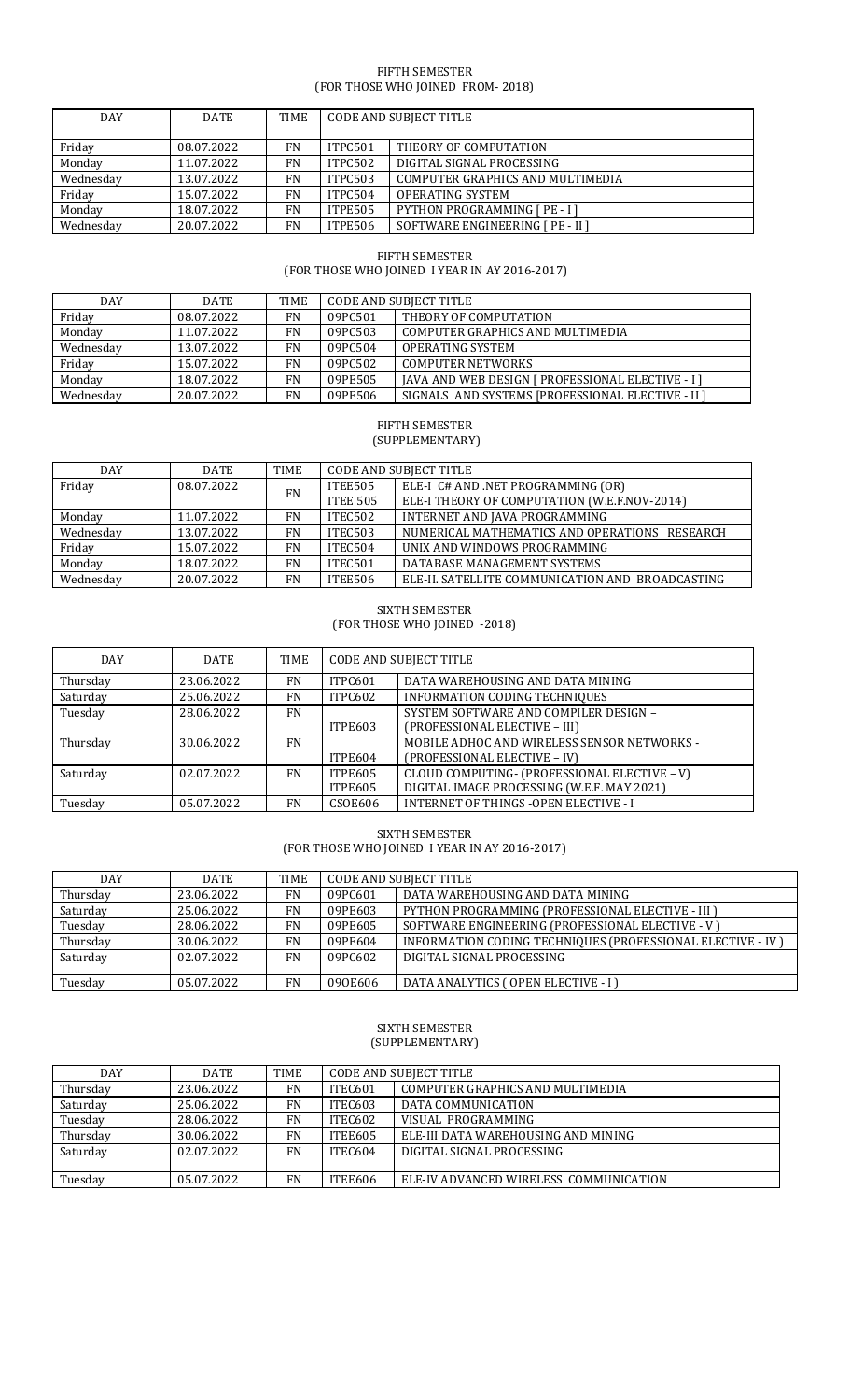#### SEVENTH SEMESTER (FOR THOSE WHO JOINED I YEAR IN AY 2018)

| <b>DAY</b> | <b>DATE</b> | <b>TIME</b> | CODE AND SUBJECT TITLE |                                         |
|------------|-------------|-------------|------------------------|-----------------------------------------|
| Thursday   | 07.07.2022  | FN          | ETHS701                | ENGINEERING ETHICS                      |
| Saturday   | 09.07.2022  | FN          | ITPC702                | INFORMATION SYSTEM AND NETWORK SECURITY |
| Tuesday    | 12.07.2022  | FN          | ITPE703                | WEB TECHNOLOGY (PE-VI)                  |
| Thursday   | 14.07.2022  | FN          | ITPE704                | INFORMATION RETRIEVAL (PE-VII)          |
| Saturday   | 16.07.2022  | FN          | CSOE705                | BIG DATA ANALYTICS (OE-II)              |

# SEVENTH SEMESTER (FOR THOSE WHO JOINED I YEAR IN AY 2016-2017)

| DAY      | <b>DATE</b> | TIME      | CODE AND SUBJECT TITLE |                                                      |
|----------|-------------|-----------|------------------------|------------------------------------------------------|
| Thursday | 07.07.2022  | <b>FN</b> | 00HS701                | ENGINEERING ETHICS                                   |
| Saturday | 09.07.2022  | FN        | 09PC702                | INFORMATION SYSTEM AND NETWORK -SECURITY             |
| Tuesday  | 12.07.2022  | <b>FN</b> | 09PE703                | SYSTEM SOFTWARE AND COMPILER DESIGN -(PROVISIONAL    |
|          |             |           |                        | ELECTIVE - VI)                                       |
| Thursday | 14.07.2022  | FN        | 09PE704                | MOBILE COMMUNICATION - (PROVISIONAL ELECTIVE - VII ) |
| Saturday | 16.07.2022  | FN        | 090E705                | PROJECT MANAGEMENT - (OPEN ELECTIVE - II)            |

#### SEVENTH SEMESTER (SUPLEMENTARY)

| DAY      | <b>DATE</b> | TIME      | <b>CODE AND SUBJECT TITLE</b> |                               |
|----------|-------------|-----------|-------------------------------|-------------------------------|
| Thursday | 07.07.2022  | <b>FN</b> | ITEC701                       | PRINCIPLES OF MANAGEMENT      |
| Saturday | 09.07.2022  | <b>FN</b> | ITEC702                       | <b>COMPUTER NETWORKS</b>      |
| Tuesday  | 12.07.2022  | <b>FN</b> | ITEC703                       | SOFTWARE ENGINEERING          |
| Thursday | 14.07.2022  | FN        | ITEC704                       | INFORMATION CODING TECHNIQUES |
| Saturday | 16.07.2022  | FN        | ITEE705                       | ELE V MOBILE COMPUTING        |
| Tuesday  | 19.07.2022  | <b>FN</b> | ITEE706                       | ELE VI HIGH SPEED NETWORKS    |

#### EIGHT SEMESTER

## FOR THOSE WHO (JOINED FROM – 2016 UPTO 2017)

| DAY       | DATE       | TIME      | CODE AND SUBIECT TITLE |                                 |
|-----------|------------|-----------|------------------------|---------------------------------|
| Wednesday | 22.06.2022 | FN        | 090E801                | <b>CYBER FORENSICS (OE-III)</b> |
| Fridav    | 24.06.2022 | <b>FN</b> | 090E802                | ENTREPRENEURSHIP (OE-IV)        |

#### EIGHTH SEMESTER (SUPLEMENTARY)

| <b>DAY</b> | <b>DATE</b> | TIME      | <b>CODE AND SUBJECT TITLE</b> |                                          |
|------------|-------------|-----------|-------------------------------|------------------------------------------|
| Wednesday  | 22.06.2022  | <b>FN</b> | ITEC801                       | TELECOMMUNICATION SWITCHING AND NETWORKS |
| Friday     | 24.06.2022  | <b>FN</b> | ITEC802                       | ETHICS IN ENGINEERING                    |
| Monday     | 27.06.2022  | <b>FN</b> | ITEC803                       | NETWORK SECURITY                         |
| Wednesdav  | 29.06.2022  | <b>FN</b> | ITEE804                       | ELE-VII WEB TECHNOLOGY                   |
| Friday     | 01.07.2022  | <b>FN</b> | ITEE805                       | ELE-VIII SOFTWARE PROJECT MANAGEMENT     |
| Monday     | 04.07.2022  | <b>FN</b> | ITEE806                       | ELE-IX PERVASIVE COMPUTING               |

#### EIGHTH SEMESTER FOR THOSE WHO (JOINED FROM –2018)

| DAY       | DATE       | <b>TIME</b> | <b>CODE AND SUBJECT TITLE</b> |                          |
|-----------|------------|-------------|-------------------------------|--------------------------|
|           |            |             |                               |                          |
| Wednesday | 22.06.2022 | <b>FN</b>   | ITOE801                       | CYBER FORENSICS (OE-III) |
| Fridav    | 24.06.2022 | <b>FN</b>   | ITOE802                       | E-COMMERCE (OE-IV)       |

Annamalainagar Dr.M.Prakash Date : 10.06.2022 Controller of Examinations

#### VENUE: FEAT

## Timing: FN - 9.30 a.m. to 12.30 p.m. AN - 2.00 p.m. to 5.00 p.m.

NOTE:

- 1. All the students (including private candidates) are directed to bring their IDENTITY CARD with photo duly signed by the Dean / Head of the Department. Without identity card they will not be permitted to write the examinations.
	- 2. Candidates will be provided a Blank Answer Booklet containing 40 pages. They are advised to restrict their answers within that. No additional sheets will be provided.

#### MOBILE PHONES ARE NOT ALLOWED INSIDE THE EXAMINATION HALL

Time Table can be downloaded from the University website [www.coe.annamalaiuniversity.ac.in](http://www.coe.annamalaiuniversity.ac.in/)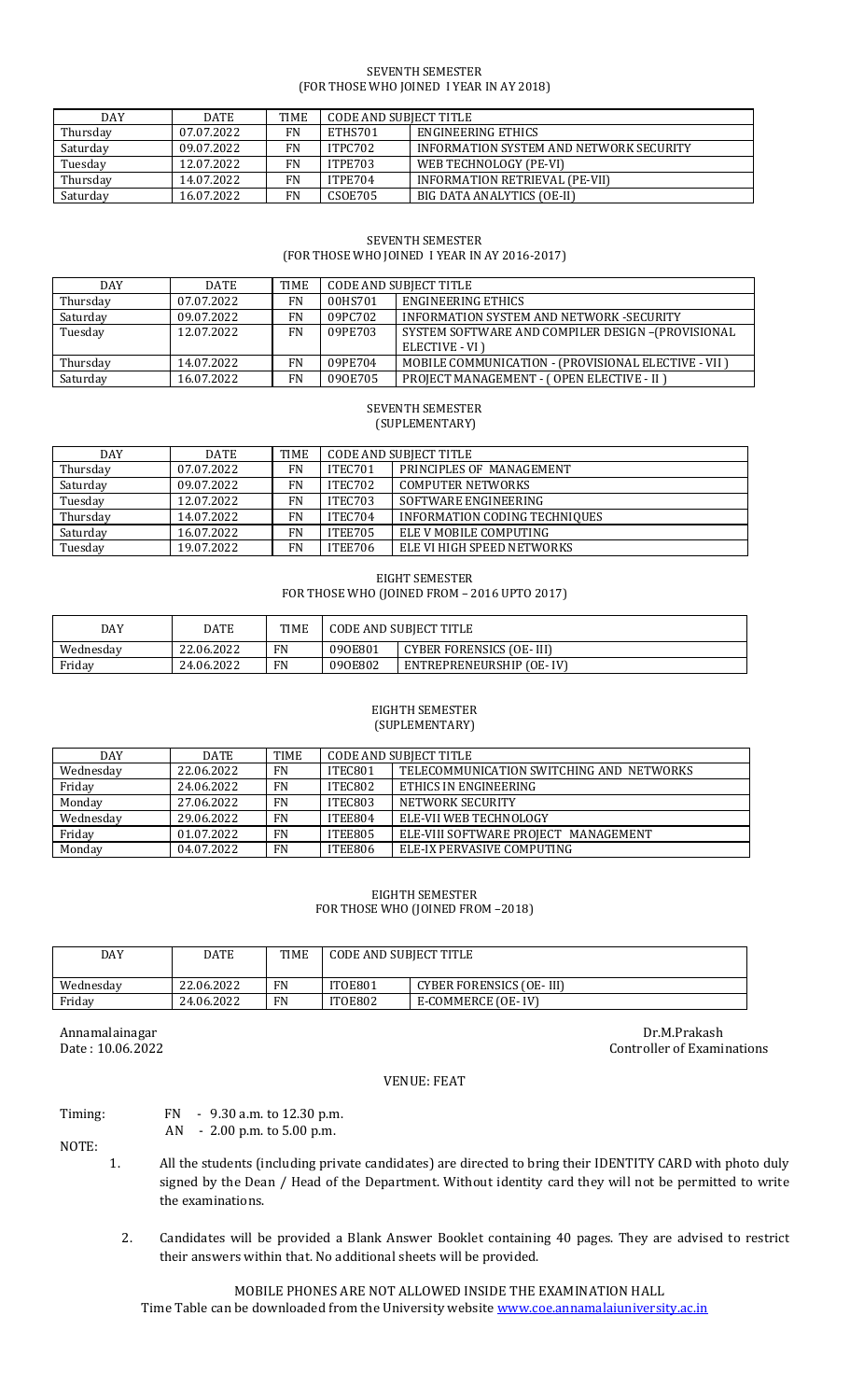#### ANNAMALAI UNIVERSITY UNIVERSITY EXAMINATIONS – MAY- 2022 - TIME - TABLE

#### B.E. ELECTRONICS & COMMUNICATION ENGINEERING (CHOICE BASED CREDIT SYSTEM)

# THIRD SEMESTER

# (FOR THOSE WHO JOINED FROM- 2018)

| DAY      | <b>DATE</b> | <b>TIME</b> | <b>CODE AND SUBJECT TITLE</b> |                               |  |
|----------|-------------|-------------|-------------------------------|-------------------------------|--|
| Thursday | 07.07.2022  | AN          | ETES302                       | ENVIRONMENTAL STUDIES         |  |
| Saturday | 09.07.2022  | AN          | ETBS301                       | ENGINEERING MATHEMATICS - III |  |
| Tuesday  | 12.07.2022  | AN          | ETES303                       | DATA STRUCTURES & ALGORITHMS  |  |
| Thursday | 14.07.2022  | AN          | ECES304                       | <b>BASIC ELECTRONICS</b>      |  |
| Saturday | 16.07.2022  | AN          | ECPC305                       | NETWORK THEORY                |  |
| Tuesday  | 19.07.2022  | AN          | ECPC306                       | DIGITAL SYSTEM DESIGN         |  |

## THIRD SEMESTER (JOINED FROM - 2016)

| DAY      | <b>DATE</b> | <b>TIME</b> | CODE AND SUBIECT TITLE |                                      |
|----------|-------------|-------------|------------------------|--------------------------------------|
| Thursday | 07.07.2022  | AN          | 00HS 301               | ENVIRONMENTAL STUDIES                |
| Saturday | 09.07.2022  | AN          | 00BS 302               | ENGINEERING MATHEMATICS-III          |
| Tuesday  | 12.07.2022  | AN          | 00ES 303               | ENGINEERING MECHANICS                |
| Thursday | 14.07.2022  | AN          | 10ES 304               | <b>BASIC ELECTRONICS ENGINEERING</b> |
| Saturday | 16.07.2022  | AN          | 10PC 305               | NETWORK THEORY                       |
| Tuesday  | 19.07.2022  | AN          | 10PC 306               | ELECTROMAGNETIC FIELDS               |

#### THIRD SEMESTER

| <b>DAY</b> | <b>DATE</b> | TIME | <b>CODE AND SUBJECT TITLE</b> |                                     |
|------------|-------------|------|-------------------------------|-------------------------------------|
| Thursday   | 07.07.2022  | AN   | ECEC302                       | MATERIAL SCIENCE                    |
| Saturday   | 09.07.2022  | AN   | ECEC301                       | ENGINEERING MATHEMATICS-II          |
|            |             |      | ECEC301                       | MATHEMATICS - III (W.E.F.NOV-2016)  |
| Tuesday    | 12.07.2022  | AN   | ECEC303                       | ELECTRIC CIRCUITS                   |
| Thursday   | 14.07.2022  | AN   | ECEC304                       | ELECTRONIC DEVICES                  |
| Saturday   | 16.07.2022  | AN   | ECEC305                       | ELECTRICAL ENGINEERING              |
| Tuesday    | 19.07.2022  | AN   | ECEC306                       | DATA STRUCTURES AND C++ PROGRAMMING |

#### FOURTH SEMESTER

(FOR THOSE WHO JOINED FROM- 2018)

| DAY       | <b>DATE</b> | <b>TIME</b> | CODE AND SUBJECT TITLE |                                                  |  |
|-----------|-------------|-------------|------------------------|--------------------------------------------------|--|
| Wednesdav | 22.06.2022  | AN          | 19ECBS401              | PROBABILITY RANDOM PROCESS AND NUMERICAL METHODS |  |
| Friday    | 24.06.2022  | AN          | 19ECES402              | MATERIAL SCIENCE                                 |  |
| Monday    | 27.06.2022  | AN          | 19ECPC403              | ANALOG CIRCUITS                                  |  |
| Wednesday | 29.06.2022  | AN          | 19ECPC404              | MICROPROCESSORS AND MICROCONTROLLERS             |  |
| Friday    | 01.07.2022  | AN          | 19ECPC405              | ANALOG COMMUNICATION                             |  |
| Monday    | 04.07.2022  | AN          | 19ECPC406              | SIGNALS AND SYSTEMS                              |  |

# FOURTH SEMESTER (JOINED FROM - 2016)

| <b>DAY</b> | <b>DATE</b> | <b>TIME</b> | <b>CODE AND SUBJECT TITLE</b> |                                                  |
|------------|-------------|-------------|-------------------------------|--------------------------------------------------|
| Wednesday  | 22.06.2022  | AN          | 10BS401                       | PROBABILTY, RANDOM PROCESS AND NUMERICAL METHODS |
| Friday     | 24.06.2022  | AN          | 10ES402                       | <b>MATERIALS SCIENCE</b>                         |
| Monday     | 27.06.2022  | AN          | 10PC403                       | ELECTRONIC CIRCUITS                              |
| Wednesday  | 29.06.2022  | AN          | 10PC404                       | DIGITAL ELECTRONICS                              |
| Friday     | 01.07.2022  | AN          | 10PC405                       | <b>TRANSMISSION LINES AND WAVEGUIDES</b>         |
| Monday     | 04.07.2022  | AN          | 10PC406                       | SIGNALS AND SYSTEMS                              |

# FOURTH SEMESTER

| <b>DAY</b> | <b>DATE</b> | TIME | <b>CODE AND SUBJECT TITLE</b> |                                                |
|------------|-------------|------|-------------------------------|------------------------------------------------|
| Wednesday  | 22.06.2022  |      | ECEC401                       | <b>ENGINEERING MATHEMATICS - III</b>           |
|            |             | AN   | ECEC401                       | ENGINEERING MATHEMATICS - IV (W.E.F. MAY 2017) |
| Friday     | 24.06.2022  | AN   | ECEC402                       | NETWORK ANALYSIS AND SYNTHESIS                 |
| Monday     | 27.06.2022  | AN   | ECEC403                       | ELECTRONIC CIRCUITS                            |
| Wednesday  | 29.06.2022  | AN   | ECEC404                       | DIGITAL ELECTRONICS                            |
| Friday     | 01.07.2022  | AN   | ECEC405                       | ELECTROMAGNETIC FIELDS                         |
| Monday     | 04.07.2022  | AN   | ECEC406                       | SIGNALS AND SYSTEMS                            |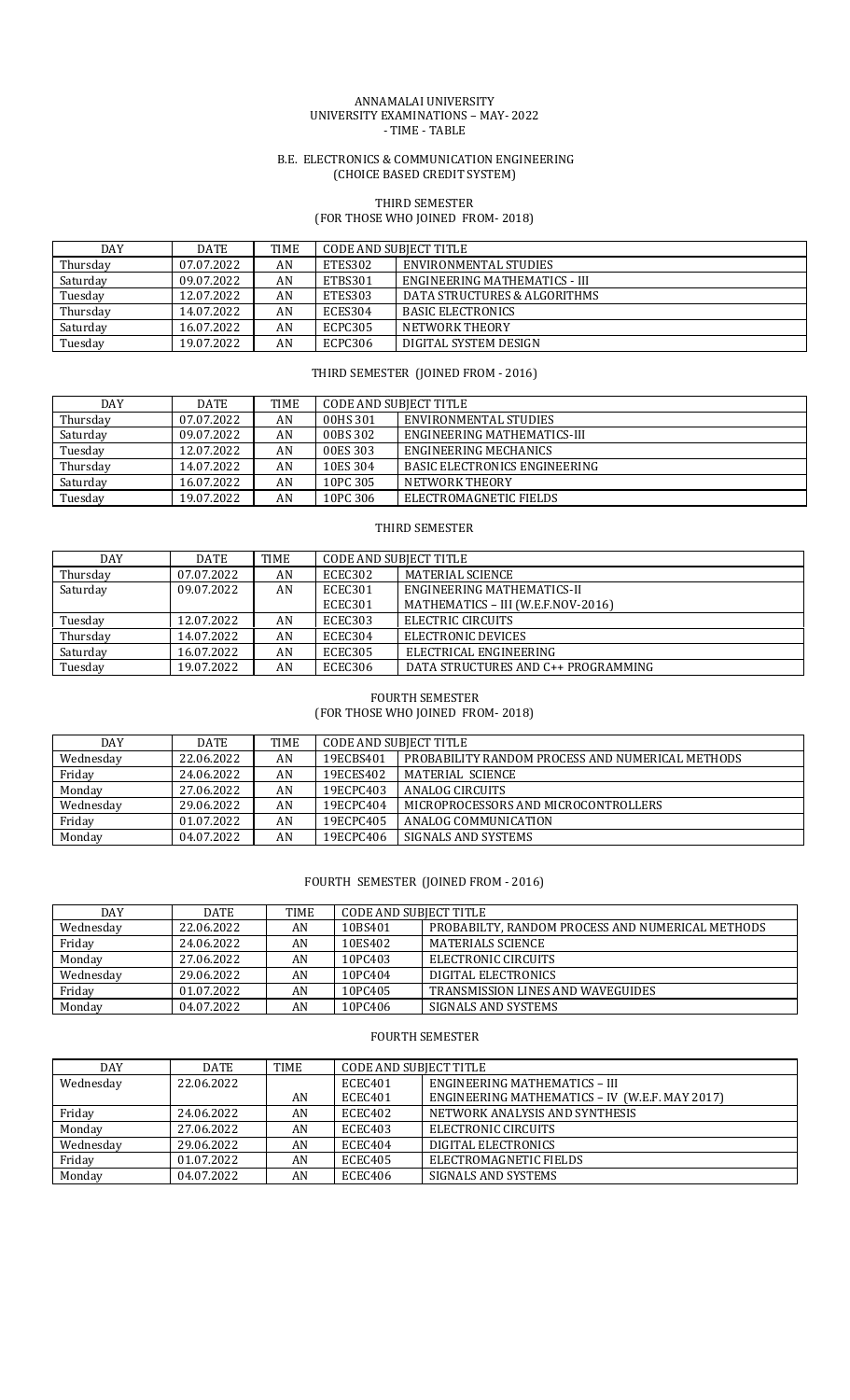#### FIFTH SEMESTER (FOR THOSE WHO JOINED FROM- 2018)

| <b>DAY</b> | <b>DATE</b> | TIME      | <b>CODE AND SUBJECT TITLE</b> |                                                  |  |
|------------|-------------|-----------|-------------------------------|--------------------------------------------------|--|
| Friday     | 08.07.2022  | <b>FN</b> | ECPC501                       | DIGITAL COMMUNICATION                            |  |
| Monday     | 11.07.2022  | <b>FN</b> | ECPC502                       | DIGITAL SIGNAL PROCESSING                        |  |
| Wednesday  | 13.07.2022  | FN        | ECPC503                       | <b>VLSI DESIGN</b>                               |  |
| Friday     | 15.07.2022  | FN        | ECPC504                       | ELECTOMAGNETIC WAVES                             |  |
| Monday     | 18.07.2022  | <b>FN</b> | <b>ECPE505</b>                | CONTROL SYSTEMS [ PE - I ]                       |  |
| Wednesday  | 20.07.2022  | <b>FN</b> | ECPE506                       | <b>INFORMATION THEORY AND CODING [ PE - II ]</b> |  |

# FIFTH SEMESTER (FOR THOSE WHO JOINED I YEAR IN AY 2016-2017)

| <b>DAY</b> | <b>DATE</b> | <b>TIME</b> | <b>CODE AND SUBJECT TITLE</b> |                                       |
|------------|-------------|-------------|-------------------------------|---------------------------------------|
| Friday     | 08.07.2022  | FN          | 10PC501                       | ANALOG COMMUNICATION SYSTEMS          |
| Monday     | 11.07.2022  | <b>FN</b>   | 10PC502                       | ANALOG INTEGRATED CIRCUITS            |
| Wednesday  | 13.07.2022  | <b>FN</b>   | 10PC503                       | MICROPROCESSORS AND MICRO CONTROLLERS |
| Friday     | 15.07.2022  | FN          | 10PC504                       | DIGITAL SIGNAL PROCESSING             |
| Monday     | 18.07.2022  | <b>FN</b>   | 10PE505                       | VLSI DESIGN [ ELECTIVE - I ]          |
| Wednesdav  | 20.07.2022  | <b>FN</b>   | 10PE506                       | CONTROL SYSTEMS [ ELECTIVE - II ]     |

# FIFTH SEMESTER

| DAY       | <b>DATE</b> | <b>TIME</b> | CODE AND SUBJECT TITLE |                                             |  |
|-----------|-------------|-------------|------------------------|---------------------------------------------|--|
| Friday    | 08.07.2022  | FN          | ECEC506                | ANALOG COMMUNICATION SYSTEMS                |  |
| Monday    | 11.07.2022  | FN          | ECEC502                | INTEGRATED CIRCUITS AND APPLICATIONS        |  |
| Wednesdav | 13.07.2022  | <b>FN</b>   | <b>ECEC501</b>         | ELECTRONIC MEASUREMENTS AND INSTRUMENTATION |  |
| Friday    | 15.07.2022  | FN          | <b>ECEC505</b>         | DIGITAL SIGNAL PROCESSING                   |  |
| Monday    | 18.07.2022  | FN          | <b>ECEC503</b>         | <b>TRANSMISSION LINES AND WAVE GUIDES</b>   |  |
| Wednesday | 20.07.2022  | FN          | <b>ECEC504</b>         | EMBEDDED SYSTEM                             |  |

#### SIXTH SEMESTER (FOR THOSE WHO JOINED FROM- 2018)

| <b>DAY</b> | <b>DATE</b> | TIME      | <b>CODE AND SUBJECT TITLE</b> |                                                              |
|------------|-------------|-----------|-------------------------------|--------------------------------------------------------------|
| Thursday   | 23.06.2022  | <b>FN</b> | <b>ECPC601</b>                | EMBEDDED SYSTEMS                                             |
| Saturday   | 25.06.2022  | <b>FN</b> | ECPC602                       | DATA COMMUNICATION AND NETWORKS                              |
| Tuesday    | 28.06.2022  | <b>FN</b> | ECPE603                       | ANTENNAS AND PROPAGATION - ELECTIVE - III                    |
| Thursday   | 30.06.2022  | <b>FN</b> | ECPE604                       | DIGITAL IMAGE AND VEDIO PROCESSING -ELECTIVE - IV            |
| Saturday   | 02.07.2022  | <b>FN</b> | ECPE605                       | CELLULAR MOBILE COMMUNICATION - ELECTIVE - V                 |
| Tuesday    | 05.07.2022  | <b>FN</b> | EEOE606                       | BIOMEDICAL ENGINEERING - OPEN ELECTIVE - I                   |
| Tuesday    | 05.07.2022  | <b>FN</b> | AI0E606                       | ARTIFICIAL INTELLIGENCE AND KNOWLEDGE ENGG. (W.E.F.MAY 2022) |
| Thursday   | 07.07.2022  | <b>FN</b> | ECHE609                       | SPEECH AND AUDIO PROCESSING                                  |
| Saturday   | 09.07.2022  | <b>FN</b> | ECHE610                       | ADAPTIVE SIGNAL PROCESSING                                   |

#### SIXTH SEMESTER (FOR THOSE WHO JOINED I YEAR IN AY 2016-2017)

| <b>DAY</b> | <b>DATE</b> | <b>TIME</b> | <b>CODE AND SUBJECT TITLE</b> |                                               |
|------------|-------------|-------------|-------------------------------|-----------------------------------------------|
| Thursday   | 23.06.2022  | <b>FN</b>   | 10PC601                       | DIGITAL COMMUNICATION SYSTEMS                 |
| Saturday   | 25.06.2022  | <b>FN</b>   | 10PC602                       | ANTENNA AND WAVE PROPAGATION                  |
| Tuesday    | 28.06.2022  | <b>FN</b>   | 10PE603                       | DIGITAL IMAGE PROCESSING (ELECTIVE - III)     |
| Thursday   | 30.06.2022  | <b>FN</b>   | 10PE604                       | INFORMATION THEORY AND CODING (ELECTIVE - IV) |
| Saturday   | 02.07.2022  | <b>FN</b>   | 10PE605                       | EMBEDDED SYSTEMS (ELECTIVE - V)               |
| Tuesday    | 05.07.2022  | <b>FN</b>   | 100E606                       | SOFT COMPUTING TECHNIQUES (OPEN ELECTIVE-I)   |

# SIXTH SEMESTER (SUPPLEMENTARY)

| <b>DAY</b> | <b>DATE</b> | TIME      | <b>CODE AND SUBJECT TITLE</b> |                                                             |
|------------|-------------|-----------|-------------------------------|-------------------------------------------------------------|
| Thursday   | 23.06.2022  | <b>FN</b> | <b>ECEC 605</b>               | DIGITAL COMMUNICATION SYSTEMS                               |
| Saturday   | 25.06.2022  | <b>FN</b> | <b>ECEC 604</b>               | ANTENNAS AND WAVE PROPAGATION                               |
| Tuesday    | 28.06.2022  | <b>FN</b> | <b>ECEC 603</b>               | VLSI SYSTEM DESIGN                                          |
|            |             |           | <b>ECEC 603</b>               | VLSI DESIGN (W.E.F. MAY 2013)                               |
| Thursday   | 30.06.2022  | <b>FN</b> | <b>ECEC 602</b>               | DSP PROCESSOR ARCHITECTURE AND PROGRAMMING (W.E.F.MAY 2013) |
| Saturday   | 02.07.2022  | <b>FN</b> | <b>ECEC 601</b>               | STATISTICAL THEORY OF COMMUNICATION                         |
| Tuesday    | 05.07.2022  | <b>FN</b> | <b>ECEC 606</b>               | <b>CONTROL SYSTEMS</b>                                      |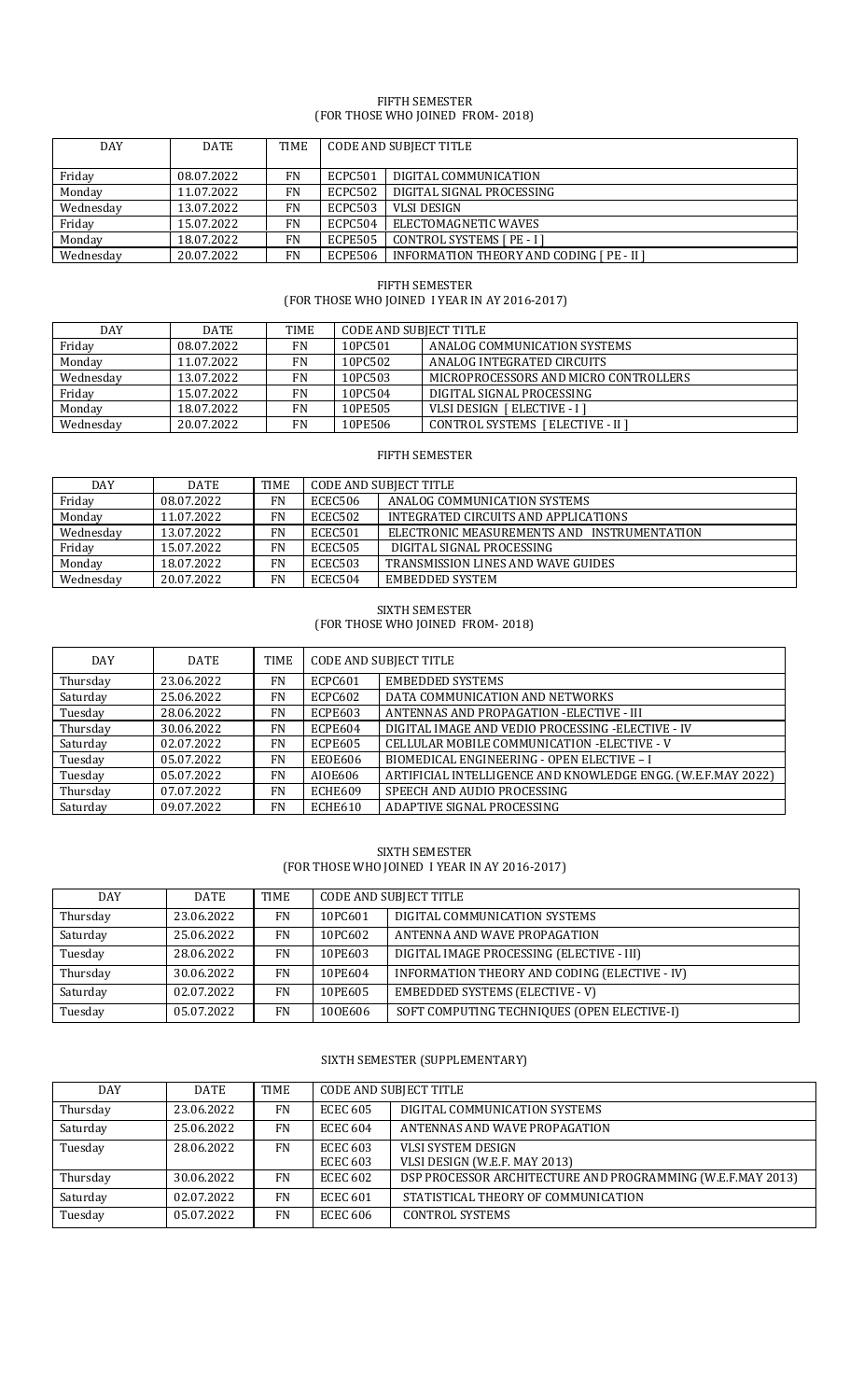#### SEVENTH SEMESTER (FOR THOSE WHO JOINED I YEAR IN AY -2018)

| <b>DAY</b> | <b>DATE</b> | <b>TIME</b> | CODE AND SUBJECT TITLE |                                              |  |
|------------|-------------|-------------|------------------------|----------------------------------------------|--|
| Thursday   | 07.07.2022  | FN          | ETHS701                | ENGINEERING ETHICS                           |  |
| Saturday   | 09.07.2022  | FN          | ECPC702                | MICROWAVE ENGINEERING                        |  |
| Tuesday    | 12.07.2022  | FN          | ECPE703                | <b>FIBER OPTIC COMMUNICATION ( PE - VI )</b> |  |
| Thursday   | 14.07.2022  | FN          | ECPE704                | <b>MOBILE ADHOC NETWORKS (PE - VII)</b>      |  |
| Saturday   | 16.07.2022  | FN          | <b>CSOE705</b>         | <b>INTERNET OF THINGS ( OE - II )</b>        |  |

## SEVENTH SEMESTER (FOR THOSE WHO JOINED I YEAR IN AY 2016-2017)

| <b>DAY</b> | DATE       | TIME      | <b>CODE AND SUBJECT TITLE</b> |                                                                  |
|------------|------------|-----------|-------------------------------|------------------------------------------------------------------|
| Thursday   | 07.07.2022 | FN.       | 00HS701                       | ENGINEERING ETHICS                                               |
| Saturday   | 09.07.2022 | <b>FN</b> | 10PC702                       | MICROWAVE ENGINEERING                                            |
| Tuesday    | 12.07.2022 | FN        | 10PE703                       | DATA COMMUNICATION (ELECTIVE - VI )                              |
| Thursday   | 14.07.2022 | <b>FN</b> | 10PE704                       | WIRELESS COMMUNICATION - (ELECTIVE - VII )                       |
| Saturday   | 16.07.2022 | FN        | 100E705                       | <b>OUANTITATIVE MANAGEMENT TECHNIQUES - (OPEN ELECTIVE - II)</b> |

# SEVENTH SEMESTER (SUPPLEMENTARY)

| DAY      | DATE       | TIME      |                 | <b>CODE AND SUBJECT TITLE</b>                       |
|----------|------------|-----------|-----------------|-----------------------------------------------------|
| Thursday | 07.07.2022 | <b>FN</b> | <b>ECEC 703</b> | FIBER OPTIC COMMUNICATION                           |
| Saturday | 09.07.2022 | <b>FN</b> | <b>ECEC 702</b> | MICROWAVE AND RADAR ENGINEERING                     |
|          |            |           | <b>ECEC 702</b> | MICROWAVE ENGINEERING (W.E.F.NOV-2014)              |
| Tuesday  | 12.07.2022 | FN        | <b>ECEC 701</b> | DATA COMMUNICATION AND NETWORKING (W.E.F.NOV-2014)  |
|          |            |           | <b>ECEE 706</b> | ELE-IIIDATA COMMUNICATION AND NETWORKING            |
| Thursday | 14.07.2022 | FN.       | <b>ECEE 704</b> | ELE-I MODERN COMMUNICATION SYSTEMS (W.E.F.NOV-2014) |
|          |            |           | <b>ECEE 705</b> | ELE-IIARTIFICIAL INTELLIGENCE AND EXPERT SYSTEM     |
| Saturday | 16.07.2022 | <b>FN</b> | <b>ECEE 705</b> | ELE-II DIGITAL IMAGE PROCESSING (W.E.F.NOV-2014)    |
| Tuesday  | 19.07.2022 | <b>FN</b> | <b>ECEE 706</b> | ELE-IIISOFT COMPUTING TECHNIQUES (W.E.F.NOV-2014)   |
|          |            |           | <b>ECEC 701</b> | INDUSTRIAL ECONOMICS AND MANAGEMENT                 |

#### EIGHT SEMESTER (FOR THOSE WHO JOINED FROM- 2017)

| DAY       | DATE       | <b>TIME</b> | CODE AND SUBJECT TITLE |                                               |  |
|-----------|------------|-------------|------------------------|-----------------------------------------------|--|
| Wednesdav | 22.06.2022 | FN          | 100E801                | NETWORK AND INFORMATION SECURITY (<br>OE-III) |  |
| Friday    | 24.06.2022 | <b>FN</b>   | 100E802                | CLOUD COMPUTING (OE-IV)                       |  |

## EIGHTH SEMESTER

| DAY       | <b>DATE</b> | <b>TIME</b> |                 | CODE AND SUBJECT TITLE                                 |
|-----------|-------------|-------------|-----------------|--------------------------------------------------------|
| Wednesday | 22.06.2022  | <b>FN</b>   | ECEC802         | SATELLITE COMMUNICATION                                |
| Friday    | 24.06.2022  | <b>FN</b>   | ECEC801         | ETHICS IN ENGINEERING                                  |
| Monday    | 27.06.2022  | <b>FN</b>   | <b>ECEC803</b>  | QUANTITATIVE MANAGEMENT TECHNIQUES (W.E.F. MAY2015)    |
|           |             |             |                 |                                                        |
| Wednesday | 29.06.2022  | FN          | ECEC804         | COMPUTER COMMUNICATION NETWORKS                        |
| Friday    | 01.07.2022  | FN          | <b>ECEE 805</b> | ELE-ICELLULAR MOBILE COMMUNICATION<br>(W.E.F. MAY2015) |
| Monday    | 04.07.2022  | <b>FN</b>   | ECEE806         | ELE-V NEURAL NETWORK AND FUZZY LOGIC                   |
|           |             |             | ECEE806         | ELE-V RADAR AND NAVIGATIONAL SYSTEMS (W.E.F. MAY2015)  |

#### EIGHTH SEMESTER (FOR THOSE WHO JOINED I YEAR IN AY 2018)

| DAY       | DATE       | <b>TIME</b> | <b>CODE AND SUBJECT TITLE</b> |                                               |  |
|-----------|------------|-------------|-------------------------------|-----------------------------------------------|--|
| Wednesdav | 22.06.2022 | FN          | ECOE801                       | NETWORK AND INFORMATION SECURITY<br>T OE- III |  |
| Friday    | 24.06.2022 | FN          | ECOE802                       | CLOUD COMPUTING (OE- IV)                      |  |

Annamalainagar Dr.M.Prakash Date : 10.06.2022 Controller of Examinations

## VENUE: FEAT

Timing: FN - 9.30 a.m. to 12.30 p.m.

AN - 2.00 p.m. to 5.00 p.m.

- NOTE:
- 1. All the students (including private candidates) are directed to bring their IDENTITY CARD with photo duly signed by the Dean / Head of the Department. Without identity card they will not be permitted to write the examinations.
	- 2. Candidates will be provided a Blank Answer Booklet containing 40 pages. They are advised to restrict their answers within that. No additional sheets will be provided.

MOBILE PHONES ARE NOT ALLOWED INSIDE THE EXAMINATION HALL

Time Table can be downloaded from the University website [www.coe.annamalaiuniversity.ac.in](http://www.coe.annamalaiuniversity.ac.in/)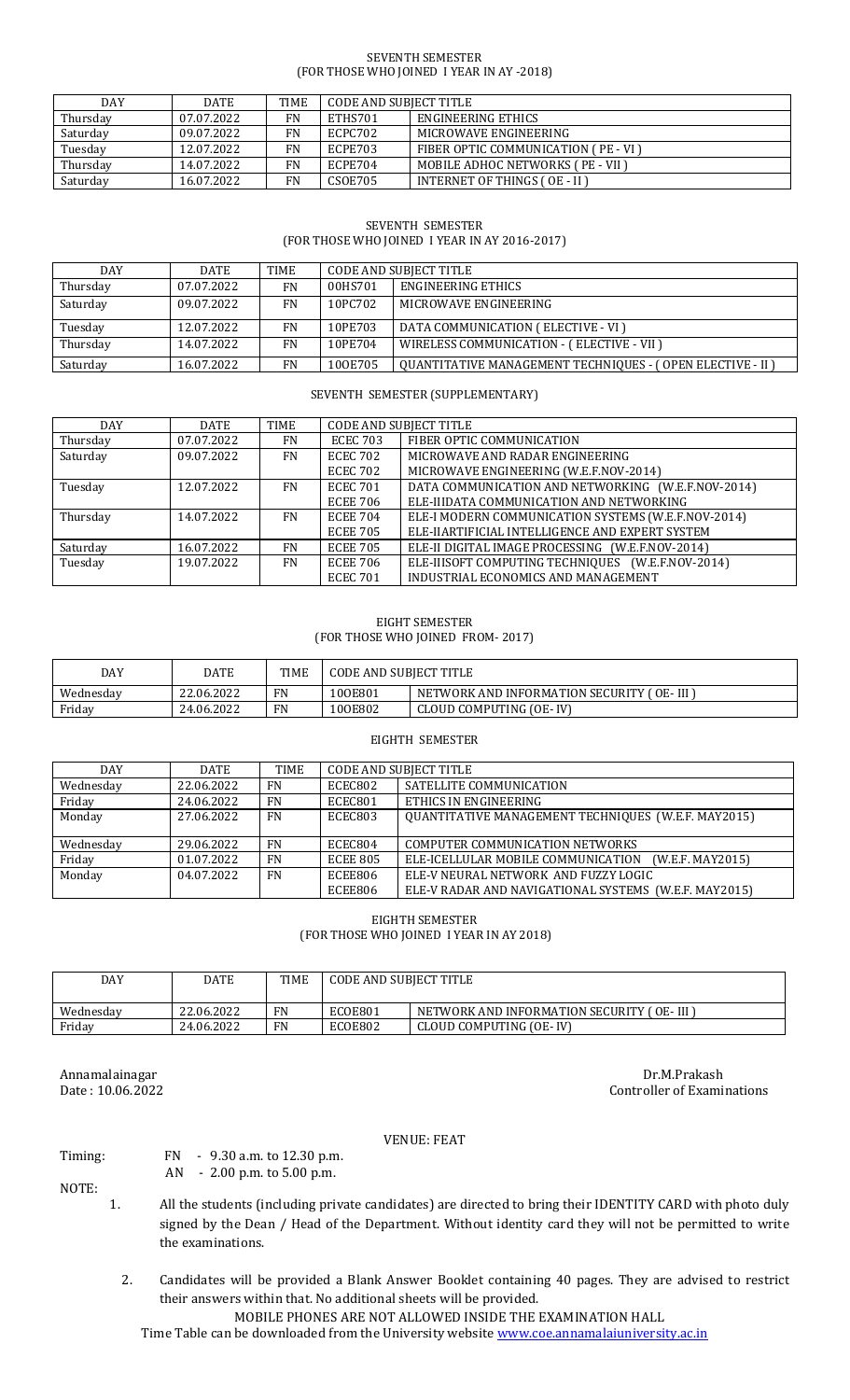#### ANNAMALAI UNIVERSITY UNIVERSITY EXAMINATIONS – MAY 2022 TIME - TABLE B.E COMPUTER SCIENCE (DATA SCIENCE)

#### THIRD SEMESTER

| DAY      | <b>DATE</b> | TIME | <b>CODE AND SUBJECT TITLE</b> |                                          |  |
|----------|-------------|------|-------------------------------|------------------------------------------|--|
|          |             |      |                               |                                          |  |
| Thursday | 07.07.2022  | AN   | 19ETES302                     | ENVIRONMENTAL STUDIES                    |  |
| Saturday | 09.07.2022  | AN   | 19DSBS301                     | MATHEMATICAL FOUNDATIONS OF DATA SCIENCE |  |
| Tuesday  | 12.07.2022  | AN   | 19DSES304                     | <b>COMPUTER ORGANIZATION</b>             |  |
| Thursday | 14.07.2022  | AN   | 19DSES303                     | DIGITAL ELECTRONICS                      |  |
| Saturday | 16.07.2022  | AN   | 19DSPC305                     | OBJECT ORIENTED PROGRAMMING              |  |
| Tuesday  | 19.07.2022  | AN   | 19DSPC306                     | DATA STRUCTURES AND ALGORITHMS           |  |

## FOURTH SEMESTER

| DAY       | <b>DATE</b> | <b>TIME</b> | <b>CODE AND SUBJECT TITLE</b> |                      |  |
|-----------|-------------|-------------|-------------------------------|----------------------|--|
| Wednesday | 22.06.2022  | AN          | 19DSBS401                     | DISCRETE MATHEMATICS |  |
| Friday    | 24.06.2022  | AN          | 19DSES402                     | SOFTWARE ENGINEERING |  |
| Monday    | 27.06.2022  | AN          | 19DSPC403                     | DATABASE TECHNOLOGY  |  |
| Wednesday | 29.06.2022  | AN          | 19DSPC404                     | OPERATING SYSTEMS    |  |
| Friday    | 01.07.2022  | AN          | 19DSPC406                     | PYTHON PROGRAMMING   |  |
| Monday    | 04.07.2022  | AN          | 19DSPC405                     | DATA SCIENCE         |  |

#### FIFTH SEMESTER

| <b>DAY</b> | <b>DATE</b> | TIME      | CODE AND SUBJECT TITLE |                                    |  |
|------------|-------------|-----------|------------------------|------------------------------------|--|
| Friday     | 08.07.2022  | <b>FN</b> | 19DSPC501              | MAP REDUCE PROGRAMMING WITH HADOOP |  |
| Monday     | 11.07.2022  | FN        | 19DSPC502              | DATA VISUALISATION                 |  |
| Wednesday  | 13.07.2022  | <b>FN</b> | 19DSPC504              | <b>COMPUTER NETWORKS</b>           |  |
| Friday     | 15.07.2022  | FN        | 19DSPC503              | MACHINE LEARNING                   |  |
| Monday     | 18.07.2022  | FN        | 19DSPE505              | DATA ENGINEERING -(PE-I)           |  |
| Wednesday  | 20.07.2022  | FN        | 19DSPE506              | NOSOL DATABASES - (PE-II)          |  |

## SIXTH SEMESTER

| <b>DAY</b> | DATE       | <b>TIME</b> | <b>CODE AND SUBJECT TITLE</b>            |                                                        |  |
|------------|------------|-------------|------------------------------------------|--------------------------------------------------------|--|
| Thursday   | 23.06.2022 | FN          | <b>DSPC601</b>                           | DATA ANALYSIS WITH R                                   |  |
| Saturday   | 25.06.2022 | FN          | <b>DSPC602</b>                           | CLOUD COMPUTING                                        |  |
| Tuesday    | 28.06.2022 | <b>FN</b>   | DSPE603                                  | BUSINESS INTELLIGENCE - (PE-III)                       |  |
| Thursday   | 30.06.2022 | FN          | DSPE604                                  | WEB ANALYTICS -(PE-IV)                                 |  |
| Saturday   | 02.07.2022 | FN          | PREDICTIVE ANALYTICS - (PE-V)<br>DSPE605 |                                                        |  |
| Tuesday    | 05.07.2022 | FN          | EEOE606                                  | SOFT COMPUTING TOOLS FOR ELECTRICAL ENGINEERING (OE-I) |  |

Annamalainagar Dr.M.Prakash Date : 10.06.2022 Controller of Examinations

## VENUE: FEAT

| Timing: | FN. | $-9.30$ a.m. to 12.30 p.m. |
|---------|-----|----------------------------|
|         | AN. | $-2.00$ p.m. to 5.00 p.m.  |

# NOTE:

- 1. All the students (including private candidates) are directed to bring their IDENTITY CARD with photo duly signed by the Dean / Head of the Department. Without identity card they will not be permitted to write the examinations.
	- 2. Candidates will be provided a Blank Answer Booklet containing 40 pages. They are advised to restrict their answers within that. No additional sheets will be provided.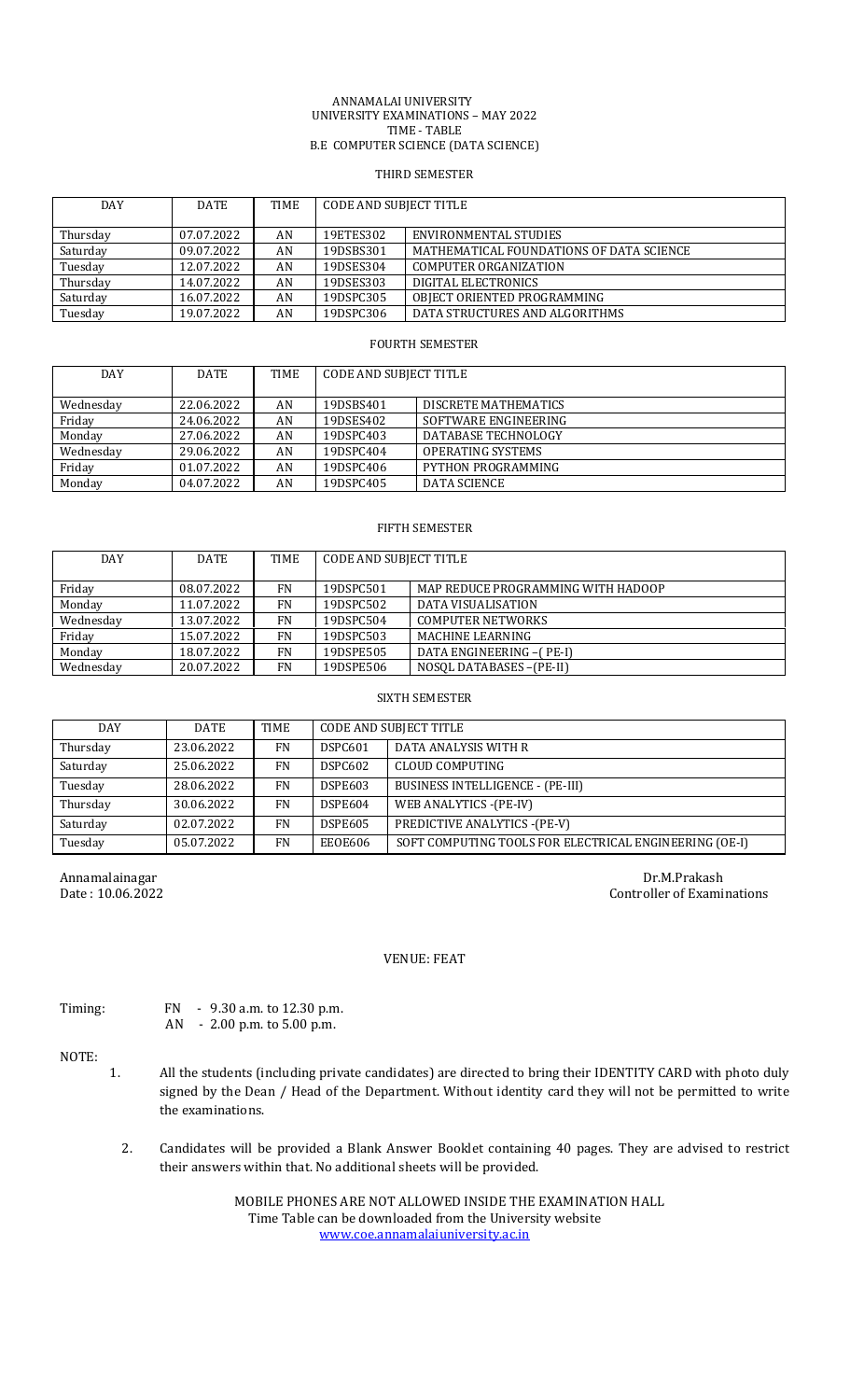#### ANNAMALAI UNIVERSITY UNIVERSITY EXAMINATIONS – MAY -2022 (ALL REGULAR CANDIDATES ONLY) TIME - TABLE B.E COMPUTER SCIENCE (ARTIFICAL INTELLIGENCE AND MACHINE LEARNING)

#### THIRD SEMESTER

| DAY      | <b>DATE</b> | TIME | CODE AND SUBJECT TITLE |                                       |  |
|----------|-------------|------|------------------------|---------------------------------------|--|
|          |             |      |                        |                                       |  |
| Thursday | 07.07.2022  | AN   | 19ETES302              | ENVIRONMENTAL STUDIES                 |  |
| Saturday | 09.07.2022  | AN   | 19AIBS301              | STATISTICAL FOUNDATAIONS OF AL        |  |
| Tuesday  | 12.07.2022  | AN   | 19AIES303              | MULTIMEDIA SIGNAL PROCESSING          |  |
| Thursday | 14.07.2022  | AN   | 19AIES304              | DIGITAL ELECTRONICS                   |  |
| Saturday | 16.07.2022  | AN   | 19AIPC306              | PRINCIPLES OF ARTIFICIAL INTELLIGENCE |  |
| Tuesday  | 19.07.2022  | AN   | 19AIPC305              | <b>DATA STRUCTURES</b>                |  |

#### FOURTH SEMESTER

| <b>DAY</b> | <b>DATE</b> | TIME | CODE AND SUBJECT TITLE |                                        |  |
|------------|-------------|------|------------------------|----------------------------------------|--|
|            |             |      |                        |                                        |  |
| Wednesday  | 22.06.2022  | AN   | 19AIBS401              | DISCRETE MATHEMATICS                   |  |
| Friday     | 24.06.2022  | AN   | 19AIPC404              | FUNDAMENTALS OF MACHINE LEARNING       |  |
| Monday     | 27.06.2022  | AN   | 19AIPC403              | DATABASE MANAGEMENT SYSTEMS            |  |
| Wednesday  | 29.06.2022  | AN   | 19AIES402              | <b>OPERATING SYSTEMS</b>               |  |
| Friday     | 01.07.2022  | AN   | 19AIPC405              | HASKELL PROGRAMMING                    |  |
| Monday     | 04.07.2022  | AN   | 19AIPC406              | COMPUTER ORGANIZATION AND ARCHITECTURE |  |

#### FIFTH SEMESTER

| <b>DAY</b> | <b>DATE</b> | TIME | <b>CODE AND SUBJECT TITLE</b> |                                     |  |
|------------|-------------|------|-------------------------------|-------------------------------------|--|
| Friday     | 08.07.2022  | AN   | 19AIPC502                     | IMAGE AND SPEECH PROCESSING         |  |
| Monday     | 11.07.2022  | AN   | 19AIPC503                     | NEURAL COMPUTING IN AI              |  |
| Wednesday  | 13.07.2022  | AN   | 19AIPC501                     | <b>COMPUTER NETWORKS</b>            |  |
| Friday     | 15.07.2022  | AN   | 19AIPC504                     | KNOWLEDGE ENGINEERING AND INFERENCE |  |
| Monday     | 18.07.2022  | AN   | 19AIPE505                     | EXPERT SYSTEM ARCHITECTURE (PE-I)   |  |
| Wednesday  | 20.07.2022  | AN   | 19AIPE506                     | NLP WITH DEEP LEARNING (PE-II)      |  |

#### SIXTH SEMESTER

| <b>DAY</b> | <b>DATE</b> | <b>TIME</b> | <b>CODE AND SUBJECT TITLE</b> |                                               |  |
|------------|-------------|-------------|-------------------------------|-----------------------------------------------|--|
| Thursday   | 23.06.2022  | <b>FN</b>   | AIPC601                       | DEEP LEARNING FOR VISUAL COMPUTING            |  |
| Saturday   | 25.06.2022  | <b>FN</b>   | AIPC602                       | EMBEDDED SYSTEMS AND INTERNET OF THINGS (IOT) |  |
| Tuesday    | 28.06.2022  | <b>FN</b>   | AIPE603                       | <b>EMOTIONAL ANALYTICS IN AI -(PE-III)</b>    |  |
| Thursday   | 30.06.2022  | <b>FN</b>   | AIPE604                       | VIRTUAL REALITY-(PE-IV)                       |  |
| Saturday   | 02.07.2022  | <b>FN</b>   | AIPE605                       | BIOMETRIC SECURITY TECHNOLOGY-(PE-V)          |  |
| Tuesday    | 05.07.2022  | <b>FN</b>   | ECOE606                       | MULTIMEDIA COMPRESSION TEENNIQUE (OE-I)       |  |
| Thursday   | 07.07.2022  | <b>FN</b>   | AIHE609                       | COMPUTATIONAL NEUROSCIENCE                    |  |
| Saturday   | 09.07.2022  | <b>FN</b>   | AIHE610                       | ROBOT LEARAING AND SENSORIMOTOR CONTROL       |  |
| Tuesday    | 12.07.2022  | <b>FN</b>   | <b>ECMI611</b>                | <b>COMMUNICATION ENGINEERING</b>              |  |
| Thursday   | 14.07.2022  | <b>FN</b>   | <b>ECMI612</b>                | LINEAR INTEGRATED CIRCUITS AND APPLICATIONS   |  |

Annamalainagar Dr.M.Prakash Dr.M.Prakash Dr.M.Prakash Dr.M.Prakash Dr.M.Prakash Dr.M.Prakash Dr.M.Prakash Dr.M Controller of Examinations

## VENUE: FEAT

Timing: FN - 9.30 a.m. to 12.30 p.m. AN - 2.00 p.m. to 5.00 p.m.

NOTE:

- 1. All the students (including private candidates) are directed to bring their IDENTITY CARD with photo duly signed by the Dean / Head of the Department. Without identity card they will not be permitted to write the examinations.
	- 2. Candidates will be provided a Blank Answer Booklet containing 40 pages. They are advised to restrict their answers within that. No additional sheets will be provided.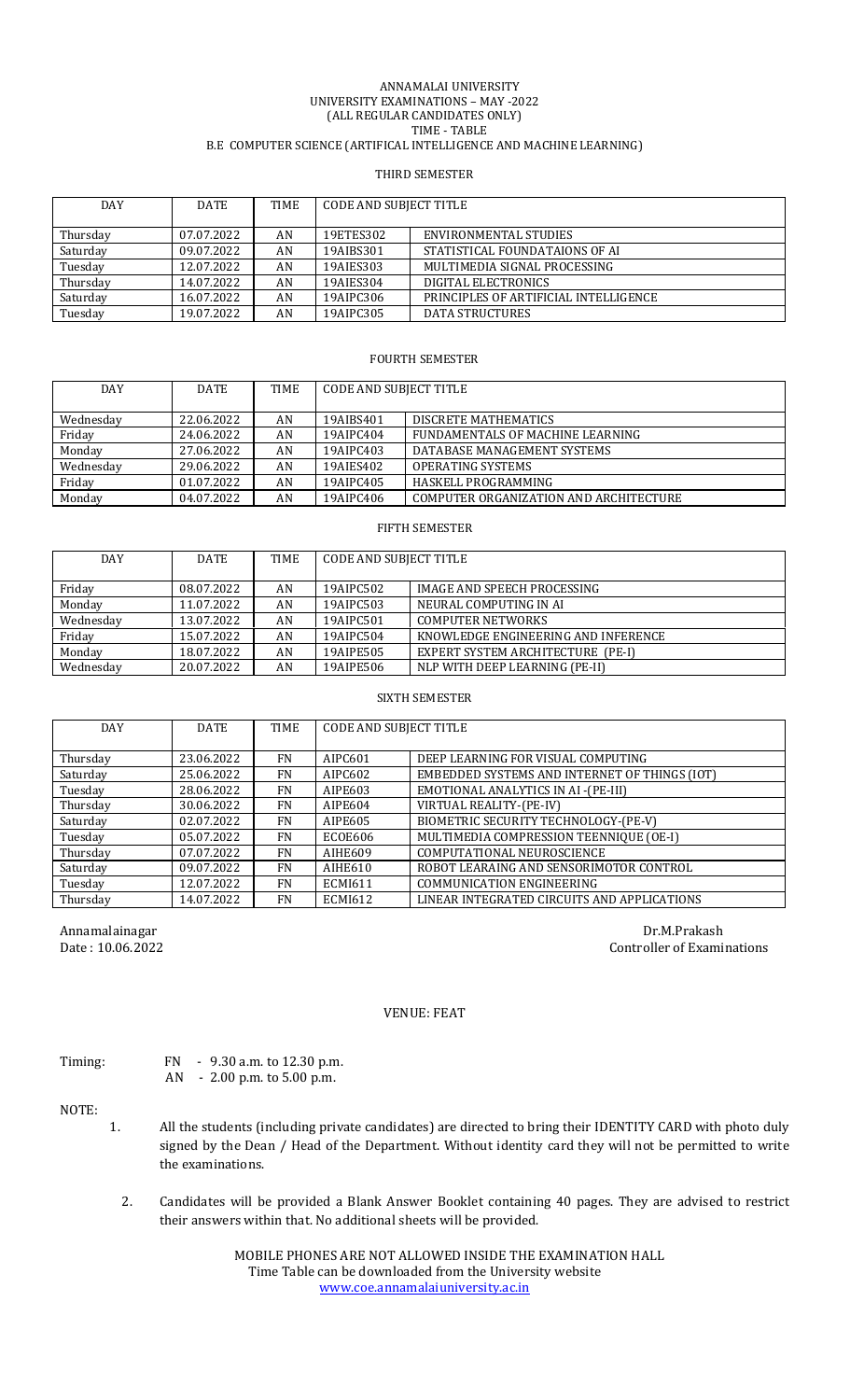#### ANNAMALAI UNIVERSITY UNIVERSITY EXAMINATIONS – MAY- 2022 TIME - TABLE B.E. (PART-TIME) DEGREE EXAMINATIONS CHEMICAL ENGINEERING CHOICE BASED CREDIT SYSTEM

#### SEVENTH SEMESTER

| <b>DAY</b>              | . A T L<br>DATE                   | <b>TIME</b> | SUBIECT TITLE<br>AND.<br>( ) I ) H<br>11 L.E |                                              |
|-------------------------|-----------------------------------|-------------|----------------------------------------------|----------------------------------------------|
| <b>TILE</b><br>rhursdav | /.07.2022<br>$\sim$<br>$\sqrt{ }$ | FN          | <b>POOHS701</b>                              | <b>ETHICS</b><br>GINEERING<br>F <sub>N</sub> |

Annamalainagar Dr.M.Prakash Dr.M.Prakash Dr.M.Prakash Dr.M.Prakash Dr.M.Prakash Dr.M.Prakash Dr.M.Prakash Dr.M.Prakash Dr.M.Prakash Date : 10.06.2022 Controller of Examinations

# VENUE: FEAT

Timing: FN - 9.30 a.m. to 12.30 p.m.

AN - 2.00 p.m. to 5.00 p.m.

NOTE:

- 1. All the students (including private candidates) are directed to bring their IDENTITY CARD with photo duly signed by the Dean / Head of the Department. Without identity card they will not be permitted to write the examinations.
	- 2. Candidates will be provided a Blank Answer Booklet containing 40 pages. They are advised to restrict their answers within that. No additional sheets will be provided.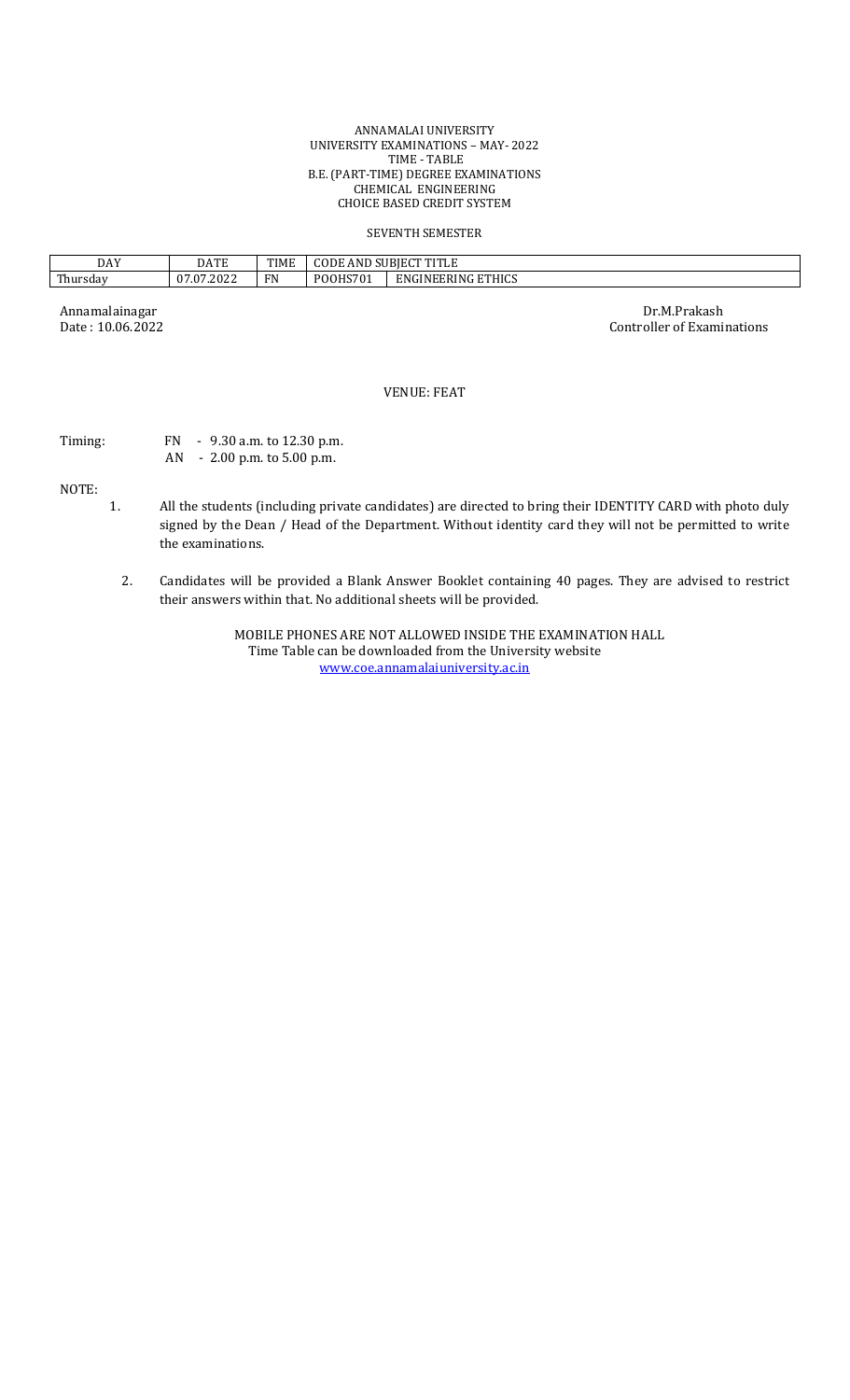#### ANNAMALAI UNIVERSITY UNIVERSITY EXAMINATIONS – MAY- 2022 TIME - TABLE (CHOICE BASED CREDIT SYSTEM) (ADMITTED SEMESTER PATTERN 2015) B.E . COMMON TO ALL BRANCHES

#### FIRST SEMESTER

| <b>DAY</b> | <b>DATE</b> | TIME |     | <b>CODE AND SUBJECT TITLE</b> |
|------------|-------------|------|-----|-------------------------------|
| Thursday   | 23.06.2022  | AN   | 101 | TECHNICAL ENGLISH -I          |
| Saturday   | 25.06.2022  | AN   | 102 | ENGINEERING MATHEMATICS-I     |
| Tuesday    | 28.06.2022  | AN   | 103 | ENGINEERING PHYSICS-I         |
|            |             |      |     |                               |
| Thursday   | 30.06.2022  | AN   | 104 | ENGINEERING CHEMISTRY-I       |
| Saturday   | 02.07.2022  | AN   | 105 | <b>ENGINEERING MECHANICS</b>  |

# SECOND SEMESTER (ADMITTED SEMESTER PATTERN 2015)

| <b>DAY</b> | DATE       | TIME | <b>CODE AND SUBJECT TITLE</b> |                              |
|------------|------------|------|-------------------------------|------------------------------|
| Monday     | 11.07.2022 | AN   | 201                           | TECHNICAL ENGLISH-II         |
| Wednesday  | 13.07.2022 | AN   | 202                           | ENGINEERING MATHEMATICS-II   |
| Friday     | 15.07.2022 | AN   | 203                           | ENGINEERING PHYSICS-II       |
| Monday     | 18.07.2022 | AN   | 204                           | ENGINEERING CHEMISTRY-II     |
| Tuesday    | 05.07.2022 | AN   | 205                           | <b>BASICS ENGINEERING</b>    |
| Friday     | 08.07.2022 | AN   | 206                           | <b>ENVIRONMENTAL STUDIES</b> |

Annamalainagar Dr.M.Prakash Date : 10.06.2022 Controller of Examinations

## VENUE: FEAT

Timing: FN - 9.30 a.m. to 12.30 p.m. AN - 2.00 p.m. to 5.00 p.m.

NOTE:

- 1. All the students (including private candidates) are directed to bring their IDENTITY CARD with photo duly signed by the Dean / Head of the Department. Without identity card they will not be permitted to write the examinations.
- 2. Candidates will be provided a Blank Answer Booklet containing 40 pages. They are advised to restrict their answers within that. No additional sheets will be provided.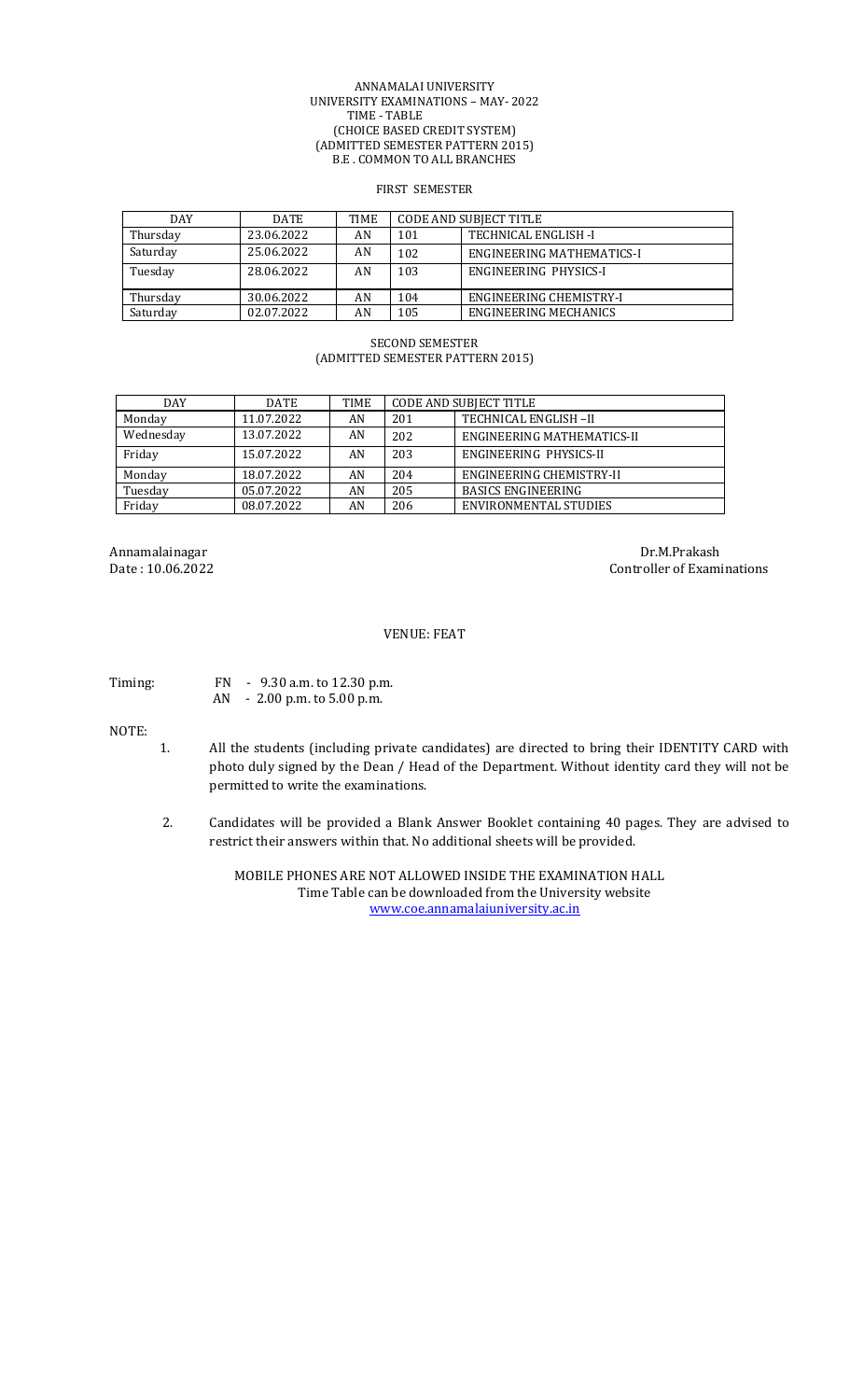#### ANNAMALAI UNIVERSITY UNIVERSITY EXAMINATIONS – MAY- 2022 TIME - TABLE B.E. FIRST YEAR (ANNUAL PATTERN, SUPPLEMENTARY) COMMOM TO ALL BRANCHES

| <b>DAY</b> | <b>DATE</b> | TIME | <b>CODE AND SUBJECT TITLE</b> |                                  |
|------------|-------------|------|-------------------------------|----------------------------------|
| Thursday   | 23.06.2022  | AN   | 101                           | <b>TECHNICAL ENGLISH</b>         |
| Saturday   | 25.06.2022  | AN   | 102                           | <b>ENGINEERING MATHEMATICS-I</b> |
| Tuesday    | 28.06.2022  | AN   | 103                           | <b>ENGINEERING PHYSICS</b>       |
| Thursday   | 30.06.2022  | AN   | 104                           | <b>ENGINEERING CHEMISTRY</b>     |
| Saturday   | 02.07.2022  | AN   | 105                           | ENGINEERING MECHANICS            |
| Tuesday    | 05.07.2022  | AN   | 106                           | <b>BASIC ENGINEERING</b>         |
| Friday     | 08.07.2022  | AN   | 107                           | ENVIRONMENTAL STUDIES            |

Annamalainagar Dr.M.Prakash Dr.M.Prakash Dr.M.Prakash Dr.M.Prakash Dr.M.Prakash Dr.M.Prakash Dr.M.Prakash Dr.M.Prakash Dr.M.Prakash Dr.M.Prakash Dr.M.Prakash Dr.M.Prakash Dr.M.Prakash Dr.M.Prakash Dr.M.Prakash Dr.M.Prakash Controller of Examinations

## VENUE: FEAT

Timing: FN - 9.30 a.m. to 12.30 p.m. AN - 2.00 p.m. to 5.00 p.m.

NOTE:

- 1. All the students (including private candidates) are directed to bring their IDENTITY CARD with photo duly signed by the Dean / Head of the Department. Without identity card they will not be permitted to write the examinations.
- 2. Candidates will be provided a Blank Answer Booklet containing 40 pages. They are advised to restrict their answers within that. No additional sheets will be provided.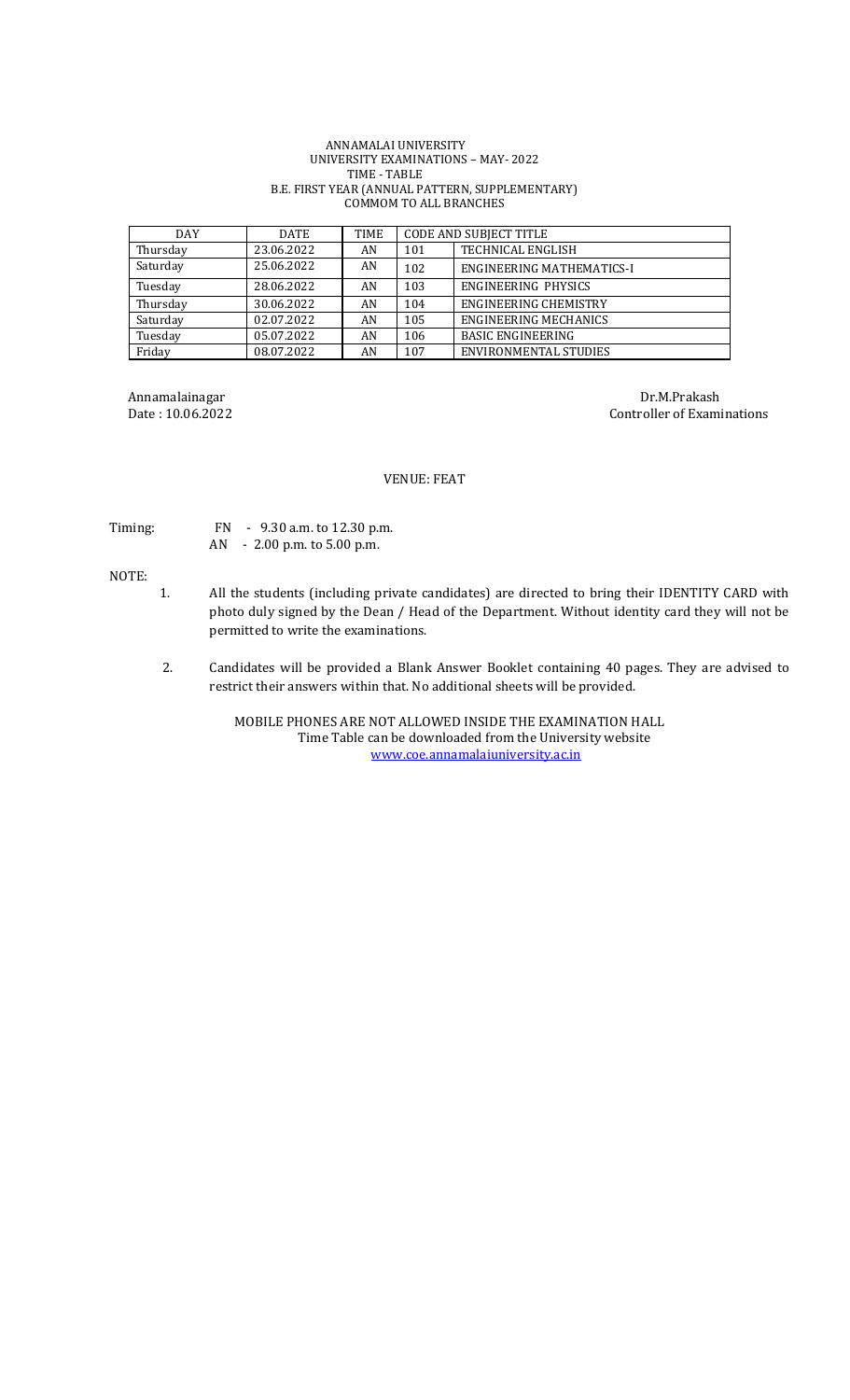#### ANNAMALAI UNIVERSITY UNIVERSITY EXAMINATIONS – MAY- 2022 TIME - TABLE (CHOICE BASED CREDIT SYSTEM) (ADMITTED SEMESTER PATTERN FROM NOVEMBER - 2016) B.E.(COMMON ALL BRANCHES)

#### FIRST SEMESTER

#### (ADMITTED SEMESTER PATTERN FROM NOVEMBER – 2016 & 2017)

| <b>DAY</b> | <b>DATE</b> | TIME | CODE AND SUBIECT TITLE |                           |
|------------|-------------|------|------------------------|---------------------------|
| Thursday   | 23.06.2022  | AN   | 00HS 101               | TECHNICAL ENGLISH -I      |
| Saturday   | 25.06.2022  | AN   | 00BS 102               | ENGINEERING MATHEMATICS-I |
| Tuesday    | 28.06.2022  | AN   | <b>OOBS 103</b>        | APPLIED PHYSICS-I         |
| Thursday   | 30.06.2022  | AN   | <b>OOBS 104</b>        | APPLIED CHEMISTRY-I       |

#### SECOND SEMESTER

#### (ADMITTED SEMESTER PATTERN FROM NOVEMBER – 2016 & 2017)

| <b>DAY</b> | DATE       | TIME | <b>CODE AND SUBJECT TITLE</b> |                            |
|------------|------------|------|-------------------------------|----------------------------|
| Monday     | 11.07.2022 | AN   | 00BS 201                      | ENGINEERING MATHEMATICS-II |
| Wednesday  | 13.07.2022 | AN   | 00BS 202                      | APPLIED PHYSICS-II         |
| Fridav     | 15.07.2022 | AN   | 00BS 203                      | APPLIED CHEMISTRY-II       |
| Monday     | 18.07.2022 | AN   | <b>OOES 204</b>               | <b>BASIC ENGINEERING</b>   |

Annamalainagar Dr.M.Prakash Date : 10.06.2022

Controller of Examinations

#### VENUE: FEAT

Timing: FN - 9.30 a.m. to 12.30 p.m. AN - 2.00 p.m. to 5.00 p.m.

NOTE:

- 1. All the students (including private candidates) are directed to bring their IDENTITY CARD with photo duly signed by the Dean / Head of the Department. Without identity card they will not be permitted to write the examinations.
- 2. Candidates will be provided a Blank Answer Booklet containing 40 pages. They are advised to restrict their answers within that. No additional sheets will be provided.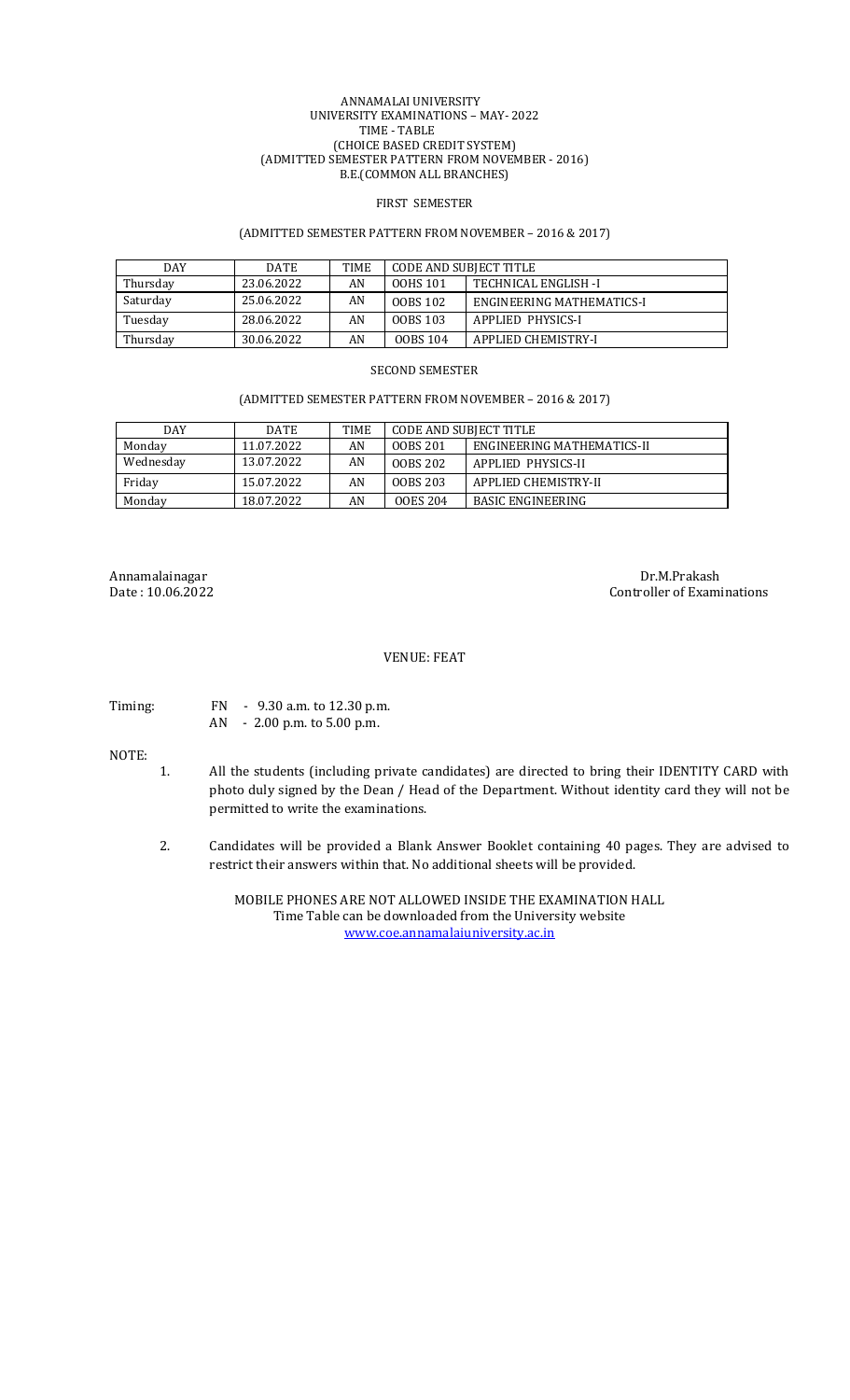#### ANNAMALAI UNIVERSITY UNIVERSITY EXAMINATIONS – MAY- 2022 TIME - TABLE (CHOICE BASED CREDIT SYSTEM) B.E.(COMMON ALL BRANCHES)

## FIRST SEMESTER (CANDIDATES JOINED FROM 2019)

| DAY      | <b>DATE</b> | TIME | CODE AND SUBIECT TITLE |                              |
|----------|-------------|------|------------------------|------------------------------|
| Thursday | 23.06.2022  | AN   | 19ETBS101              | <b>CHEMISTRY</b>             |
|          |             |      | 19ETBS101              | <b>PHYSICS</b>               |
| Saturday | 25.06.2022  | AN   | 19ETBS102              | <b>MATHEMATICS - I</b>       |
| Tuesday  | 28.06.2022  | AN   | 19ETES103              | BASIC ELECTRICAL ENGINEERING |
|          |             |      |                        |                              |

#### SECOND SEMESTER

## (ADMITTED SEMESTER PATTERN FROM NOVEMBER -FROM 2019 )

| <b>DAY</b> | <b>DATE</b> | TIME | <b>CODE AND SUBJECT TITLE</b> |                                 |
|------------|-------------|------|-------------------------------|---------------------------------|
| Monday     | 11.07.2022  | AN   | 19ETHS 201                    | <b>ENGLISH</b>                  |
| Wednesday  | 13.07.2022  | AN   | 19ETBS 202                    | <b>CHEMISTRY</b>                |
| Fridav     | 15.07.2022  | AN   | 19ETES 203                    | PROGRAMMING FOR PROBLEM SOLVING |
| Monday     | 18.07.2022  | AN   | 19ETBS204                     | MATHEMATICS-II                  |

Annamalainagar Dr.M.Prakash Date : 10.06.2022 Controller of Examinations

#### VENUE: FEAT

Timing: FN - 9.30 a.m. to 12.30 p.m. AN - 2.00 p.m. to 5.00 p.m.

NOTE:

- 1. All the students (including private candidates) are directed to bring their IDENTITY CARD with photo duly signed by the Dean / Head of the Department. Without identity card they will not be permitted to write the examinations.
- 2. Candidates will be provided a Blank Answer Booklet containing 40 pages. They are advised to restrict their answers within that. No additional sheets will be provided.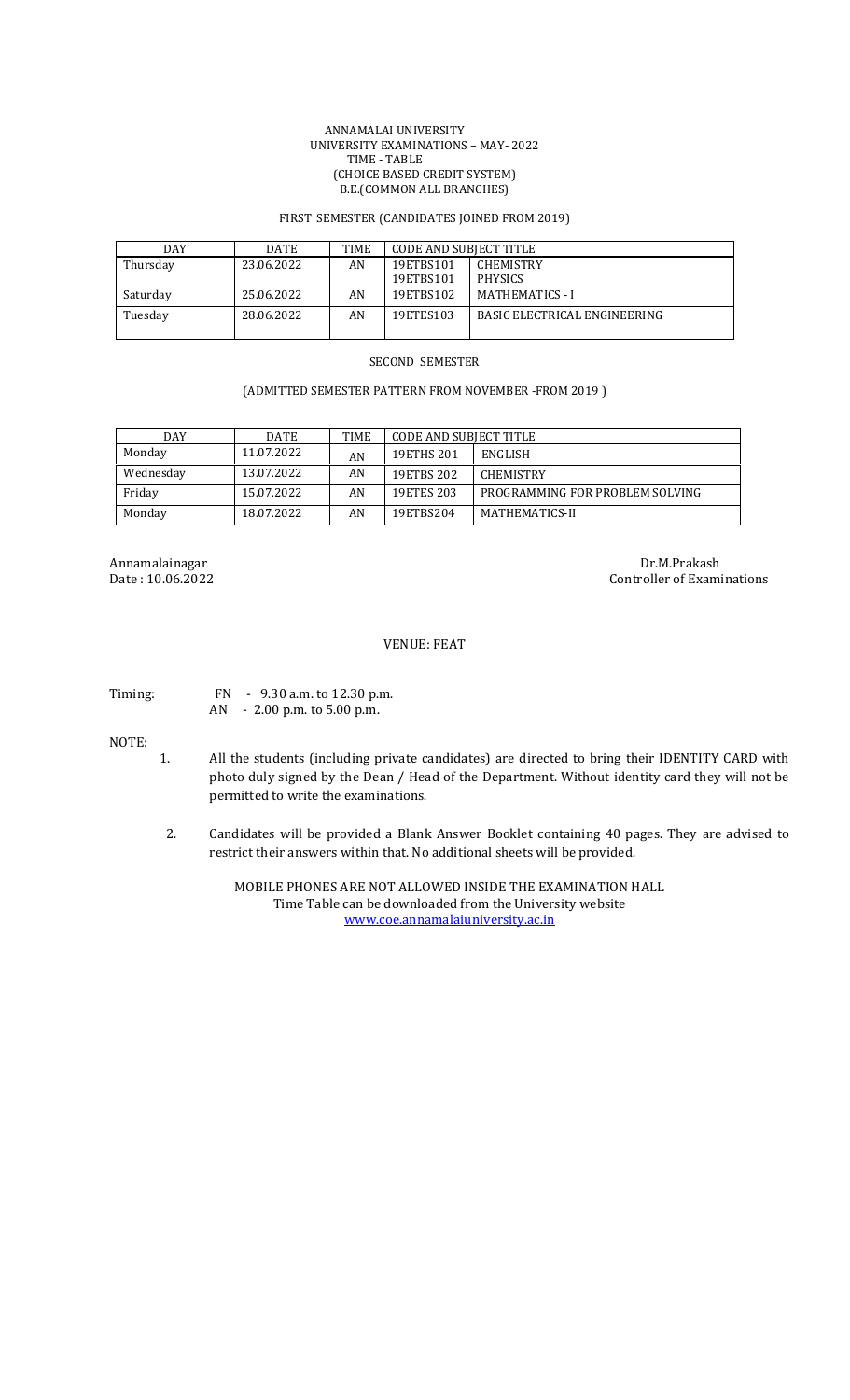#### ANNAMALAI UNIVERSITY UNIVERSITY EXAMINATIONS – MAY- 2022 TIME - TABLE (CHOICE BASED CREDIT SYSTEM)

#### FIRST SEMESTER

#### (CANDIDATES JOINED 2018)

| <b>DAY</b> | <b>DATE</b> | <b>TIME</b> | <b>CODE AND SUBJECT TITLE</b> |                              |
|------------|-------------|-------------|-------------------------------|------------------------------|
| Thursday   | 23.06.2022  | AN          | <b>ETBS 101</b>               | <b>PHYSICS</b>               |
| Saturday   | 25.06.2022  | AN          | <b>ETBS 102</b>               | MATHEMATICS-I                |
| Tuesday    | 28.06.2022  | AN          | <b>ETES 103</b>               | BASIC ELECTRICAL ENGINEERING |

#### SECOND SEMESTER

# (CANDIDATES JOINED NOVEMBER -2018 )

| <b>DAY</b> | <b>DATE</b> | <b>TIME</b> | <b>CODE AND SUBJECT TITLE</b> |                                 |
|------------|-------------|-------------|-------------------------------|---------------------------------|
| Monday     | 11.07.2022  | AN          | ETHS 201                      | <b>ENGLISH</b>                  |
| Wednesday  | 13.07.2022  | AN          | <b>ETBS 202</b>               | <b>CHEMISTRY</b>                |
| Fridav     | 15.07.2022  | AN          | <b>ETES 203</b>               | PROGRAMMING FOR PROBLEM SOLVING |
| Monday     | 18.07.2022  | AN          | ETBS204                       | MATHEMATICS-II                  |

Annamalainagar Dr.M.Prakash Date : 10.06.2022 Controller of Examinations

# VENUE: FEAT

Timing: FN - 9.30 a.m. to 12.30 p.m. AN - 2.00 p.m. to 5.00 p.m.

NOTE:

- 1. All the students (including private candidates) are directed to bring their IDENTITY CARD with photo duly signed by the Dean / Head of the Department. Without identity card they will not be permitted to write the examinations.
- 2. Candidates will be provided a Blank Answer Booklet containing 40 pages. They are advised to restrict their answers within that. No additional sheets will be provided.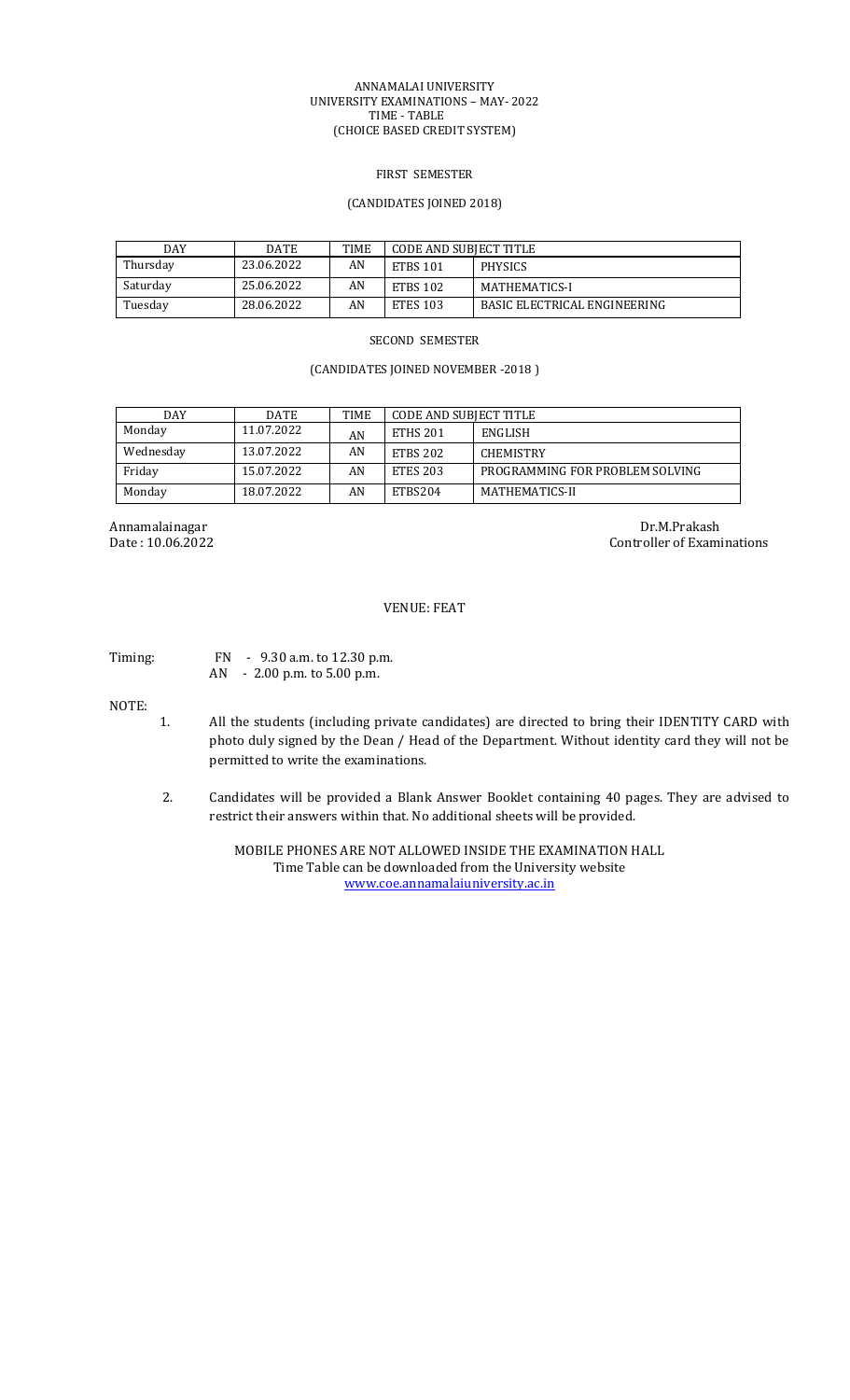#### ANNAMALAI UNIVERSITY UNIVERSITY EXAMINATIONS – MAY- 2022 TIME - TABLE (CHOICE BASED CREDIT SYSTEM)

## FIRST SEMESTER (CANDIDATES JOINED FROM 2021)

| DAY       | <b>DATE</b> | <b>TIME</b> | CODE AND SUBIECT TITLE |                                 |
|-----------|-------------|-------------|------------------------|---------------------------------|
| Thursday  | 07.07.2022  | AN          | 21ETBS101              | <b>MATHEMATICS - I</b>          |
| Saturday  | 09.07.2022  | AN          | 21ETBS102              | <b>PHYSICS</b>                  |
| Monday    | 11.07.2022  | AN          | 21ETES103              | <b>CHEMISTRY</b>                |
| Wednesday | 13.07.2022  | AN          | 21ETES104              | PROGRAMMING FOR PROBLEM SOLVING |

#### SECOND SEMESTER (REGULAR CANDITATES)

# (JOINED FROM 2021)

| <b>DAY</b> | <b>DATE</b> | TIME | CODE AND SUBIECT TITLE |                                  |
|------------|-------------|------|------------------------|----------------------------------|
| Saturday   | 16.07.2022  | AN   | 21ETHS201              | ENGLISH                          |
| Monday     | 18.07.2022  | AN   | 21ETBS202              | MATHEMATICS - II                 |
| Wednesday  | 20.07.2022  | AN   |                        | BASIC ELECTRICAL AND ELECTRONICS |
|            |             |      | 21ETES203              | ENGINEERING                      |

Annamalainagar Dr.M.Prakash Date : 10.06.2022 Controller of Exami Controller of Examinations

# VENUE: FEAT

# Timing: FN - 9.30 a.m. to 12.30 p.m.

AN - 2.00 p.m. to 5.00 p.m.

# NOTE:

- 1. All the students (including private candidates) are directed to bring their IDENTITY CARD with photo duly signed by the Dean / Head of the Department. Without identity card they will not be permitted to write the examinations.
	- 2. Candidates will be provided a Blank Answer Booklet containing 40 pages. They are advised to restrict their answers within that. No additional sheets will be provided.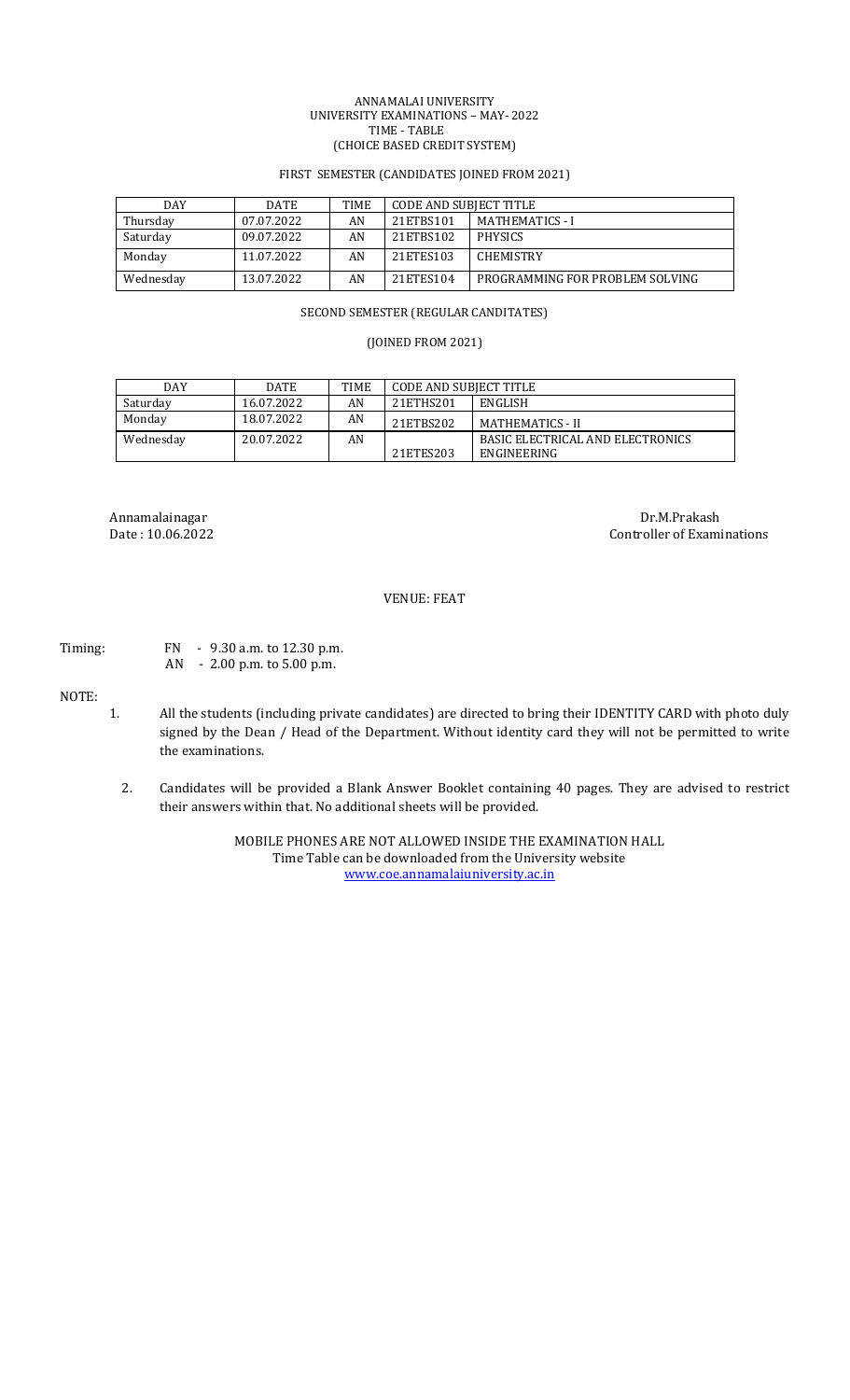#### ANNAMALAI UNIVERSITY UNIVERSITY EXAMINATIONS – MAY- 2022 TIME - TABLE B.VOC. MECHATRONICS DEGREE EXAMINATIONS (CHOICE BASED CREDIT SYSTEM)

# THIRD SEMESTER

| DAY      | <b>DATE</b> | <b>TIME</b> | CODE AND SUBIECT TITLE |                                  |  |
|----------|-------------|-------------|------------------------|----------------------------------|--|
| Thursday | 07.07.2022  | AN          | 19MTRC301              | ELECTRONIC DEVICES               |  |
| Saturday | 09.07.2022  | AN          | 19MTRC302              | ANALOG AND DIGITAL ICS           |  |
| Tuesday  | 12.07.2022  | AN          | 19MTRC303              | <b>BASIC THERMAL ENGINEERING</b> |  |
| Thursday | 14.07.2022  | AN          | 19MTRC304              | MANUFACTURING PROCESS            |  |
| Saturday | 16.07.2022  | AN          | 19MTRC305              | <b>AUTOTRONICS</b>               |  |

## FOURTH SEMESTER

| <b>DAY</b> | <b>DATE</b> | <b>TIME</b> | CODE AND SUBJECT TITLE |                                 |  |
|------------|-------------|-------------|------------------------|---------------------------------|--|
| Wednesdav  | 22.06.2022  | AN          | 19MTRC401              | PNEUMATIC AND HYDRAULIC SYSTEMS |  |
| Friday     | 24.06.2022  | AN          | 19MTRC402              | MEASUREMENT SYSTEMS AND SENSORS |  |
| Monday     | 27.06.2022  | AN          | 19MTRC403              | METROLOGY AND MEASUREMENT       |  |
| Wednesdav  | 29.06.2022  | AN          | 19MTRC404              | EMBEDDED SYSTEM                 |  |
| Friday     | 01.07.2022  | AN          | 19MTRC405              | INDUSTRIAL ELECTRONICS          |  |

## FIFTH SEMESTER

| DAY       | <b>DATE</b> | <b>TIME</b> | CODE AND SUBIECT TITLE |                                         |  |
|-----------|-------------|-------------|------------------------|-----------------------------------------|--|
| Friday    | 08.07.2022  | FN          | 19MTRC501              | COMPUTER AIDED DESIGN AND MANUFACTURING |  |
| Monday    | 11.07.2022  | FN          | 19MTRC502              | INDUSTRIAL AUTOMATION                   |  |
| Wednesday | 13.07.2022  | FN          | 19MTRC503              | MECHATRONICS SYSTEM DESIGN              |  |
| Friday    | 15.07.2022  | FN          | 19MTRE504              | INDUSTRY INTERNET OF THINGS             |  |
| Monday    | 18.07.2022  | FN          | 19MTRE505              | INDUSTRIAL COMMUNICATION NETWORKS       |  |

#### SIXTH SEMESTER

| DAY      | A T E                          | <b>THAI</b>                      | CODE              |                                     |  |
|----------|--------------------------------|----------------------------------|-------------------|-------------------------------------|--|
|          | DATE                           | L I IVI E                        | AND SUBJECT TITLF |                                     |  |
| Thursdav | 0.6000<br>$\sim$<br>23.06.2022 | $\mathbf{m}$<br>™ N<br><b>IV</b> | '9MTRE601         | : MECHATRONICS<br><b>AUTOMATIVE</b> |  |

Annamalainagar Dr.M.Prakash Date : 10.06.2022 Controller of Examinations

# VENUE: FEAT

## Timing: FN - 9.30 a.m. to 12.30 p.m. AN - 2.00 p.m. to 5.00 p.m.

#### NOTE:

- 1. All the students (including private candidates) are directed to bring their IDENTITY CARD with photo duly signed by the Dean / Head of the Department. Without identity card they will not be permitted to write the examinations.
	- 2. Candidates will be provided a Blank Answer Booklet containing 40 pages. They are advised to restrict their answers within that. No additional sheets will be provided.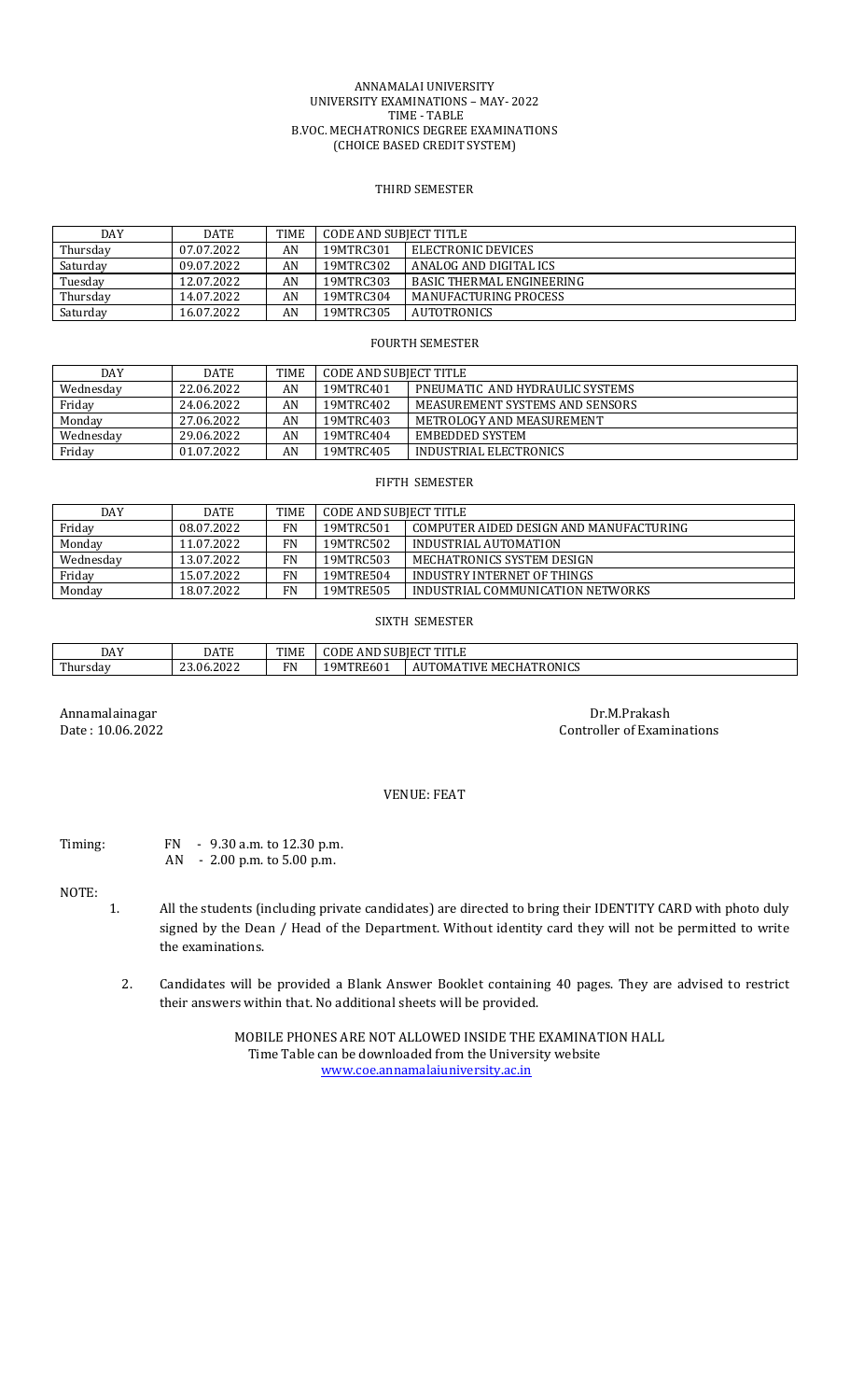## ANNAMALAI UNIVERSITY UNIVERSITY EXAMINATIONS – MAY- 2022 TIME - TABLE

## B.VOC. (AIRPORT OPERATION )

# (FOR THOSE WHO JOINED I YEAR IN NOVEMBER-2019)

| DAY      | <b>DATE</b> | <b>TIME</b> | CODE AND SUBJECT TITLE             |                                  |  |
|----------|-------------|-------------|------------------------------------|----------------------------------|--|
| Thursday | 23.06.2022  | AN          | COMMUNICATIVE ENGLISH<br>19A0PC101 |                                  |  |
| Saturday | 25.06.2022  | AN          | 19A0PC102                          | INTRODUCTION TO COMPUTER         |  |
| Tuesday  | 28.06.2022  | AN          | 19A0PC103                          | LIFE COPING SKILLS               |  |
| Thursday | 30.06.2022  | AN          | 19A0PC104                          | AIRLINE BAGGAGE HANDLER          |  |
| Saturday | 02.07.2022  | AN          | 19A0PC105                          | INTRODUCTION TO AIRLINE INDUSTRY |  |

# FIRST SEMESTER (Supplementary)

| DAY      | DATE       | <b>TIME</b> | <b>CODE AND SUBJECT TITLE</b>    |                                  |  |
|----------|------------|-------------|----------------------------------|----------------------------------|--|
| Thursdav | 23.06.2022 | AN          | COMMUNICATIVE ENGLISH<br>AOPC101 |                                  |  |
| Saturday | 25.06.2022 | AN          | A0PC102                          | LIFE COPING SKILLS               |  |
| Tuesday  | 28.06.2022 | AN          | A0PC103                          | <b>BASIC OF AIRPORT SERVISES</b> |  |
| Thursday | 30.06.2022 | AN          | A0PC104                          | IT AND NETWORKING                |  |

## SECOND SEMESTER

| DAY       | DATE       | <b>TIME</b> | CODE AND SUBIECT TITLE |                          |  |
|-----------|------------|-------------|------------------------|--------------------------|--|
| Monday    | 11.07.2022 | AN          | A0PC201                | FUNDAMENTAL OF AVATION   |  |
| Wednesdav | 13.07.2022 | AN          | AOPC202                | TIME MANAGEMENT          |  |
| Friday    | 15.07.2022 | AN          | AOPC203                | IMAGEBUILDING            |  |
| Monday    | 18.07.2022 | AN          | A0PC204                | AIRLINE BAGGAGE HANDLING |  |

#### SECOND SEMESTER

| <b>DAY</b> | <b>DATE</b> | TIME | CODE AND SUBIECT TITLE |                                        |  |
|------------|-------------|------|------------------------|----------------------------------------|--|
| Monday     | 11.07.2022  | AN   | 19A0PC201              | SOFT SKILL AND PERSONALITY DEVELOPMENT |  |
| Wednesday  | 13.07.2022  | AN   | 19A0PC202              | AIR TIKETING AND PASSENGER SERVICE     |  |
| Friday     | 15.07.2022  | AN   | 19A0PC203              | PASSENGER HANDLING                     |  |
| Monday     | 18.07.2022  | AN   | 19A0PC204              | AIRLINE CUSTOMER EXECUTIVE             |  |
| Wednesdav  | 20.07.2022  | AN   | 19A0PC205              | <b>PASSENGER GROUND SERVICE</b>        |  |

# THIRD EMESTER

| DAY      | <b>DATE</b> | <b>TIME</b> | CODE AND SUBIECT TITLE |                                   |  |
|----------|-------------|-------------|------------------------|-----------------------------------|--|
| Thursday | 07.07.2022  | AN          | 19A0PC301              | AIRPORT RAMP MANAGEMENT           |  |
| Saturday | 09.07.2022  | AN          | 19A0PC302              | AIRLINES GROUND SUPPORT EQUIPMENT |  |
| Tuesday  | 12.07.2022  | AN          | 19A0PC303              | RUNWAYS OPERATOR                  |  |
| Thursday | 14.07.2022  | AN          | 19A0PC304              | AIRPORT ACTIVITIES                |  |
| Saturday | 16.07.2022  | AN          | 19A0PC305              | AIRPORT SAFETY CREW               |  |

## FOURTH SEMESTER

| DAY       | <b>DATE</b> | <b>TIME</b> | CODE AND SUBIECT TITLE |                               |  |
|-----------|-------------|-------------|------------------------|-------------------------------|--|
| Wednesday | 22.06.2022  | AN          | 19A0PC401              | ENTREPRENEURSHIP DEVELOPMENT  |  |
| Friday    | 24.06.2022  | AN          | 19A0PC402              | MANAGEMENT INFORMATION SYSTEM |  |
| Monday    | 27.06.2022  | AN          | 19A0PC403              | SAFETY HANDLING EQUIPMENT     |  |
| Wednesdav | 29.06.2022  | AN          | 19A0PC404              | IN FLIGHT ENERGENCIES         |  |
| Friday    | 01.07.2022  | AN          | 19A0PC405              | AIRLINE MARKETING MANAGEMENT  |  |

#### FIFTH SEMESTER

| DAY       | <b>DATE</b> | <b>TIME</b> | CODE AND SUBIECT TITLE                  |                                 |  |
|-----------|-------------|-------------|-----------------------------------------|---------------------------------|--|
| Friday    | 08.07.2022  | FN          | 19A0PC501<br>AVIATION LEGAL ENVIRONMENT |                                 |  |
| Monday    | 11.07.2022  | FN          | 19A0PC502                               | AVIATION RESOURCE MANAGEMENT    |  |
| Wednesdav | 13.07.2022  | FN          | 19A0PC503                               | AVIATION SAFETY AND SECURITY    |  |
| Friday    | 15.07.2022  | FN          | 19A0PC504                               | AIRCRAFT MAINTENANCE MANAGEMENT |  |
| Monday    | 18.07.2022  | FN          | 19A0PE505                               | AIR CARGO MANAGEMENT            |  |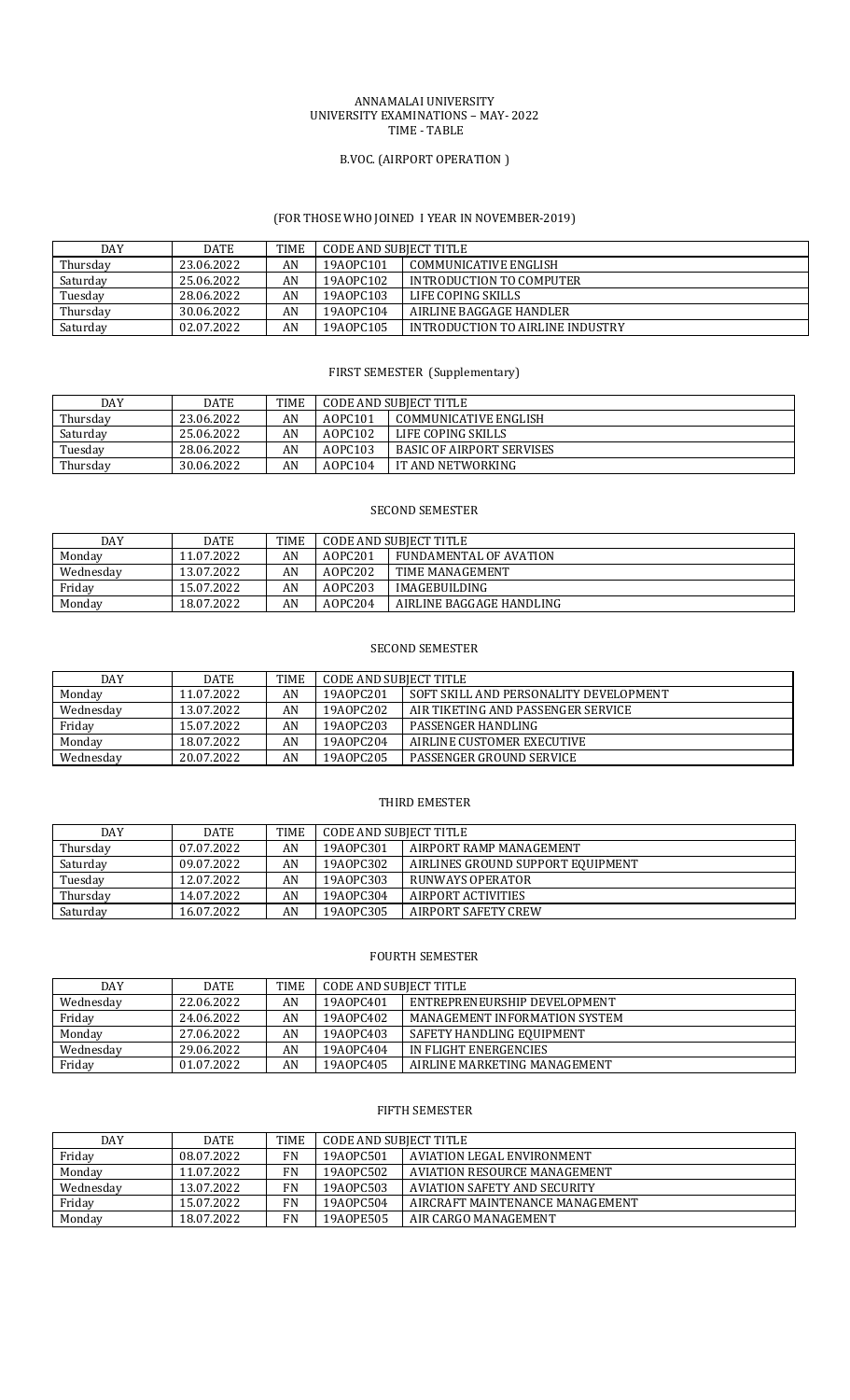# SIXTH SEMESTER

| <b>DAY</b>     | <b>DATE</b> | <b>TIME</b> | <b>COLLAND SUBJECT TIT'</b><br>CODE |                                                                |
|----------------|-------------|-------------|-------------------------------------|----------------------------------------------------------------|
| m1<br>rhursdav | 23.06.2022  | ПN          | 19A0PE601<br>$\cdot$ $\sim$ $\cdot$ | AND MARKETING<br>STRATEGIC<br>DI<br><b>AIRPORT</b><br>LANNING. |

Annamalainagar Dr.M.Prakash Date : 10.06.2022 Controller of Example 2014 Controller of Examinations

VENUE: FEAT

Timing: FN - 9.30 a.m. to 12.30 p.m. AN - 2.00 p.m. to 5.00 p.m.

NOTE:

- 1. All the students (including private candidates) are directed to bring their IDENTITY CARD with photo duly signed by the Dean / Head of the Department. Without identity card they will not be permitted to write the examinations.
	- 2. Candidates will be provided a Blank Answer Booklet containing 40 pages. They are advised to restrict their answers within that. No additional sheets will be provided.

MOBILE PHONES ARE NOT ALLOWED INSIDE THE EXAMINATION HALL Time Table can be downloaded from the University website [www.coe.annamalaiuniversity.ac.in](http://www.coe.annamalaiuniversity.ac.in/)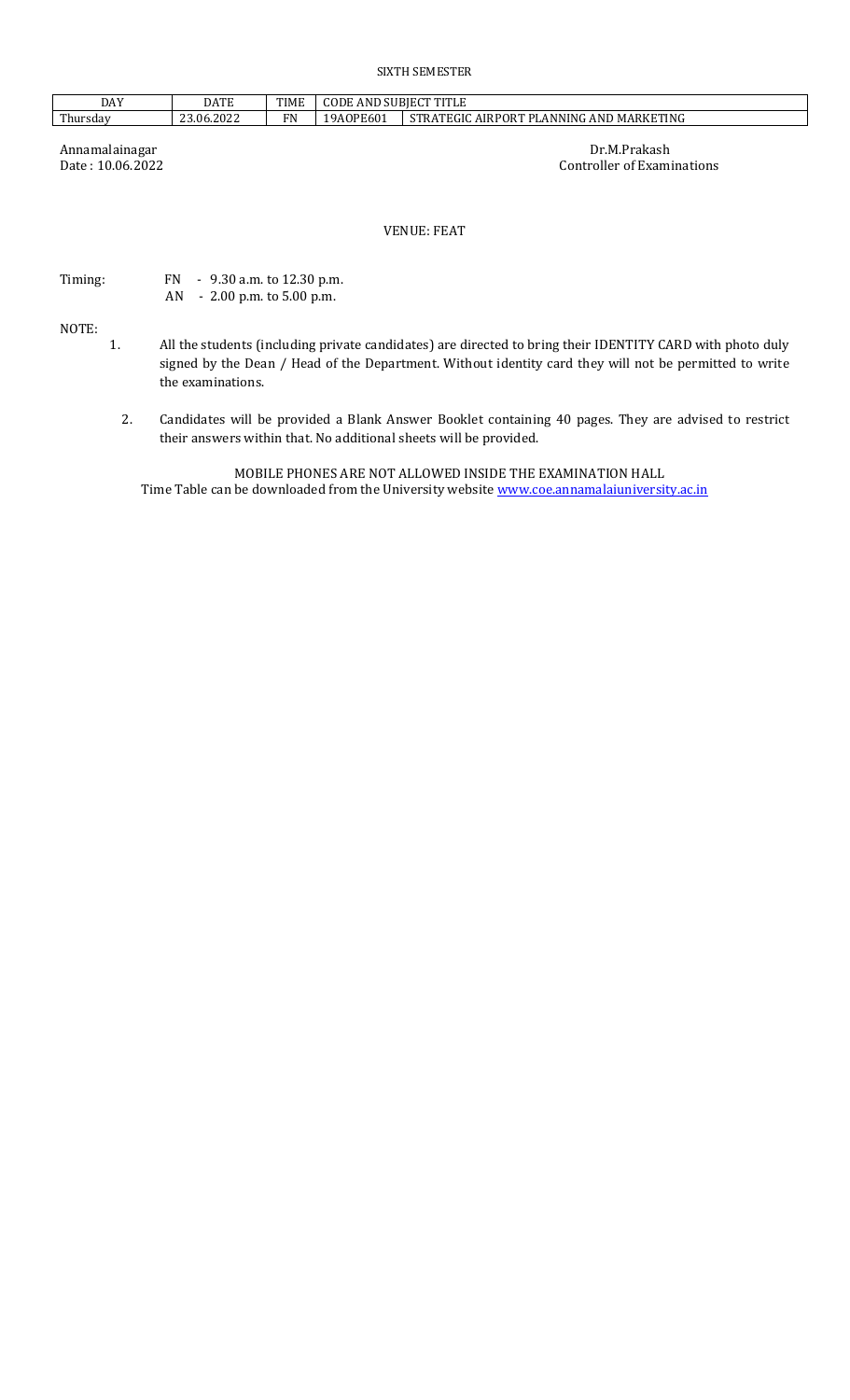#### ANNAMALAI UNIVERSITY UNIVERSITY EXAMINATIONS – MAY -2022 TIME - TABLE B.VOC. HOSPITAL INSTRUMENTATION AND MANAGEMENT DEGREE EXAMINATIONS (CHOICE BASED CREDIT SYSTEM)

## FIRST SEMESTER

| DAY      | <b>DATE</b> | <b>TIME</b> | CODE AND SUBIECT TITLE |                                        |
|----------|-------------|-------------|------------------------|----------------------------------------|
| Thursday | 23.06.2022  | AN          | 19HIMC101:             | COMMUNICATIVE ENGLISH                  |
| Saturday | 25.06.2022  | AN          | 19HIMC102:             | INTRODUCTION TO COMPUTERS              |
| Tuesday  | 28.06.2022  | AN          | 19HIMC103:             | LIFE COPING SKILL                      |
| Thursday | 30.06.2022  | AN          | 19HIMC104:             | FUNDAMENTALS OF ELECTRICAL ENGINEERING |
| Saturday | 02.07.2022  | AN          | 19HIMC105:             | <b>PRINCIPLES OF ELECTRONICS</b>       |

## FIRST SEMESTER

| <b>DAY</b> | <b>DATE</b> | TIME | CODE AND SUBJECT TITLE |                                |
|------------|-------------|------|------------------------|--------------------------------|
| Thursday   | 23.06.2022  | AN   | HIMC101:               | COMMUNICATIVE ENGLISH          |
| Saturday   | 25.06.2022  | AN   | HIMC102:               | LIFE COPING SKILLS             |
| Tuesday    | 28.06.2022  | AN   | HIMC103:               | MEDICAL PHYSICS                |
| Thursday   | 30.06.2022  | AN   | HIMC104:               | <b>BASICS OF LIFE SCIENCES</b> |
| Saturday   | 02.07.2022  | AN   | HIMC105:               | ELECTRONICS DEVICES            |
| Tuesday    | 05.07.2022  | AN   | HIMC106:               | IT AND NETWORKING              |

| DAY       | DATE       | TIME | <b>CODE AND SUBJECT TITLE</b> |                                  |
|-----------|------------|------|-------------------------------|----------------------------------|
| Monday    | 11.07.2022 | AN   | HIMC201:                      | <b>BIOSTATISTICS</b>             |
| Wednesday | 13.07.2022 | AN   | HIMC202:                      | HOSPITAL PLANNING AND MANAGEMENT |
| Friday    | 15.07.2022 | AN   | HIMC203:                      | ELECTRICAL CIRCUITS              |
| Monday    | 18.07.2022 | AN   | HIMC204:                      | <b>SENSORS AND MEASUREMENTS</b>  |
| Tuesday   | 05.07.2022 | AN   | HIMC205:                      | <b>HEALTHCARE SYSTEMS</b>        |
| Friday    | 08.07.2022 | AN   | HIMC206:                      | MEDICAL PHYSIOLOGY               |

SECOND SEMESTER

## SECOND SEMESTER

| <b>DAY</b> | <b>DATE</b> | TIME | CODE AND SUBIECT TITLE |                                        |  |
|------------|-------------|------|------------------------|----------------------------------------|--|
| Monday     | 11.07.2022  | AN   | 19HIMC201:             | SOFT SKILL AND PERSONALITY DEVELOPMENT |  |
| Wednesday  | 13.07.2022  | AN   | $19$ HIMC $202$ :      | MEDICAL PHYSIOLOGY                     |  |
| Friday     | 15.07.2022  | AN   | 19HIMC203:             | <b>BIOSENSORS AND MEASUREMENTS</b>     |  |
| Monday     | 18.07.2022  | AN   | 19HIMC204:             | ANALOG AND DIGITAL ICS                 |  |
| Tuesday    | 05.07.2022  | AN   | 19HIMC205:             | BIOMEDICAL INSTRUMENTATION             |  |

#### THIRD SEMESTER

| <b>DAY</b> | <b>DATE</b> | TIME | <b>CODE AND SUBJECT TITLE</b> |                                          |
|------------|-------------|------|-------------------------------|------------------------------------------|
| Thursday   | 07.07.2022  | AN   | 19HIMC301:                    | ENVIRONMENTAL STUDIES                    |
| Saturday   | 09.07.2022  | AN   | 19HIMC302:                    | BIOSIGNAL CONDITIONING SYSTEMS           |
| Tuesday    | 12.07.2022  | AN   | 19HIMC303:                    | MEDICAL DIAGNOSTIC EQUIPMENTS            |
| Thursday   | 14.07.2022  | AN   | 19HIMC304:                    | MICRIPROCESSOR AND MICROCONTROLLER FOR   |
|            |             |      |                               | MEDICAL SYSTEMS                          |
| Saturday   | 16.07.2022  | AN   | 19HIMC305:                    | <b>BASIC ELECTRICAL &amp; ELECTRONIC</b> |
|            |             |      |                               | <b>MESUREMENTS</b>                       |

## THIRD SEMESTER

| <b>DAY</b> | <b>DATE</b> | <b>TIME</b> | <b>CODE AND SUBJECT TITLE</b> |                                        |
|------------|-------------|-------------|-------------------------------|----------------------------------------|
| Thursday   | 07.07.2022  | AN          | HIMC301:                      | MEDICAL INSTRUMENTATION                |
| Saturday   | 09.07.2022  | AN          | HIMC302:                      | SIGNALS AND SYSTEMS                    |
| Tuesday    | 12.07.2022  | AN          | HIMC303:                      | ANALOG AND DIGITAL ICS                 |
| Thursday   | 14.07.2022  | AN          | HIMC304:                      | ELECTRICAL AND ELECTRONIC MEASUREMENTS |
| Saturday   | 16.07.2022  | AN          | HIMC305:                      | BIOLOGICAL CONTROL SYSTEMS             |
| Tuesday    | 19.07.2022  | AN          | HIMC306:                      | DIAGNOSTIC AND THERAPEUTIC EQUIPMENT-I |

## FOURTH SEMESTER

| <b>DAY</b> | <b>DATE</b> | TIME | <b>CODE AND SUBJECT TITLE</b> |                                  |  |
|------------|-------------|------|-------------------------------|----------------------------------|--|
| Wednesday  | 22.06.2022  | AN   | 19HIMC401:                    | HOSPITAL MANAGEMENT SYSTEMS      |  |
| Friday     | 24.06.2022  | AN   | 19HIMC402:                    | THERAPEUTIC INSTRUMENTATION      |  |
| Monday     | 27.06.2022  | AN   | 19HIMC403:                    | HOSPITAL EOUIPMENTS              |  |
| Wednesday  | 29.06.2022  | AN   | 19HIMC404:                    | RADIOLOGY AND IMAGING EQUIPMENTS |  |
| Friday     | 01.07.2022  | AN   | 19HIMC405:                    | PATIENT AND DEVICE SAFETY        |  |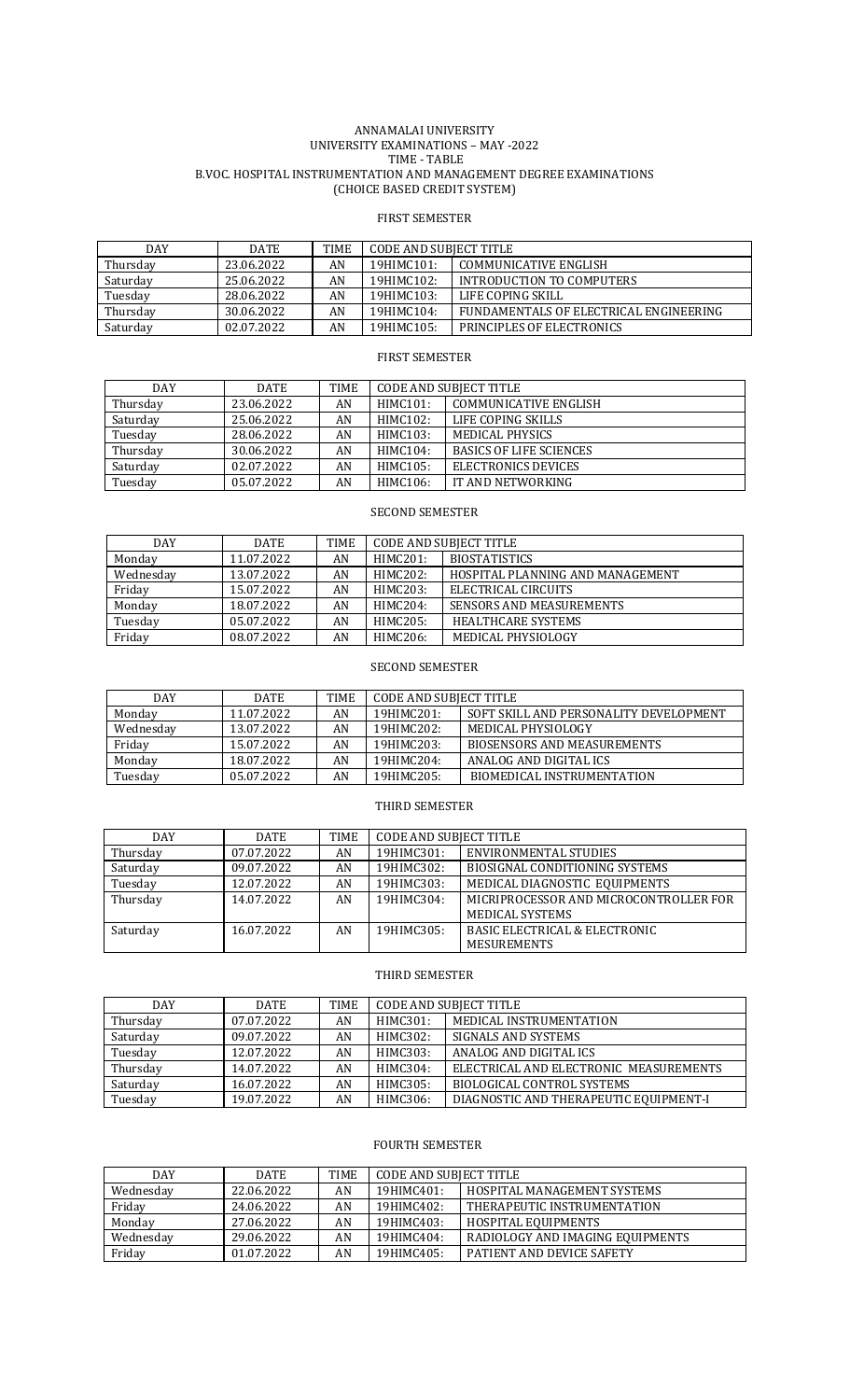## FOURTH SEMESTER

| <b>DAY</b> | <b>DATE</b> | TIME | CODE AND SUBJECT TITLE |                                         |
|------------|-------------|------|------------------------|-----------------------------------------|
| Wednesday  | 22.06.2022  | AN   | HIMC401:               | DIAGNOSTIC AND THERAPEUTIC EQUIPMENT-II |
| Friday     | 24.06.2022  | AN   | HIMC402:               | <b>BIOMECHANICS</b>                     |
| Monday     | 27.06.2022  | AN   | HIMC403:               | MICROPROCESSOR AND MICROCONTROLLER      |
| Wednesday  | 29.06.2022  | AN   | HIMC404:               | REHABILITATION ENGINEERING              |
| Friday     | 01.07.2022  | AN   | HIMC405:               | LAB SERVICES AND BIO CHEMISTRY          |
| Monday     | 04.07.2022  | AN   | HIMC406:               | <b>BIOSIGNAL PROCESSING</b>             |

#### FIFTH SEMESTER

| DAY       | <b>DATE</b> | TIME | CODE AND SUBJECT TITLE |                                       |  |
|-----------|-------------|------|------------------------|---------------------------------------|--|
| Friday    | 08.07.2022  | FN   | 19HIMC501:             | TROUBLESHOOTING OF MEDICAL EQUIPMENTS |  |
| Monday    | 11.07.2022  | FN   | 19HIMC502:             | ADVANCED MEDICAL IMAGING SYSTEM       |  |
| Wednesday | 13.07.2022  | FN   | 19HIMC503:             | MEDICAL ETHICS AND STANDARD           |  |
| Friday    | 15.07.2022  | FN   | 19HIME504:             | HUMAN ASSISTIVE DEVICES ( ELECTIVE-I) |  |
| Monday    | 18.07.2022  | FN   | 19HIME505:             | TELEMEDICINE (ELECTIVE-II)            |  |

#### FIFTH SEMESTER

| <b>DAY</b> | <b>DATE</b> | <b>TIME</b> | <b>CODE AND SUBJECT TITLE</b> |                                             |
|------------|-------------|-------------|-------------------------------|---------------------------------------------|
| Friday     | 08.07.2022  | FN          | HIMC501:                      | BIOMEDICAL WASTE AND HAZARD MANAGEMENT      |
| Monday     | 11.07.2022  | <b>FN</b>   | HIMC502:                      | HOSPITAL MANAGEMENT AND IT FOR              |
|            |             |             |                               | <b>HEALTHCARE</b>                           |
| Wednesday  | 13.07.2022  | FN          | HIMC503:                      | RADIOLOGICAL AND IMAGING EQUIPMENT          |
| Friday     | 15.07.2022  | FN          | HIMC504:                      | <b>IMAGE PROCESSING</b>                     |
| Monday     | 18.07.2022  | <b>FN</b>   | HIMC505:                      | MEDICAL ETHICS AND LEGAL ISSUES IN HOSPITAL |
| Wednesday  | 20.07.2022  | FN          | HIME506:                      | ELE-I: TROUBLESHOOTING OF MEDICAL           |
|            |             |             |                               | <b>INSTRUMENTS</b>                          |

#### SIXTH SEMESTER

| DAY      | <b>DATE</b> | <b>TIME</b> | CODE AND SUBIECT TITLE |                                         |
|----------|-------------|-------------|------------------------|-----------------------------------------|
| Thursday | 23.06.2022  | <b>FN</b>   | 19HIMC601:             | DESIGN & DEVELOPMENT OF MEDICAL DEVICES |
| Saturday | 25.06.2022  | FN          | 19HIMC602:             | HOSPITAL WASTE MANAGEMENT               |
| Tuesday  | 28.06.2022  | FN          | 19HIME603:             | COMPUTER IN MEDICINE                    |
| Thursdav | 30.06.2022  | FN          | 19HIME604:             | ICU AND CRITICAL CARE EOUIPMENT         |

# SIXTH SEMESTER

| DAY      | <b>DATE</b> | TIME |          | <b>CODE AND SUBJECT TITLE</b>                   |
|----------|-------------|------|----------|-------------------------------------------------|
| Thursday | 23.06.2022  | FN   | HIMC601: | TELEHEALTH SYSTEMS                              |
| Saturday | 25.06.2022  | FN   | HIMC602: | HOSPITAL SAFETY SYSTEMS AND HEALTHCARE          |
|          |             |      |          | <b>STANDARDS</b>                                |
| Tuesday  | 28.06.2022  | FN   | HIMC603: | DESIGN AND DEVELOPMENT OF MEDICAL DEVICES       |
| Thursday | 30.06.2022  | FN   | HIME604: | ELE-II: MEDI EMBEDDED SYSTEMS AND RTOS (SUPPL.) |
|          |             |      | HIMC604: | COMPUTER IN MECHANCE (W.E.F.MAY -2019)          |
|          |             |      |          |                                                 |
| Saturday | 02.07.2022  | FN   | HIMC605: | ELE-III: TRANSPORTATION IN LIVING SYSTEMS       |

Annamalainagar Dr.M.Prakash Date : 10.06.2022 Controller of Examinations

## VENUE: FEAT

| г | nır |  |
|---|-----|--|
|   |     |  |

FN - 9.30 a.m. to 12.30 p.m. AN - 2.00 p.m. to 5.00 p.m.

# NOTE:

- 1. All the students (including private candidates) are directed to bring their IDENTITY CARD with photo duly signed by the Dean / Head of the Department. Without identity card they will not be permitted to write the examinations.
	- 2. Candidates will be provided a Blank Answer Booklet containing 40 pages. They are advised to restrict their answers within that. No additional sheets will be provided.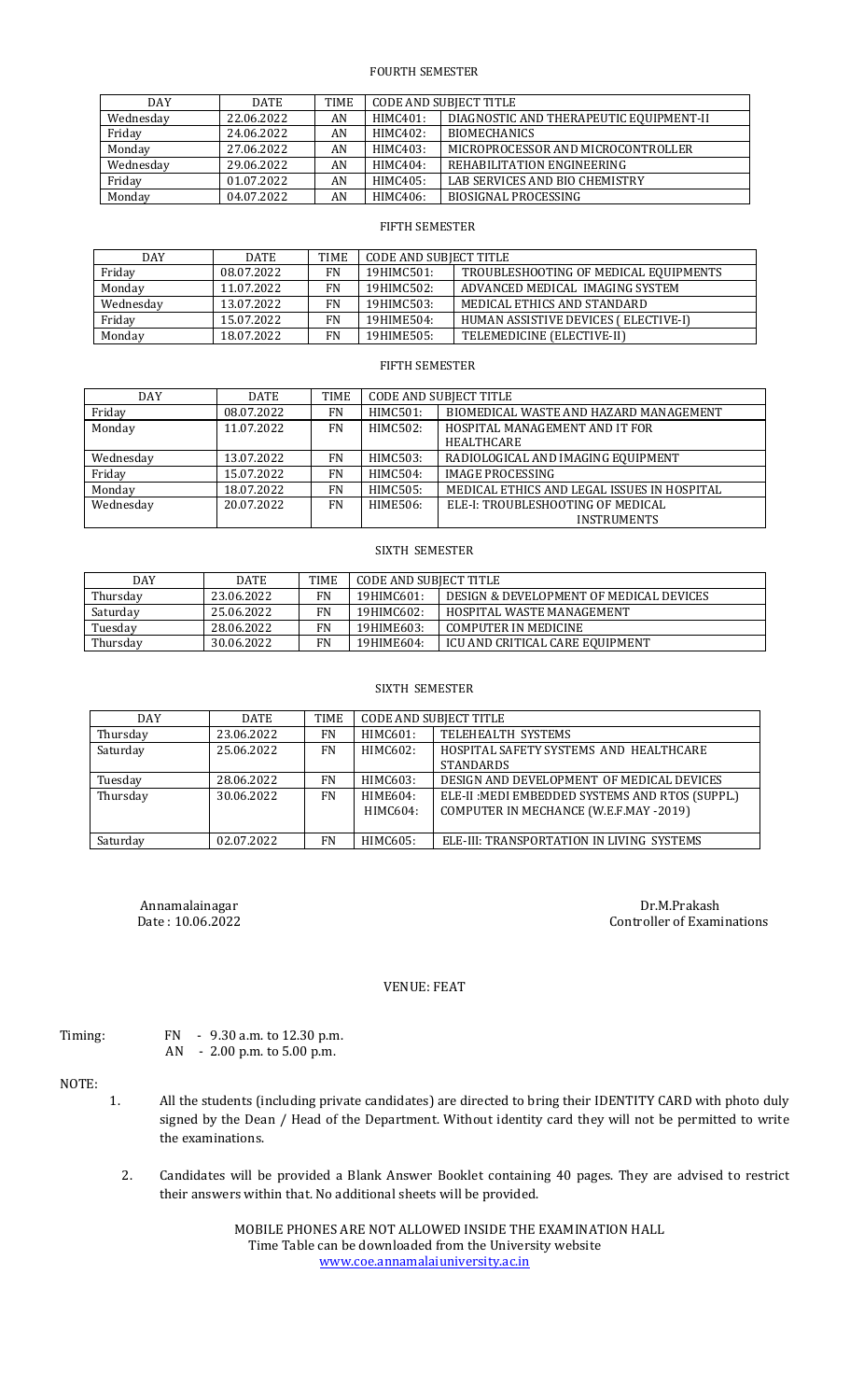#### ANNAMALAI UNIVERSITY UNIVERSITY EXAMINATIONS – MAY -2022

#### DIPLOMA IN MINING ENGINEERING EXAMINATIONS

## FIRST SEMESTER (FOR THOSE WHO JOINED I YEAR IN BEFORE 2020)

| DAY      | <b>DATE</b> | <b>TIME</b> | <b>CODE AND SUBJECT TITLE</b> |                            |
|----------|-------------|-------------|-------------------------------|----------------------------|
| Thursday | 23.06.2022  | AN          | DMIC <sub>101</sub>           | TECHNICAL ENGLISH -I       |
| Saturday | 25.06.2022  | AN          | DMIC <sub>102</sub>           | <b>MATHEMATICS - I</b>     |
| Tuesday  | 28.06.2022  | AN          | DMIC <sub>103</sub>           | <b>ENGINEERING PHYSICS</b> |
| Thursdav | 30.06.2022  | AN          | DMIC <sub>104</sub>           | ENGINEERING CHEMISTRY      |

## SECOND SEMESTER (SUPPLEMENTRAY)

| <b>DAY</b> | <b>DATE</b> | TIME | <b>CODE AND SUBJECT TITLE</b> |                                  |
|------------|-------------|------|-------------------------------|----------------------------------|
| Monday     | 11.07.2022  | AN   | DMIC <sub>201</sub>           | TECHNICAL ENGLISH -II            |
| Wednesdav  | 13.07.2022  | AN   | DMIC <sub>202</sub>           | <b>MATHEMATICS - II</b>          |
| Friday     | 15.07.2022  | AN   | DMIC203                       | <b>MATERIALS SCIENCE</b>         |
| Monday     | 18.07.2022  | AN   | DMIC <sub>204</sub>           | CHEMISTRY FOR MINING ENGINEERING |
| Tuesday    | 05.07.2022  | AN   | DMIC <sub>205</sub>           | ENGINEERING MECHANICS            |
| Friday     | 08.07.2022  | AN   | DMIC <sub>206</sub>           | MINE DEVELOPMENT                 |

## THIRD SEMESTER

| DAY      | DATE       | TIME | <b>CODE AND SUBJECT TITLE</b> |                                |
|----------|------------|------|-------------------------------|--------------------------------|
| Thursday | 07.07.2022 | AN   | DMIC301                       | MINING GEOLOGY-I               |
| Saturday | 09.07.2022 | AN   | DMIC302                       | STRENGTH OF MATERIALS          |
| Tuesday  | 12.07.2022 | AN   | DMIC303                       | MINE SURVEYING                 |
| Thursday | 14.07.2022 | AN   | DMIC304                       | MINE ENVIRONMENTAL ENGINEERING |
| Saturday | 16.07.2022 | AN   | DMIC305                       | SURFACE MINING                 |
| Tuesday  | 19.07.2022 | AN   | DMIC306                       | DRILLING AND BLASTING          |

#### FOURTH SEMESTER

| DAY       | <b>DATE</b> | TIME | CODE AND SUBJECT TITLE |                                     |
|-----------|-------------|------|------------------------|-------------------------------------|
| Wednesday | 22.06.2022  | AN   | DMIC401                | MINING GEOLOGY-II                   |
| Friday    | 24.06.2022  | AN   | DMIC402                | MINING MACHINERY -I                 |
| Monday    | 27.06.2022  | AN   | DMIC403                | UNDER GROUND MINING METHODS-COAL    |
| Wednesday | 29.06.2022  | AN   | DMIC404                | ROCK MECHANICS AND GROUND CONTROL-I |
| Friday    | 01.07.2022  | AN   | DMIC405                | MINE VENTILATION                    |
| Monday    | 04.07.2022  | AN   | DMIC406                | MINERAL PROCESSING                  |

#### FIFTH SEMESTER

| DAY       | <b>DATE</b> | <b>TIME</b> | CODE AND SUBIECT TITLE |                                      |
|-----------|-------------|-------------|------------------------|--------------------------------------|
| Friday    | 08.07.2022  | FN          | DMIC501                | ROCK MECHANICS AND GROUND CONTROL-II |
| Monday    | 11.07.2022  | FN          | DMIC502                | UNDERGROUND MINING METHODS-METAL     |
| Wednesdav | 13.07.2022  | FN          | DMIC503                | MINING HAZARD AND SAFETY             |
| Friday    | 15.07.2022  | FN          | DMIC504                | ADVANCED MINE SURVEYING              |

#### SIXTH SEMESTER

| <b>DAY</b> | <b>DATE</b> | <b>TIME</b> | <b>CODE AND SUBIECT TITLE</b> |                                                   |
|------------|-------------|-------------|-------------------------------|---------------------------------------------------|
| Thursdav   | 23.06.2022  | FN          | DMIC601                       | MINE MANAGEMENT AND ENTERPRENEURSHIP              |
| Saturday   | 25.06.2022  | FN          | DMIC602                       | ELECTRICAL ENGINEERING AND MECHANICAL ENGINEERING |
| Tuesday    | 28.06.2022  | FN          | DMIC603                       | MINE MACHINERY-II                                 |
| Thursday   | 30.06.2022  | FN          | DMIC604                       | MINE SAMPLING ASSAYING COAL/MINERAL PROCESSING    |

Annamalainagar Dr.M.Prakash Dr.M.Prakash Dr.M.Prakash Dr.M.Prakash Dr.M.Prakash Dr.M.Prakash Dr.M.Prakash Dr.M.Prakash Dr.M.Prakash Dr.M.Prakash Dr.M.Prakash Dr.M.Prakash Dr.M.Prakash Dr.M.Prakash Dr.M.Prakash Dr.M.Prakash

Controller of Examinations

# VENUE: FEAT

# Timing: FN - 9.30 a.m. to 12.30 p.m.

NOTE:

- AN 2.00 p.m. to 5.00 p.m.
- 1. All the students (including private candidates) are directed to bring their IDENTITY CARD with photo duly signed by the Dean / Head of the Department. Without identity card they will not be permitted to write the examinations.
	- 2. Candidates will be provided a Blank Answer Booklet containing 40 pages. They are advised to restrict their answers within that. No additional sheets will be provided.

MOBILE PHONES ARE NOT ALLOWED INSIDE THE EXAMINATION HALL Time Table can be downloaded from the University website